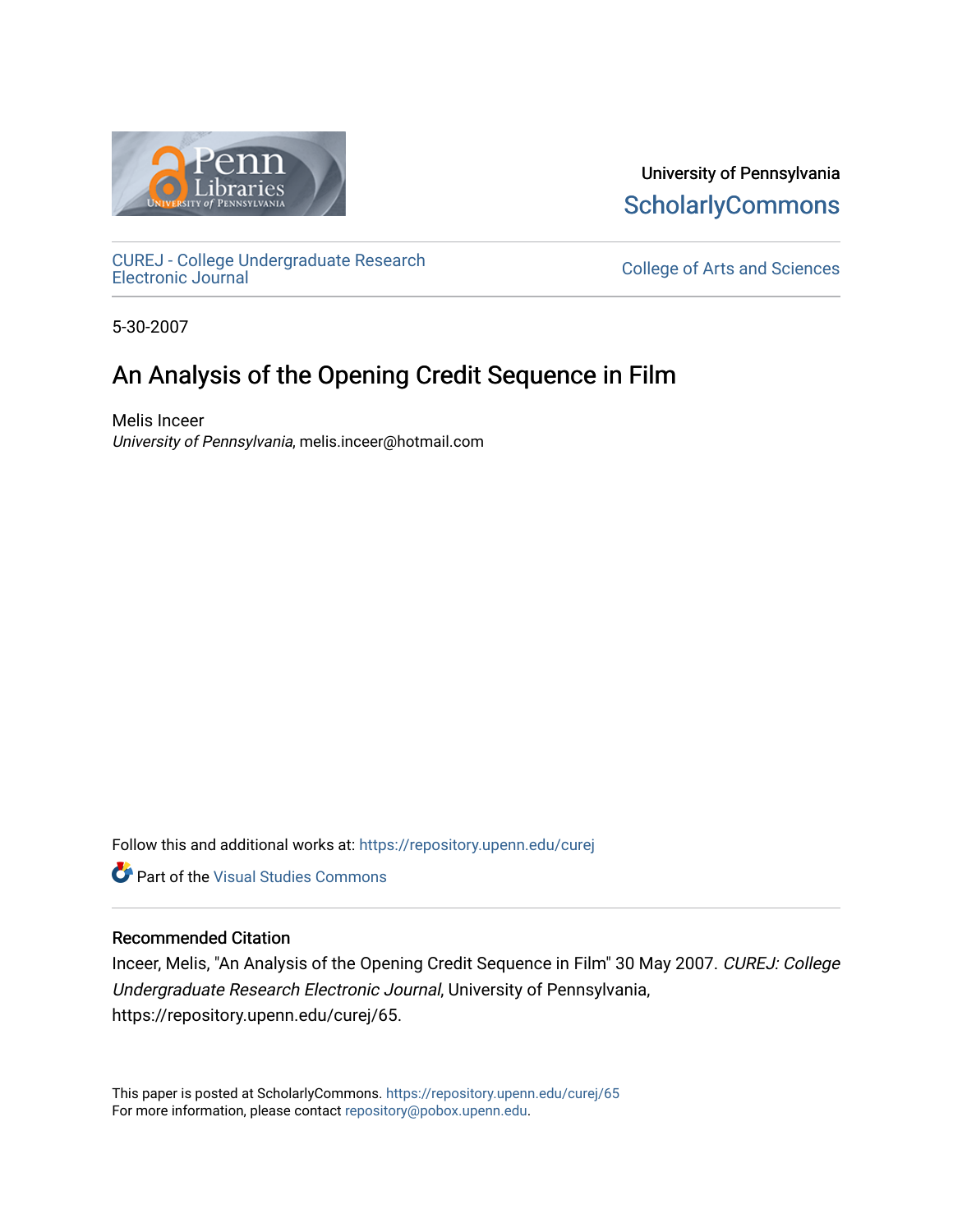# An Analysis of the Opening Credit Sequence in Film

# **Abstract**

This paper presents an analytical look at the opening credit sequences of movies. Starting with a chronological background, the study looks at the progress of opening credits based on historical and technological changes. This first section aims to identify some of the major names in the field, while marking the turning points for opening credits throughout five major time periods (1.Pre-credit Era; 2.1920s; 3.1930s-mid 1950s; 4.1955-1970s; 5.1980-Present). The second part of the study categorizes opening credits stylistically and associates these classifications with different stages in history. The third section raises the question of what makes successful credits, pointing out the ambiguity that stems from having different purposes for using a certain type of opening credit sequence in relation to various genre conventions. The next section consists of an analysis of a selection of contemporary movies through their credit sequences. This section demonstrates the extent of different uses for credits and supports the assertion that as the opening credit sequences are becoming works of art that can stand on their own, they are beginning to have a crucial role in the success of movies, especially in the action/thriller genre. The paper concludes with a look at the future of opening credits marking their ongoing evolution.

# Keywords

film, cinema, opening credits, credit sequence, titles, saul bass, humanities, visual studies, Timoth Corrigan, Corrigan, Timothy

# **Disciplines**

Visual Studies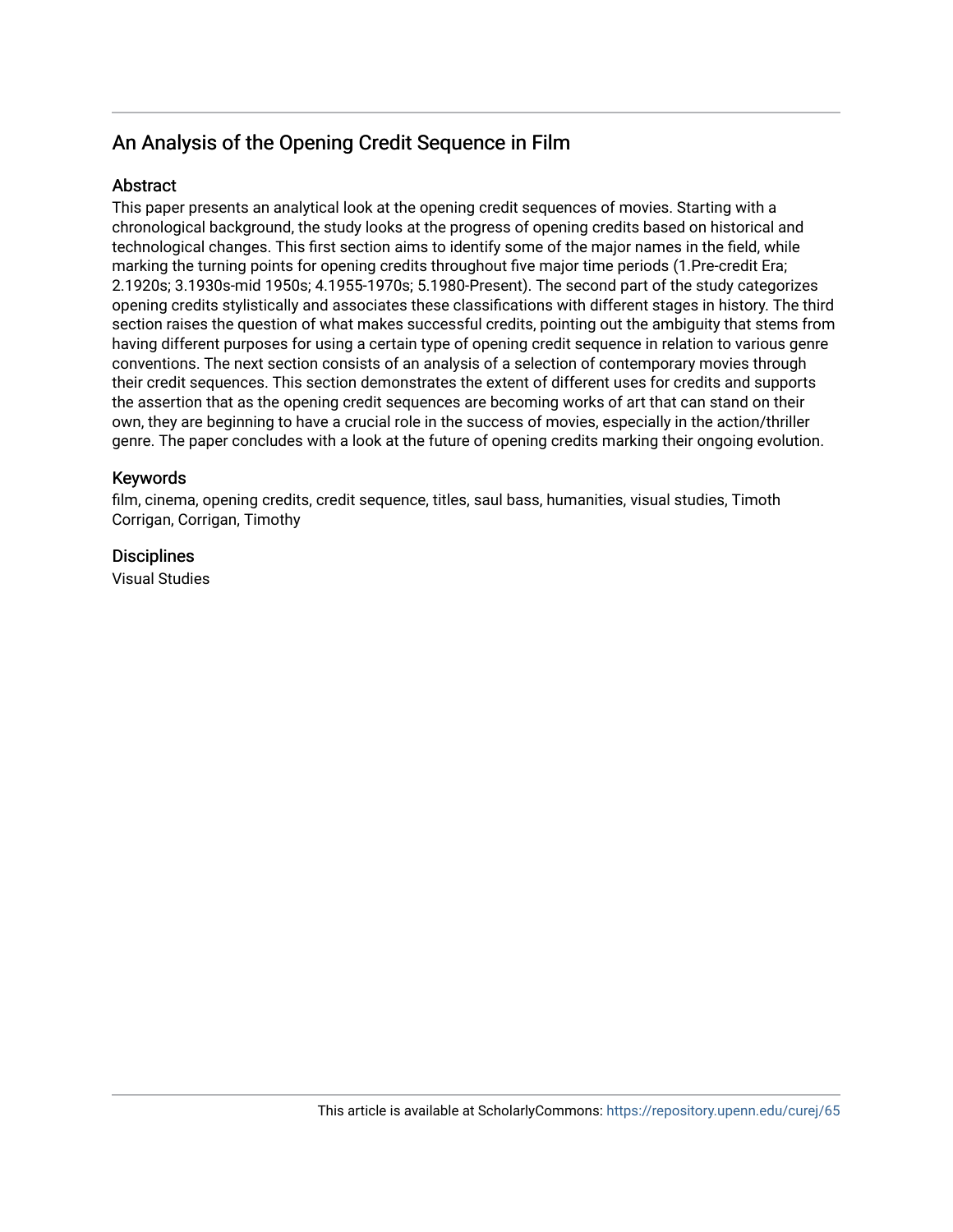# **AN ANALYSIS OF THE OPENING CREDIT SEQUENCE IN FILM**

**by** 

**Melis Inceer** 

**Senior Thesis** 

**University of Pennsylvania** 

**Submitted to the Department of Visual Studies in partial fulfillment of the requirements for the degree of** 

**Bachelor of Arts** 

**May, 2007**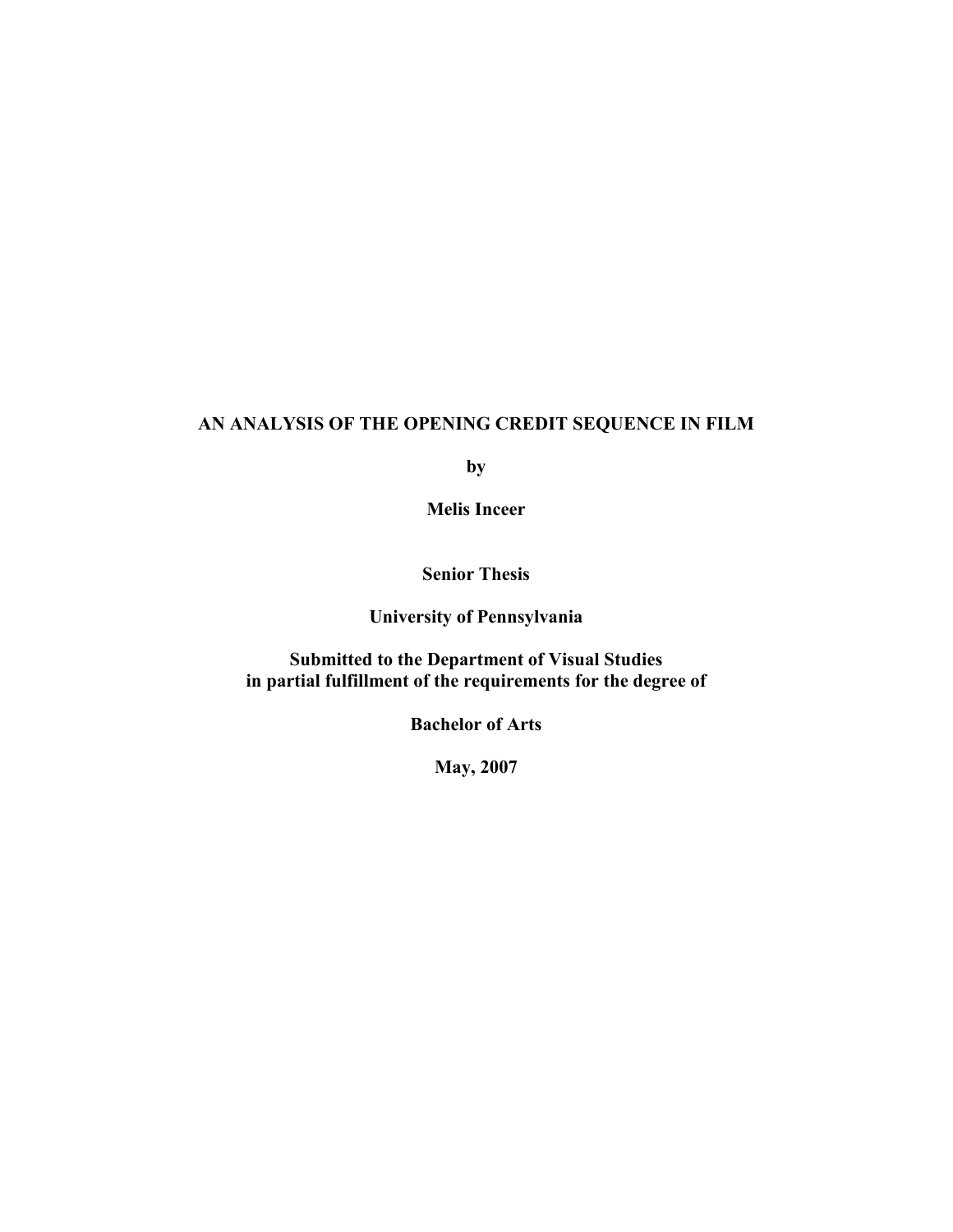# **Abstract**

This paper presents an analytical look at the opening credit sequences of movies. Starting with a chronological background, the study looks at the progress of opening credits based on historical and technological changes. This first section aims to identify some of the major names in the field, while marking the turning points for opening credits throughout five major time periods (1.Pre-credit Era; 2.1920s; 3.1930s-mid 1950s; 4.1955-1970s; 5.1980-Present). The second part of the study categorizes opening credits stylistically and associates these classifications with different stages in history. The third section raises the question of what makes successful credits, pointing out the ambiguity that stems from having different purposes for using a certain type of opening credit sequence in relation to various genre conventions. The next section consists of an analysis of a selection of contemporary movies through their credit sequences. This section demonstrates the extent of different uses for credits and supports the assertion that as the opening credit sequences are becoming works of art that can stand on their own, they are beginning to have a crucial role in the success of movies, especially in the action/thriller genre. The paper concludes with a look at the future of opening credits marking their ongoing evolution.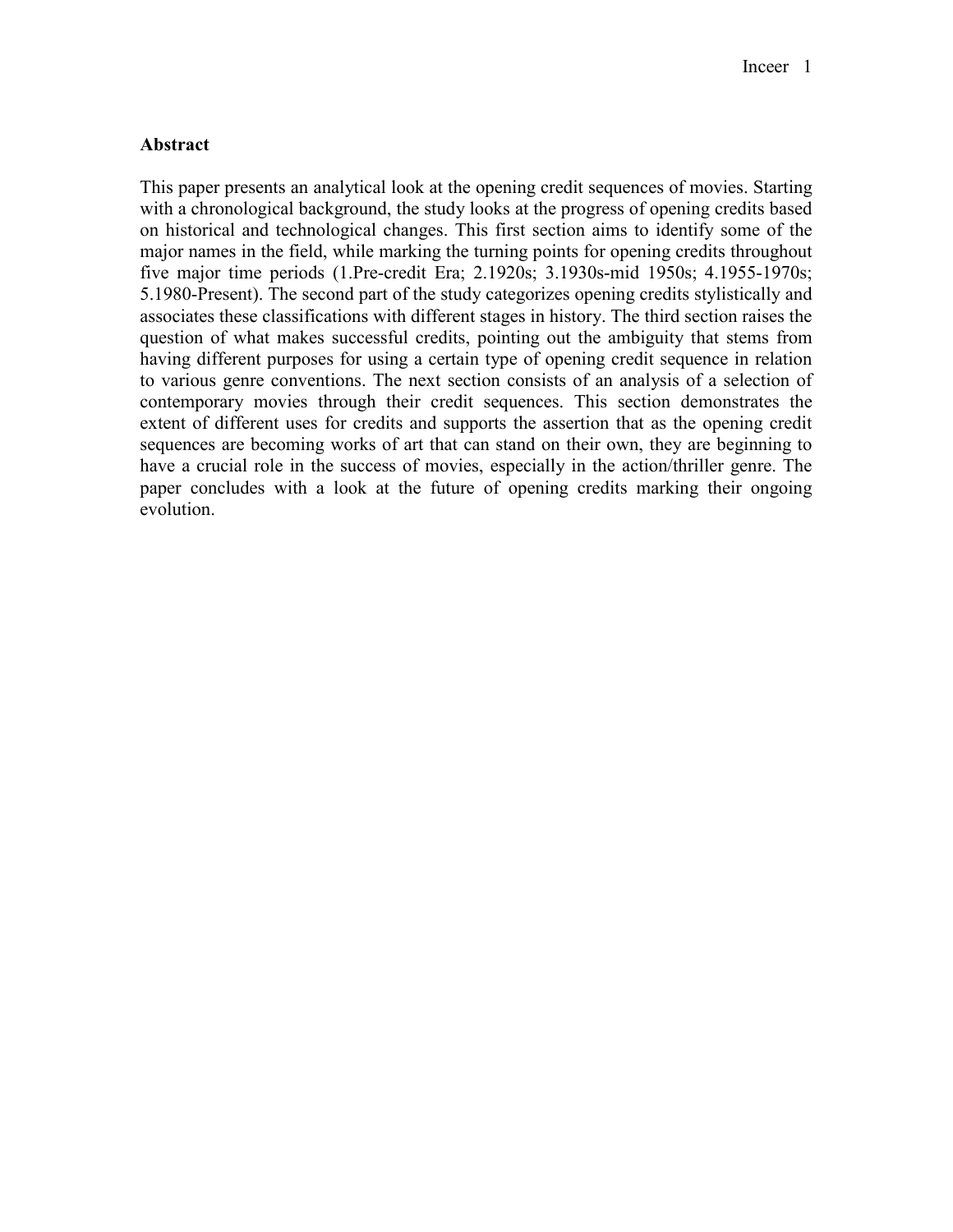# **Table of Contents**

| Introduction                                         |    |
|------------------------------------------------------|----|
|                                                      |    |
| a. Pre-Saul Bass Era                                 |    |
| 1. Pre-credit Era                                    |    |
| 2.1920s                                              |    |
| 3. 1930s-mid 1950s                                   |    |
| b. Post-Saul Bass Era                                |    |
| 4.1955-1970s                                         |    |
| 5. 1980-Present                                      |    |
| Categorizing Credits                                 | 19 |
| a. Titles superimposed on a blank screen             |    |
| b. Titles accompanied by still images                |    |
| c. Titles accompanied with a series of moving images |    |
| d. Titles built around animation and motion graphics |    |
|                                                      | 25 |
|                                                      | 32 |
| a. James Bond movies                                 |    |
| b. <i>Psycho</i>                                     |    |
| c. Seven                                             |    |
| d. Catch Me If You Can                               |    |
|                                                      | 43 |
|                                                      | 46 |
|                                                      | 47 |
|                                                      |    |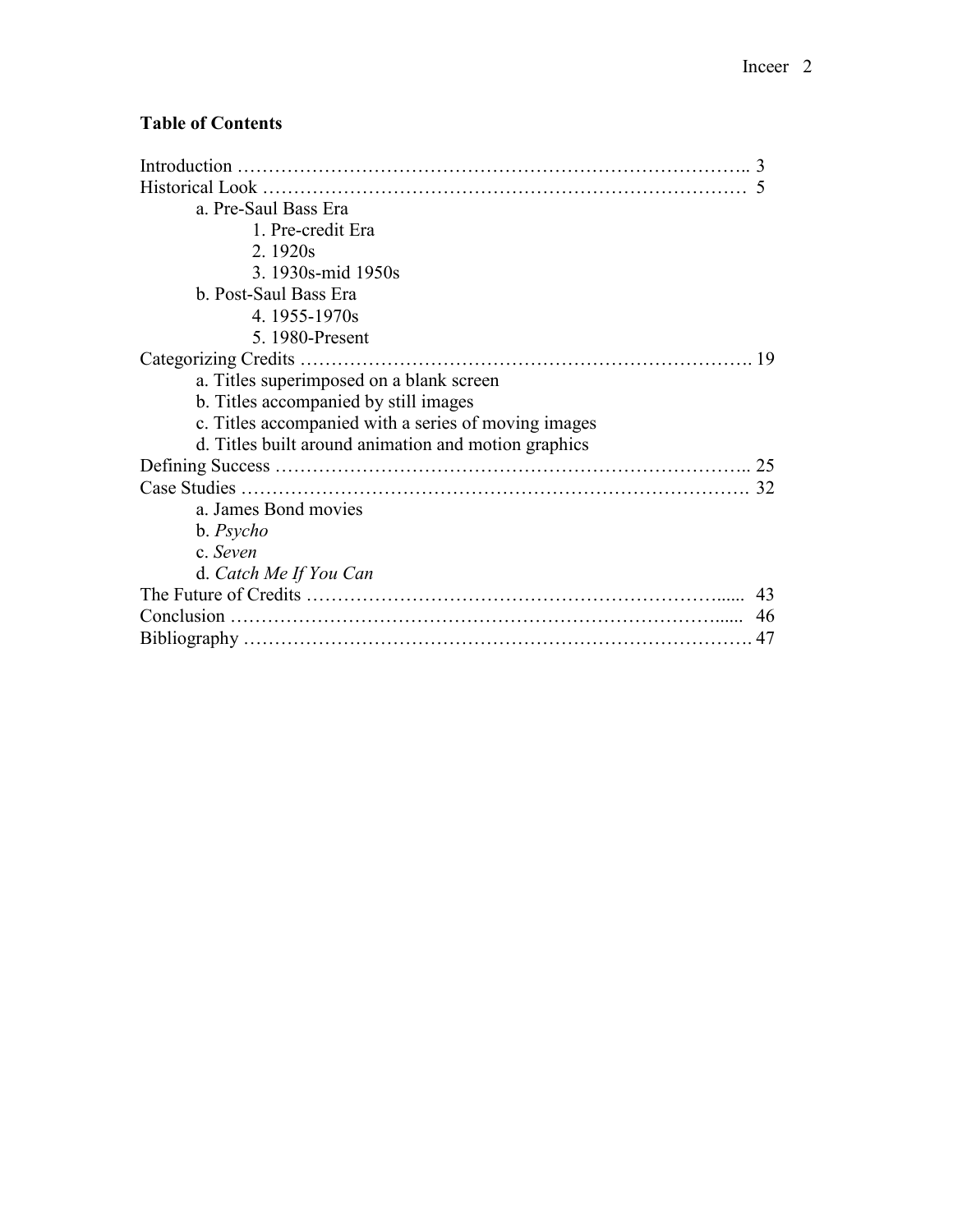Inceer 3

### **Introduction**

In *Motion Graphics,* Steve Curran explains, "film titles, to a large degree, are the afterthought of the movie production; their typical budget was described by one practitioner as 'whatever is left over after the caterer has been paid at the wrap party'" (129). Budgetary restraints naturally affect the title design, since high-level expenditure can be necessary to buy the extra time and talents required to achieve high-quality results, which do not seem to be a priority for many filmmakers. If film credits are indeed an "after thought," then why do they need to be studied more closely? This paper defends that the opening credit sequences are a pertinent aspect of film, as well as graphic design, in this day and age. Both in terms of their functional and aesthetic values, film credits are more important than they have been credited for.

At a time when copyright issues are so central in the entertainment industry, film credits are likely to become more and more important. Furthermore, in an environment full of clutter, the first impression of the film in the movie theater, or on the television screen, prepares the viewer for what is to come just like the cover of a book. In this respect, film credits fulfill the important role of outlining the filmmaker's intentions and setting up the expectations of those watching.

However, film titles have been overlooked for such a long time. Since this area is only a sliver of both film and graphic design history, there is not much research or analysis on film credits. As Emily King outlines, "While those engaged in film studies have for the most part ignored title sequences, historians of graphic design tend to treat them purely as graphics which through cinema technology have taken on a temporal dimension" (1). This lack of attention was part of the reason for initiating this study.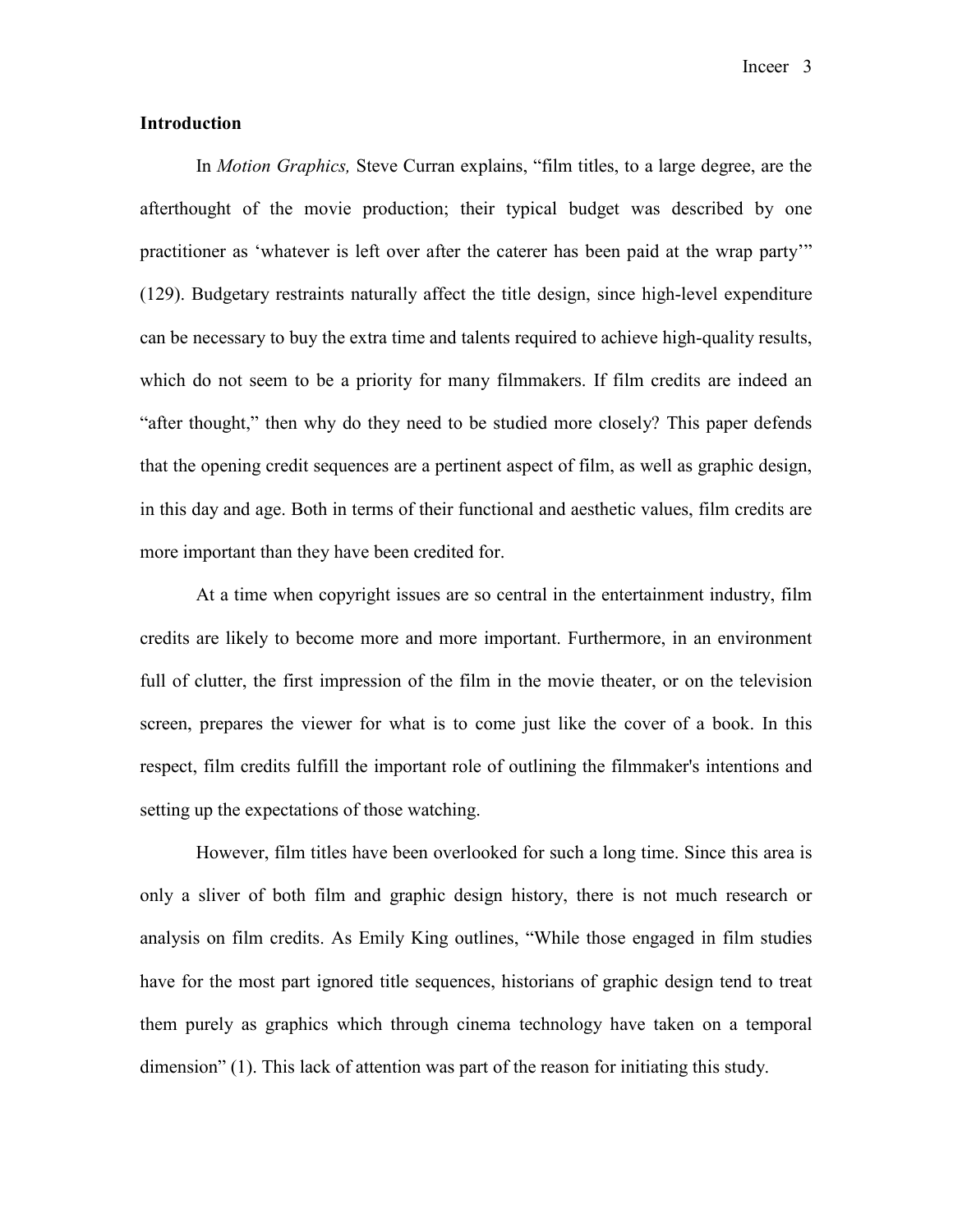However, film title sequences have been becoming a more prominent area of study. Jeffrey Bellantoni and Matt Woolman go as far as to suggest that film title design is the mother of all moving typography, now common in music and art videos. One can even draw parallels between the development of film title design and how practices like Kabuki or jazz music have started off as part of pop culture and later turned into an art form, and got elevated to the status of high art.

In this context, I will argue that as the opening title sequences of movies are becoming works of art that can stand on their own, they are beginning to have a crucial role in the success of movies, especially in the action/thriller genre. My approach is a historical one, showing the evolution of title sequences as they become an integral part of film. I also categorize credits under four different stylistic groups, define and question the components of successful credits, and provide analysis of specific opening credit sequences, concentrating on the contemporary era, before moving on the future of credits.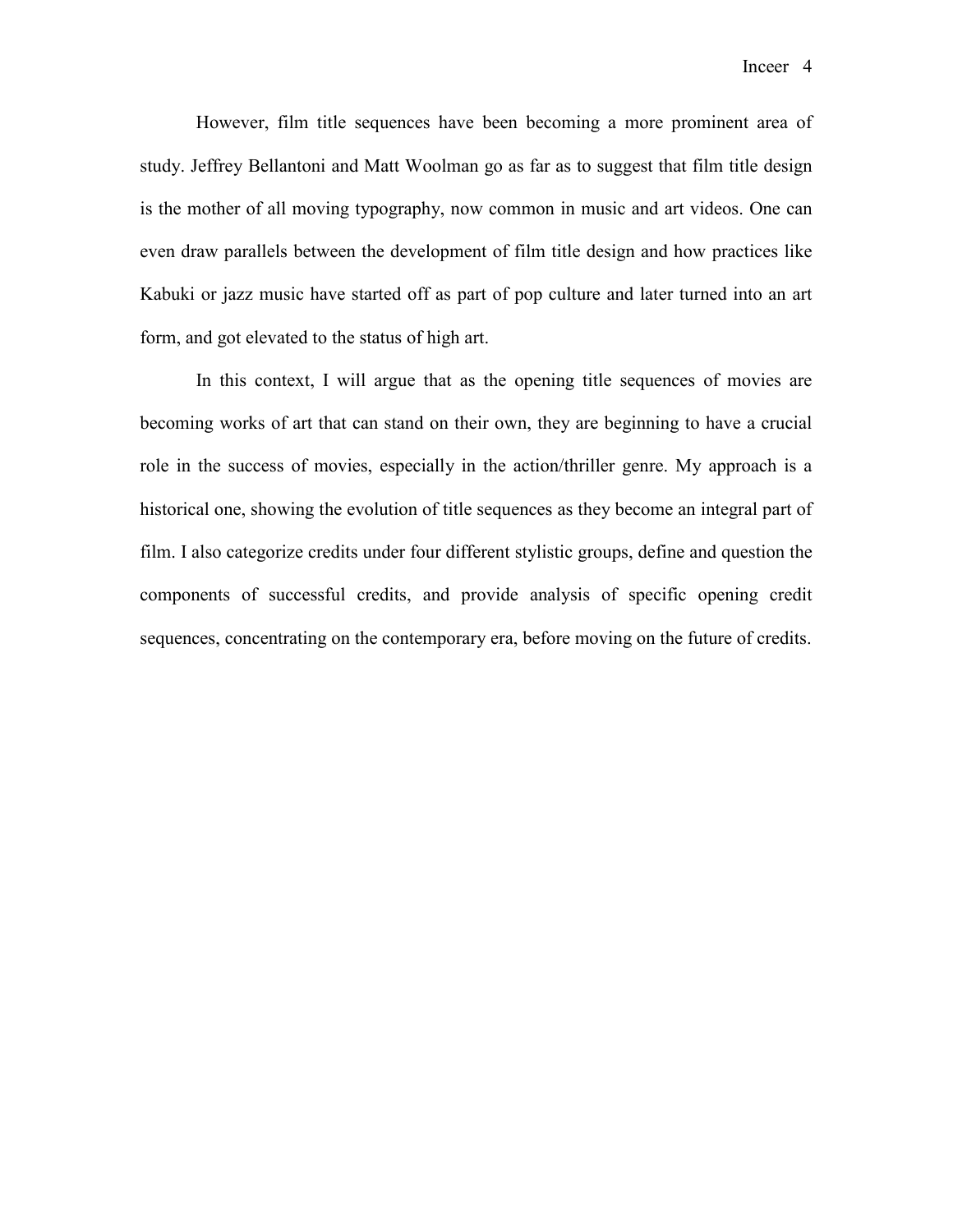Inceer 5

# **Historical Look**

In order to analyze film credits successfully, one needs to look at how and why film credits have evolved into their current form. This way, one can understand the influences behind contemporary title design and situate specific examples in a broader context. I have chosen to split the history of opening credits into two major eras: Pre-Saul Bass Era and Post-Saul Bass Era. This seems appropriate since his opening credit sequence to Otto Preminger's *The Man with the Golden Arm* (1955) has revolutionized this field. I have further categorized the timeline of film title sequences into five subcategories: 1.Pre-credit Era; 2.1920s; 3.1930s-mid 1950s; 4.1955-1970s; 5.1980- Present. This division was based on historical and technological developments that have influenced film title design significantly. Even though I have tried to break the history of film credits into specific time periods, the actual history is not so linear. In this respect, this classification is only meant to act as a guide, as there are many overlaps between different time periods.

# **a. Pre-Saul Bass Era**

#### **1. Pre-credit Era**

The pre-credit era coincides with the beginning of movies in the late  $19<sup>th</sup>$  century. The single shot clips of Lumière brothers are exemplary of the first movies shown in a commercial setting during this time period. These mini clips, showing simple scenes like workers leaving a factory, or a train pulling into the station, had no opening credit sequence. At this stage, only the filmmaker needed to get credit and Lumière brothers were present at the initial screening to receive such credit. Moreover, the lack of an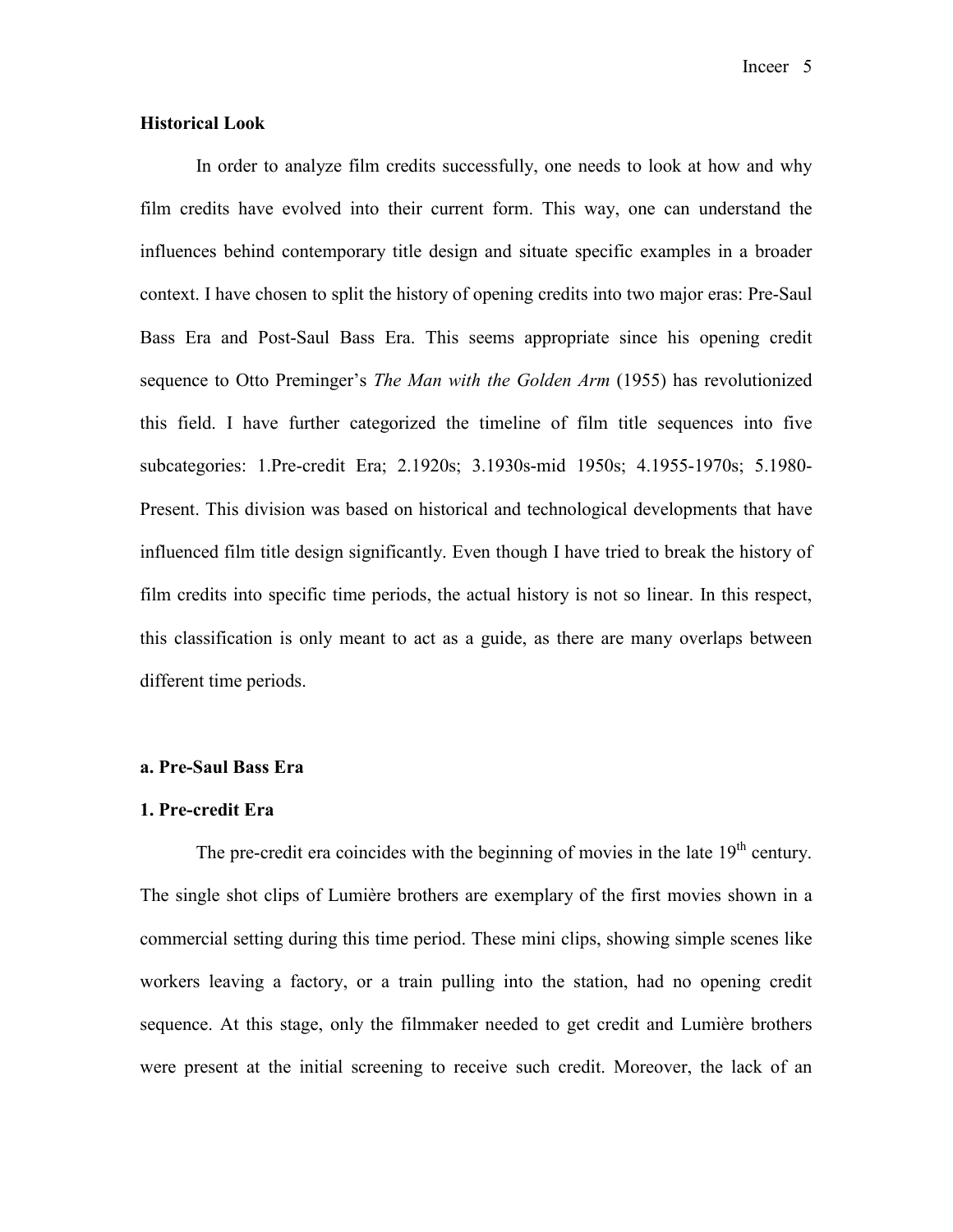extended crew made it almost needless to have a title sequence – either at the beginning or the end of the film. Furthermore, the Lumière brothers were not so much worried about getting credit for the clips themselves. Their main concern was to get credit for their scientific contributions by developing Léon Bouly's cinématographe to shoot these clips (Naele).

However, when watching these short movies on DVD today, one can encounter various opening titles. When these films were remastered and archived, opening credits outlining the title of the movie and the name of the filmmaker were sometimes added to these types of early films. This makes it harder to overview the opening credit sequences of early movies, as it becomes a challenge to make generalizations about this time period.

#### **2. 1920s**

When the silent film era with intertitles and live music began, the viewing experience of movies started to change. These films were no longer short clips astonishing the audiences through the display of the moving image. The films of Georges Méliès, D.W. Griffith, and Charlie Chaplin had multiple shots and established complex story lines. Nevertheless, the opening title sequences for these movies were not very elaborate. As Sarah Boxer outlines, "The earliest titles, for silent films, were presented on title cards – cards with printed material on them that were photographed and incorporated into the film" (2). These title cards had text outlining the title of the film and the name of the filmmaker, and they usually consisted of a single frame held on screen as a still image. As King outlines, "the first titlers hired by the film industry almost certainly were trained sign-writers because from the start film credits were set out in templates derived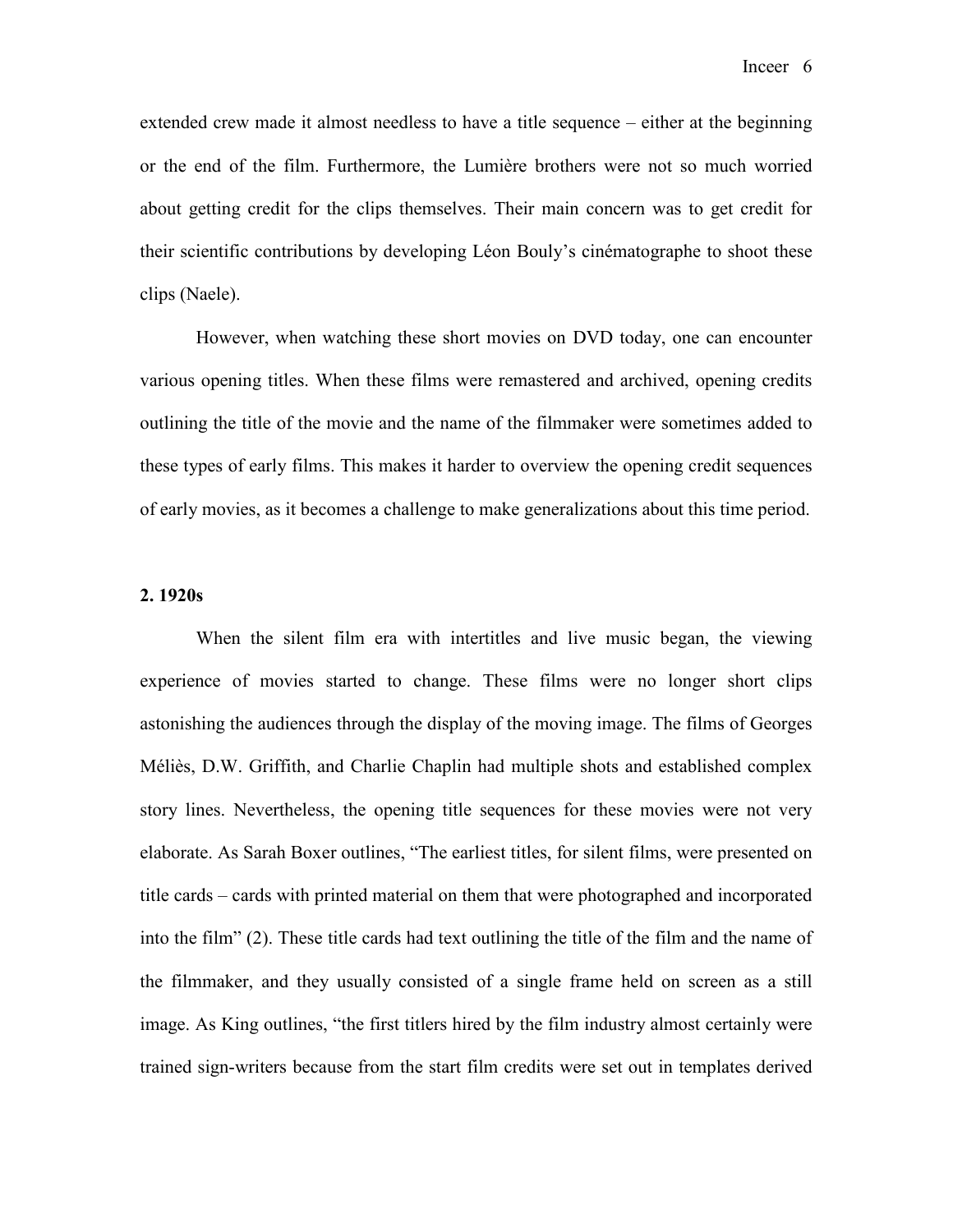Inceer 7

from nineteenth century hand-lettered signs" (1). Sometimes, a hand-drawn border or a still image accompanied the text on these title cards. Otherwise the credits consisted of a few lines of simple text.

In these early days of cinema even though techniques like the animated type as part of the titles were utilized, they did not extend to the opening title sequence. However, this technique was used in other parts of the movie, since title cards were an essential part of the narrative in silent movies. For instance, Méliès' work often incorporated innovative techniques and special effects in various parts of the film.

Furthermore, at this stage (in 1920s) there were only relatively small crews involved in the making of the film. However, these people were not considered important enough to get credit on screen. Most of the time, only the filmmaker, and later in history, the main actors would get on screen credit. The main purpose of the credits in this era was to show the audience what they were about to watch and distinguish the famous personas associated with the film. The opening credit sequence was more like a label rather than an introduction for the movie.

#### **3. 1930s-mid 1950s**

With the triumph of the studio system in the 1930s, large budgets were established to create large-scale productions like *Gone with the Wind* (1939) or *The Wizard of Oz* (1939). During this time period, there was an anything goes approach as the addition of sound (1927) and Technicolor (1935) allowed further developments in opening credit sequences. Consequently, the titling of Hollywood films was not uniform during this era. However, even though there was variation, Hollywood movies mostly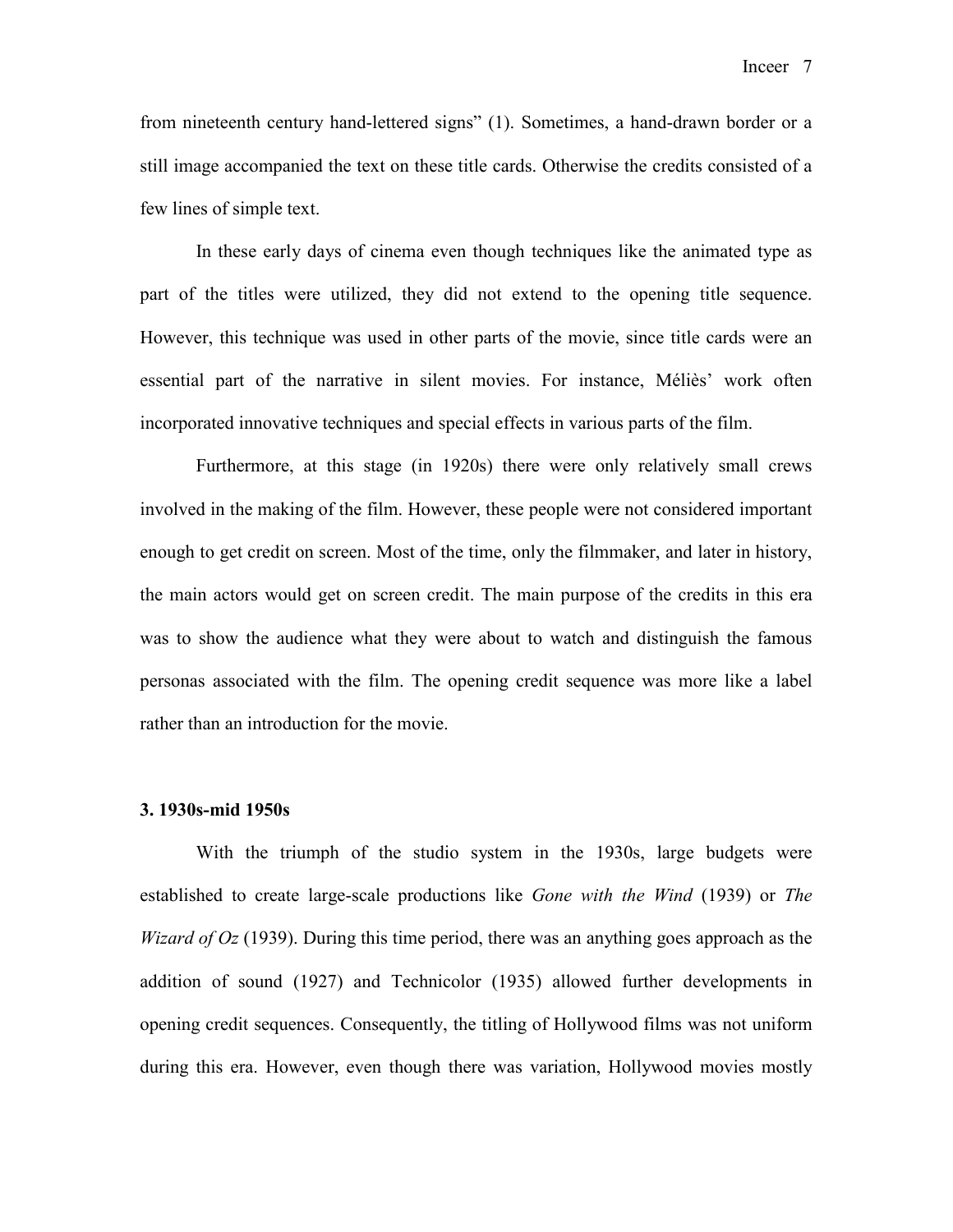used a graphic language that associated specific typefaces with specific genres. King explains this approach as follows:

While Westerns were titled with the kind of typeface that would have been used on 'Wanted' posters for hardened bandits in Hollywood's version of the Wild West, the opening credits for romances were often written in letters that appear to be fashioned in pink ribbon and those for slapstick humor in 'paint-stroke' typefaces that suggest hastiness and incompetent workmanship. (1)

These typefaces created a Hollywood vernacular and started to establish certain genre conventions. They were appropriate and communicative, but no thought was given to the on-screen relationship of word and image. The text of the credits generally appeared drop-shadow, against a background of a single static image or a short sequence shot from an immobile camera pointed at an attractive background, such as a rippling sheet of silk or a rural landscape. The title sequence of *The Wizard of Oz* is in this style with images of clouds moving across the screen as the credits appear on top of the imagery. Chaplin's *Modern Times* (1936) also uses this approach with a clock as the background of the short and simple text that reads, "Charlie Chaplin in Modern Times."

Based on these examples, one can see that the primary purpose of film credits during this period was to display the film's title, recognize the director, establish the hierarchy of actors, and possibly acknowledge the crewmembers. Longer title sequences were needed to fulfill all these tasks. However, these lengthy credits were so boring that at times, curtains would stay down during the title sequence before the film started. The curtains would be pulled back as the titles were ending. There did not seem to be much of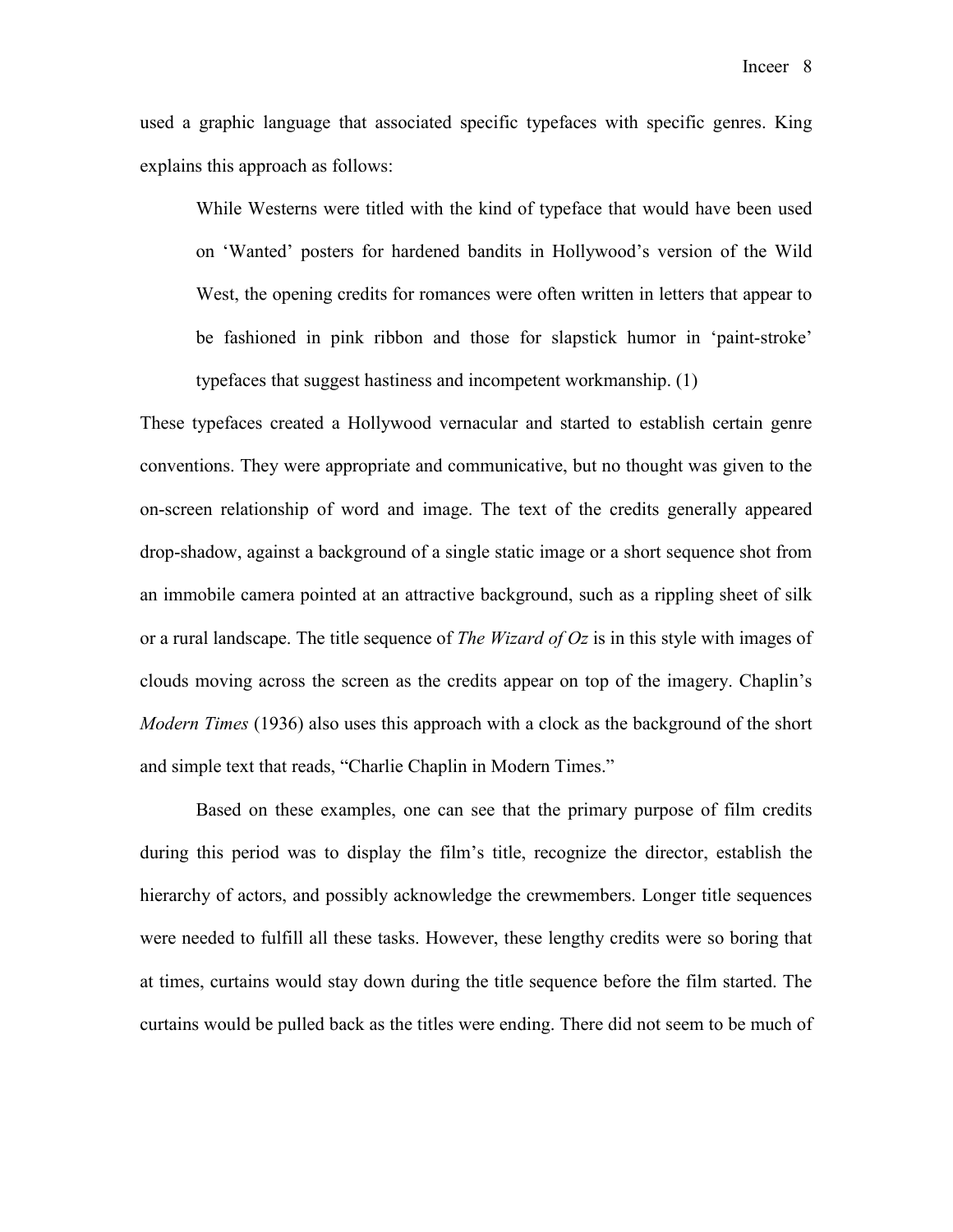a point in showing a list of names before a movie started, since during these years the illiteracy rate in the United States was still pretty high.

Although most films tried to make the titles a little more interesting for the audiences, there were also films that ignored the opening credit sequence completely. The first sound film to begin without an extended opening credit sequence, besides displaying the title and the line "Color by Technicolor," was Walt Disney's *Fantasia* (1940). The next film to begin with only a title credit was Orson Welles' *Citizen Kane* (1941)*.* Yet this was a pretty uncommon practice for large-scale Hollywood productions during this era.

As James Counts suggests, "after the implementation of sound, titles began to function as a transition" (2). The idea of getting people ready for the feature film started to become a more prominent idea. Although most opening title sequences were pretty dull and ordinary, there were some exceptions that started to acknowledge the various possibilities. For instance, the title sequence for *King Kong* (1933) was exceptional in this period. This sequence utilized the latest technology to present the audience with more than simple text; yet David Robbins points out in *Motion Graphics* that these "were generally studio-created early experiments, used primarily as special effects" (15).

Additionally, during this era, many animations had more intricate and complicated credit sequences compared to feature length films. This was due to advances in cell animation by Max Fleischer and Walt Disney. This technique was an extension of Méliès' "trick photography" discovered in the earlier days of cinema. The invention of such techniques elevated simple cartoons to more sophisticated studies in illustrated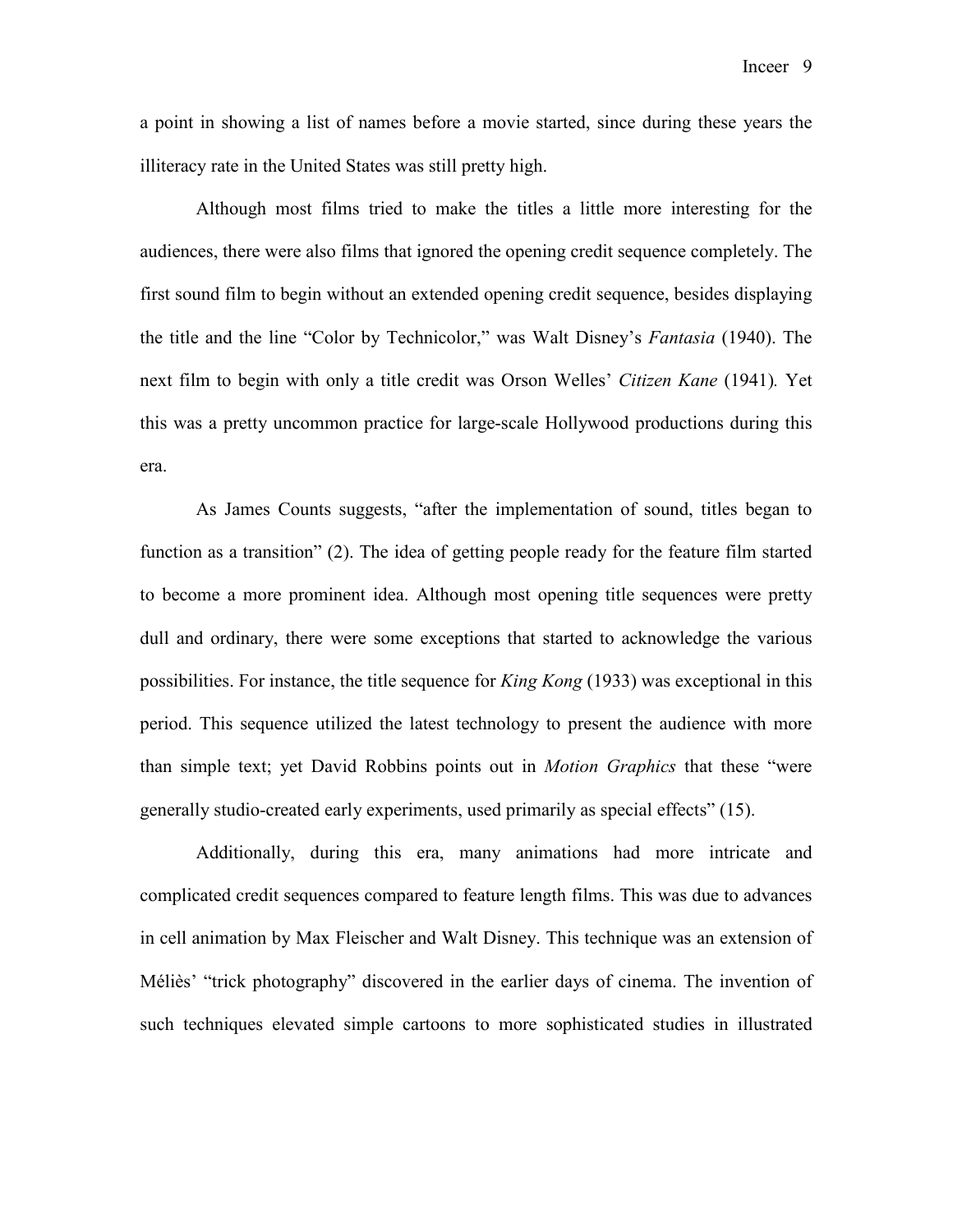motion and graphics. Icons like Betty Boop, Popeye, Snow White, Pinocchio and Dumbo were created during this time period.

### **b. Post-Saul Bass Era**

#### **4. 1955-1970s**

In late 1950s, Hollywood movies showed growth in production. Accordingly, larger, union-based crews were utilized in films. The increasing clout of Hollywood's labor unions was partially responsible for the development of the title sequence in the late 1950s. In order to acknowledge all the members of the crew more space was needed for credits. Although this led many filmmakers to move parts of the sequence to the end of the film, the opening credits were still longer than a few frames.

As the opening sequences became longer due to these extended crews, graphic design and typography started to become more integrated into the titles. According to King, the title sequences from mid 1950s until the late 1960s were "related in style to fashionable static graphic design" (1). The fact that Bass had a background in static graphic design seems to correspond with this claim. This also confirms King's idea about how "Bass argues that his talents for working in both moving and static graphic media are not strictly related because film-making requires a distinctive temporal awareness. But while he has suggested that it is purely coincidental that he is so able to work on both fields, he does not deny that they are connected in some ways" (4).

In the late 1940s and early 1950s Bass designed various publicity materials for movies, ranging from film posters to other types of advertisements. His film posters followed the style of his static graphic designs and digressed from the typical poster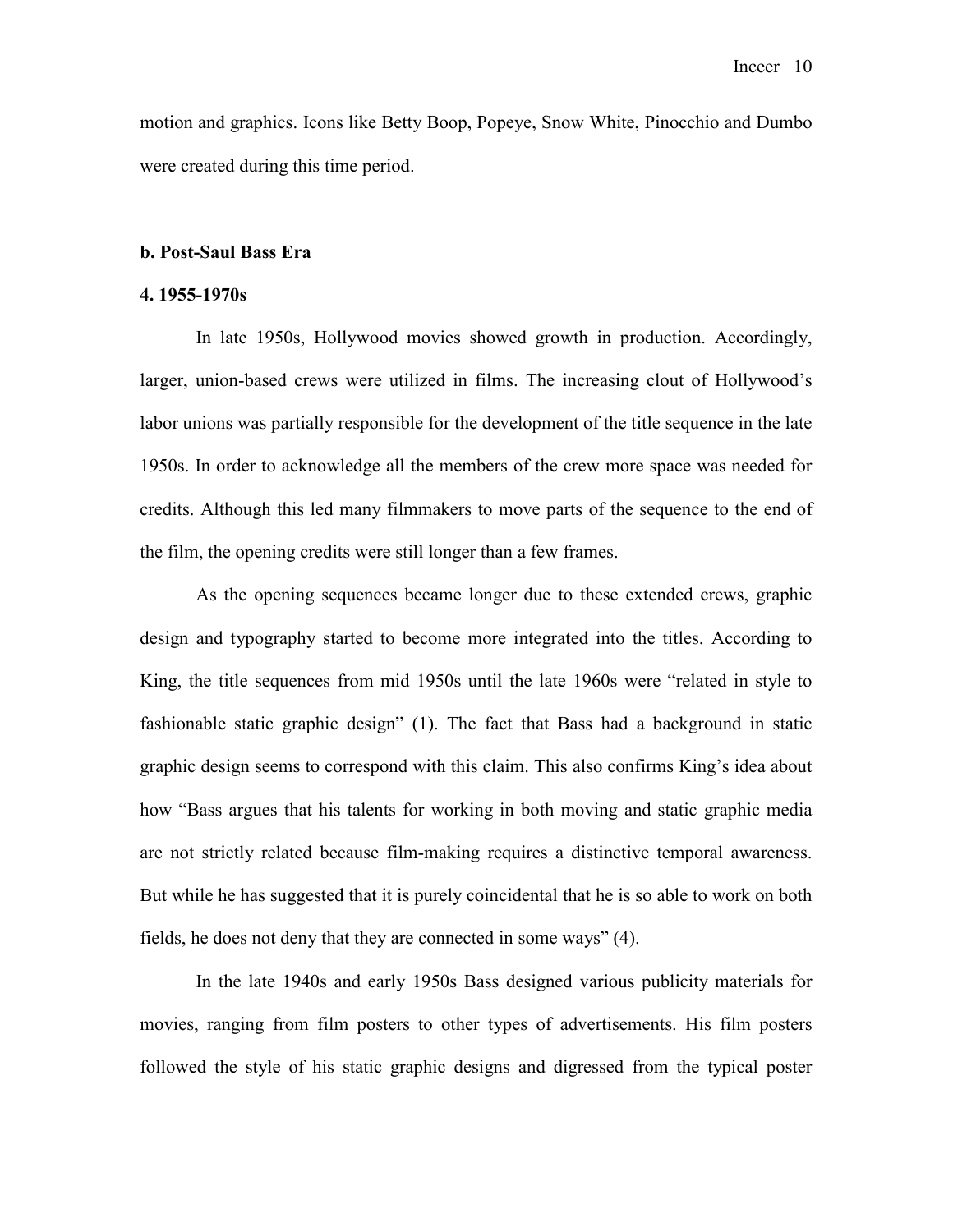format of Hollywood movies before the 1950s. These early posters simply placed portraits of the major stars or a depiction of the climactic moment in the film above the movie title and the names of the stars (Herdeg). Bass diverged from these conventions.

His creation of publicity materials for films like *Carmen Jones* (1954) heralded his success in film title design. For *Carmen Jones,* Bass created the graphic identity with a rose depicted within a flame. The flame behind the rose was animated and the symbol appeared in the opening credits of the film. However, it was *The Man with the Golden Arm* that became a breakthrough in title design. The movie poster that Bass designed for this film was so successful that Preminger asked him to work on the title sequence of the film as well. It was a bold move not to use the famous face of Frank Sinatra, considering that in the 1950s, famous names were closely associated with the successfulness of a film. Instead, a disjointed, jagged arm was used on the poster of the film, shaping the self-contained title sequence, and tying the publicity of the film in a graphically coherent way.

The theme of *The Man with the Golden Arm* was the overwhelming struggle of a jazz musician Frankie Machine, played by Sinatra, trying desperately to beat his heroin addiction. The opening titles had a jazzy score creating a close synchronization between the visual and auditory rhythms, paying close attention to pace, rhythm and detail. Slim white bars on a black background jostled the actors' names before twisting into a disjointed, jagged arm. The animated paper-cut-out of an arm depicted in the German Expressionist style was a symbol of heroin addiction. With a reductionist approach, this single image condensed the story into one concept that could stand on its own. This was a powerful message, reflecting the schizophrenic mind of the addicted musician. Martin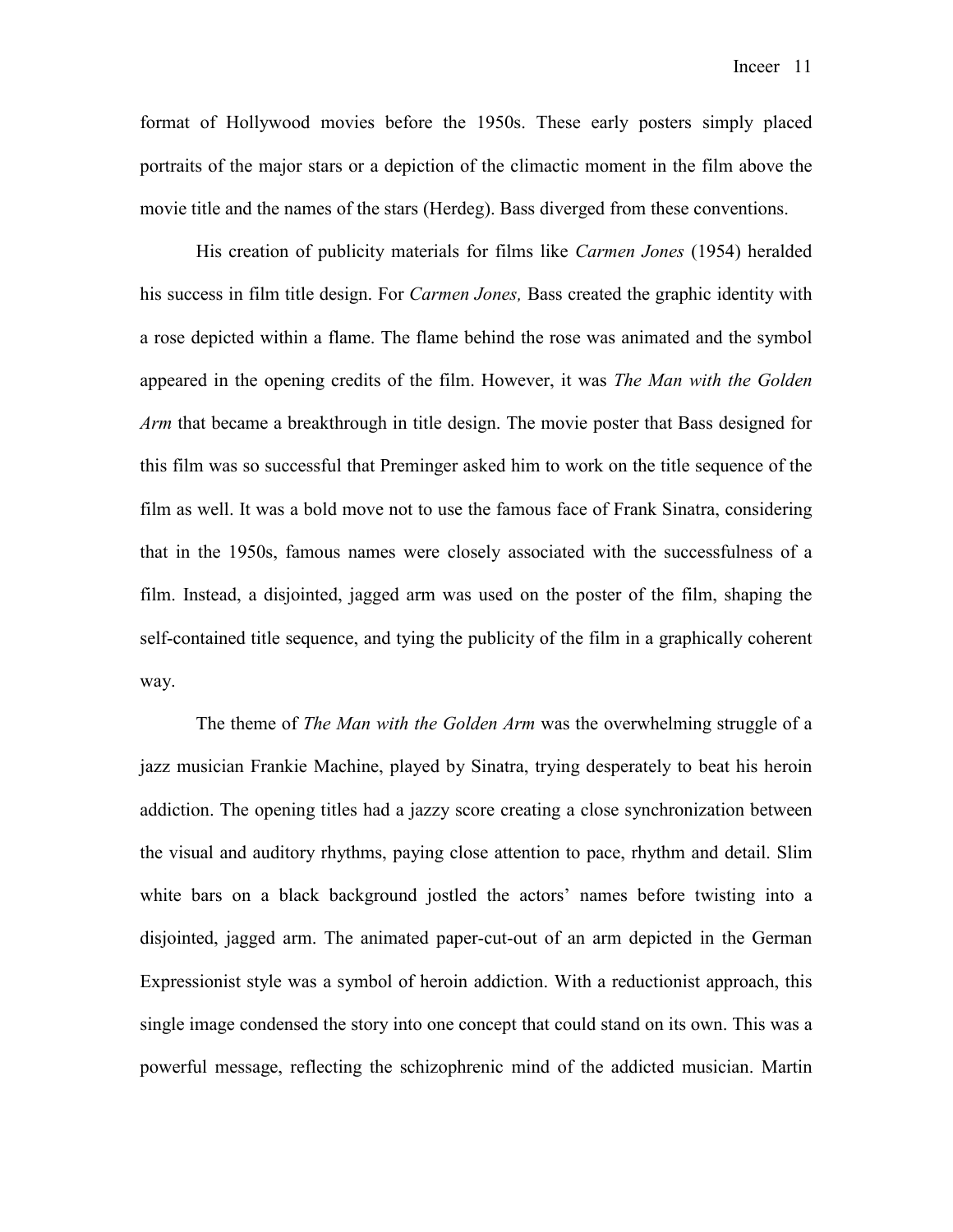Scorsese called this image of the arm "a malignant force reaching down into the world and the lives of the characters" (qtd. in Boxer 2).

When the reels of the film were sent to movie theaters a note was stuck on the cans to tell the projectionist, "Pull Curtain Before Titles!" As discussed earlier, most title sequences from the Pre-Saul Bass Era were pretty boring and it had become the norm to leave the curtains closed until the feature film actually started. Bass was to change this by using the potential of storytelling within the opening credits of the film by using techniques such as live action, type treatments, animation, and visual effects. The work of Bass often utilized abstract animation giving this technique a rebirth in film. In the 1920s avant-garde films such as Marcel Duchamp's *Anaemic Cinema* (1926) and Luis Buñuel's *Un Chien Andalou* (1928) incorporated abstract animation but did not extend this to the title sequence.

Bass not only reinvented the film title sequence but he also turned it into an art form. He had created over fifty titles sequences by the end of his life, for such diverse films as *Around the World in Eighty Days* (1956), famous Hitchcock thrillers, *North by Northwest* (1959), *Vertigo* (1958), and *Psycho* (1960), *Spartacus* (1960), *West Side Story* (1961*), It's a Mad Mad Mad Mad World* (1963), and *Goodfellas* (1990). He even came out of retirement as a favor to Scorsese to make the titles for his 1995 film *Casino*. He depicted the protagonist of the film, Robert De Niro, unnervingly fall through flames that turn into the neon polluted strip of Las Vegas, as a symbol of the character's personal descent into hell.

Each credit sequence that Bass designed was a short film in and of itself that set the tone and prepared the viewer for what was to come in the subsequent film. His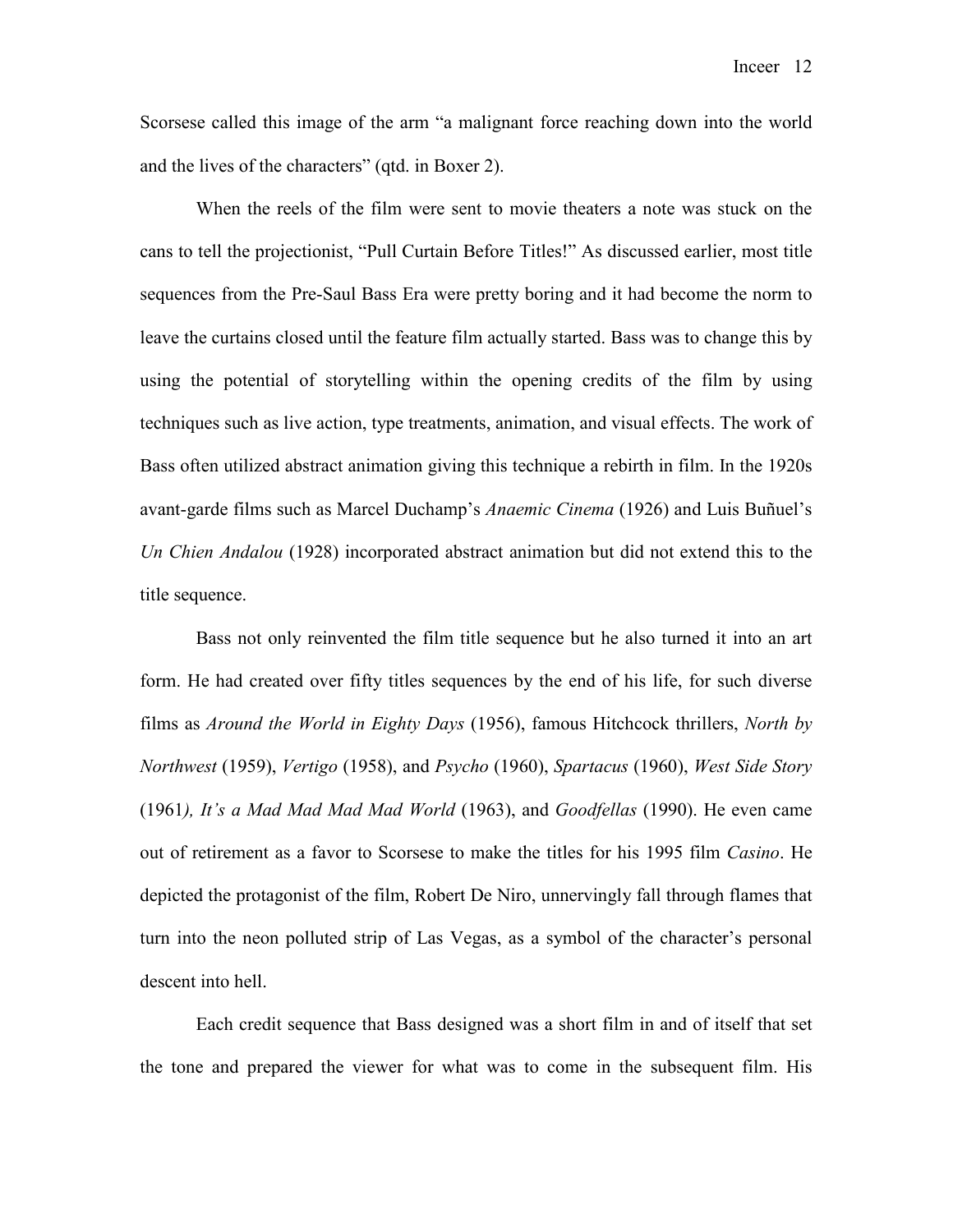techniques were not entirely orthodox either. He would place things into his titles that no one else besides him would notice, be it little graphics, or a scratch that appears for a single frame. When he was working with his second wife Elaine Bass on the titles of *Cape Fear* (1991), he enlarged a sign on a photocopier reading "CAPE FEAR" and submerged it in a tank filled with diluted ink. Then he used a hairdryer to create the ripples on the water while filming, and as the ripples settled the words slowly became legible.

Similarly, Scorsese described the power of a Bass title sequence in *6 Chapters in Design* by suggesting, "His titles are not simply unimaginative "identification tags" – as in many films – rather, they are integral to the films as a whole. When his work comes up on the screen, the movie itself truly begins" (11). Bass' work enabled title sequences to evolve into more complete and complex narratives that are able to stand on their own, setting the tone, providing the mood, and foreshadowing the action. Counts suggests that "in the 1950s, titles began to move beyond pragmatic communication and evolved into complete narratives – establishing the mood and visual character of the film" (1). Alongside Bass, many other prominent title designers emerged in this era. Some of these names include Pablo Ferro, Maurice Binder, Stephen Frankfurt, and Wayne Fitzgerald. Accordingly, as title designs got more complicated, title designers started to get on screen credit for themselves, which supports the rising importance of a film's title sequence.

Another change during this period was the incorporation of pre-credit footage. These were short teasers showing a few scenes at the beginning of the film before cutting to the opening credit sequence. Towards the end of this period, in 1970s, there were longer teasers before the credits started rolling, and sometimes no opening credits at all.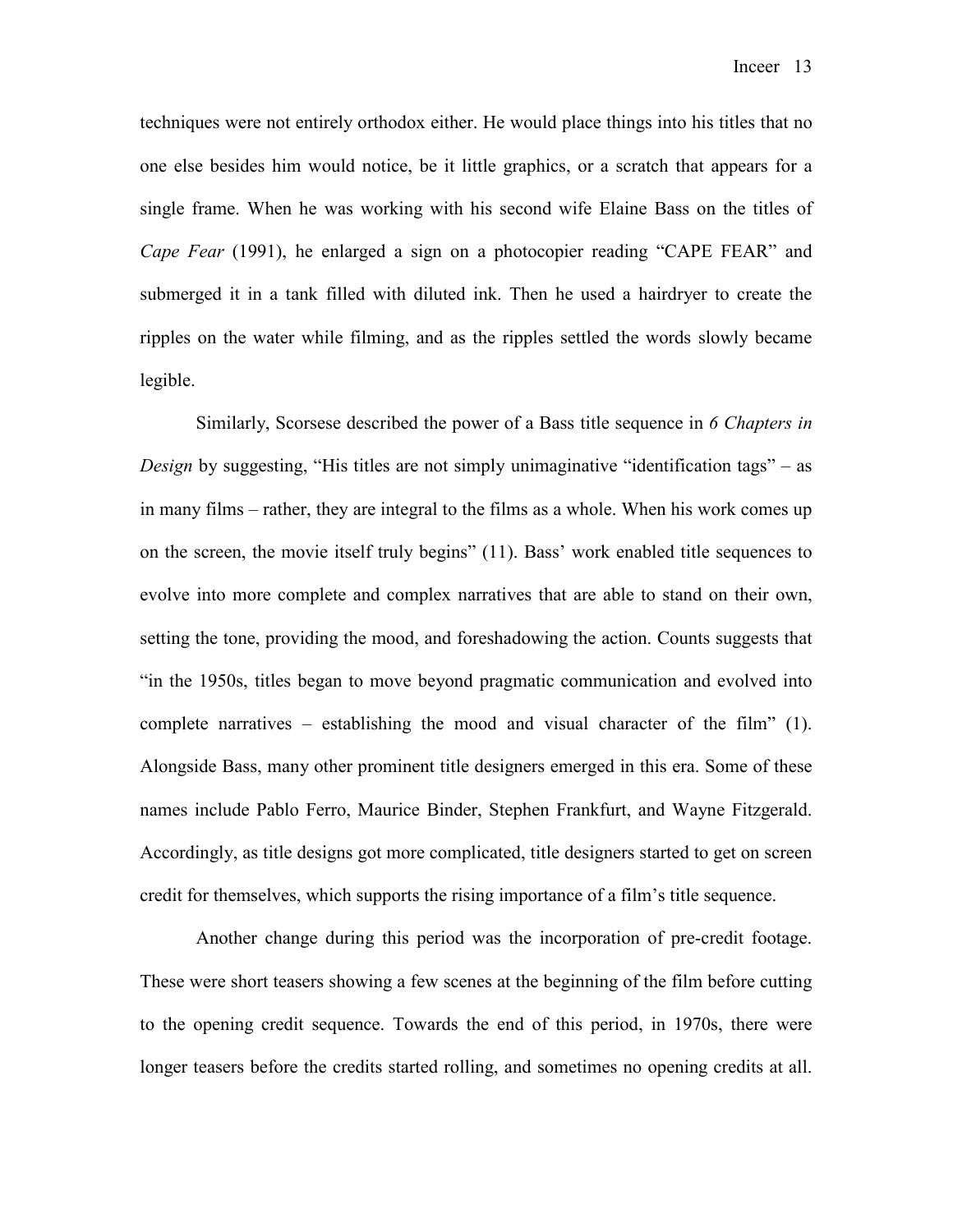More and more movies had the title sequences at the end, instead of the beginning of the film. These changes allowed the viewers to engage with the movie immediately.

However, what initiated these changes in the opening sequence of films still remains unclear. It may be significant that the increased complexity of film titles emerged in a period when the film industry had to fight the competition forced on it by television. During the mid 1950s there was a huge decline in independent and feature cinema. This was largely due to the explosion of television sets in the American marketplace in 1948- 1949, as they became affordable commodities. Films had become "a product which was sufficiently differentiated from television to tempt people into theatres, but would still appeal to a primary television watching audience" (King 2). By the early 1960s sixty percent of cinemas had just closed down. More than seventy percent of these were independent. The B-movies and cartoons, which accompanied feature length films, practically stopped being shown as they had become too expensive to make. All that was left was the big motion picture. (James 126).

Without the B-movie or the cartoon before the feature, the audience was left with one feature film for the same price, when they could be at home watching television for free. What the audience needed was something to engage with before a film. It needed to be something that would compliment the main feature without being too complicated. The B-movies were simple, easy to follow and more importantly they were chosen to support a film. For example, a feature film in the horror genre like *House of Wax* (1953) would have a B-movie along the lines of *Killer Ape* (1953). In this context, the opening credit sequences developed into narratives to fill this gap.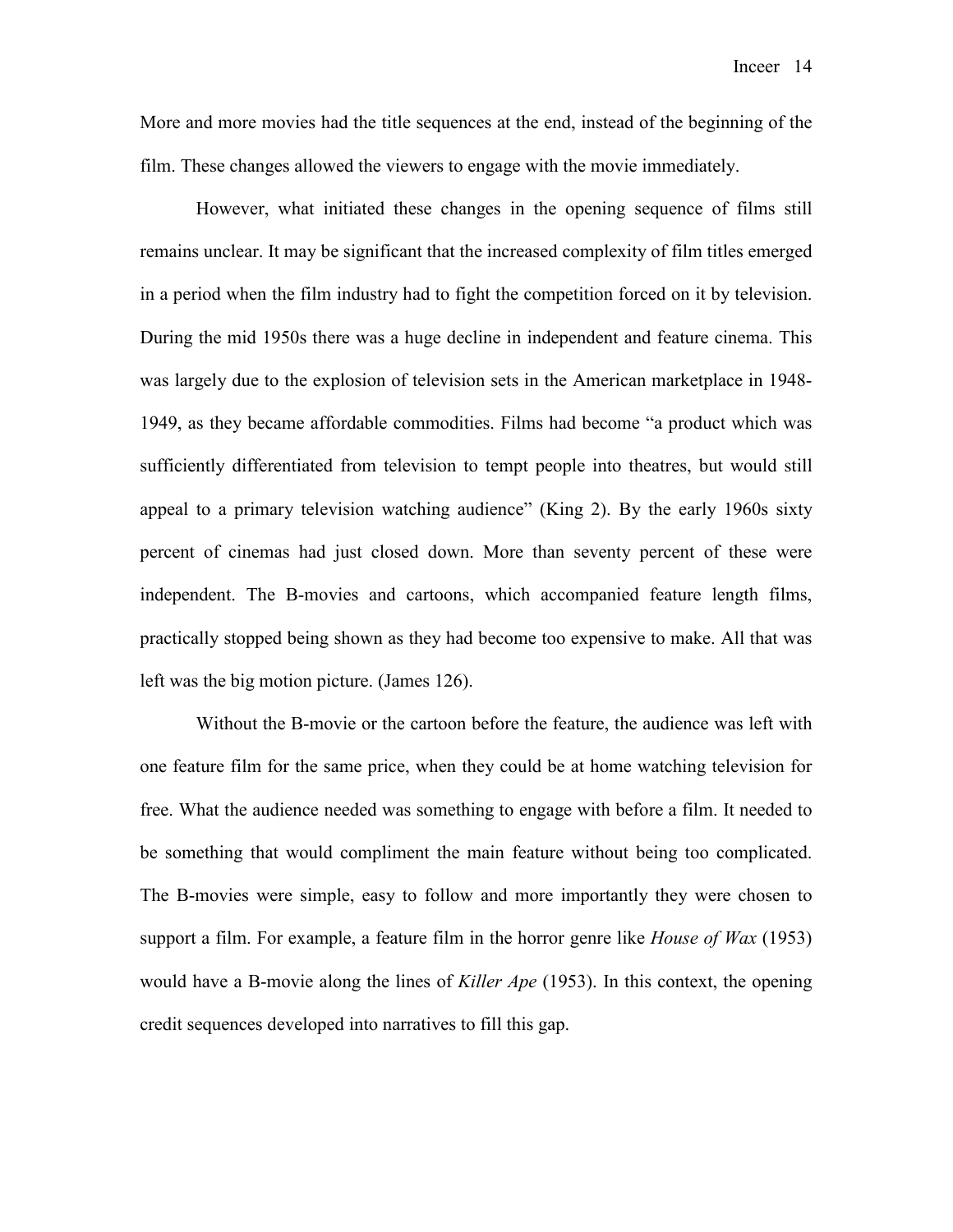In addition, the late 1950s heralded a number of technical achievements in cinema, like CinemaScope, Cinerama, Stereophonic sound, 3-D, and Smell-O-Vision. These were all designed to lure the public away from their television sets and into the cinema, as the large-budget, Technicolor, Hollywood features offered a big screen alternative. Even though these inventions were not very successful, they nevertheless allowed and demanded more sophisticated titles. King suggests that in 1950-60s, "graphically adventurous film title sequences flourished against the background of a generally ailing film industry, coinciding with the realization by filmmakers that they must develop strategies to attract increasingly reluctant audiences into movie theaters" (2). In contrast, Boxer suggests that as movies were put on television, "titles were squeezed and simplified so they could fit on the screen and be used as labels for tie-in toys" (9). Even though these are all reasonable assumptions, there is not enough evidence to back up the hypothesis that the introduction of television lead to longer pre-credit sequences and more complex opening credits. Further research involving a quantitative analysis of the length of the pre-credit sequences, and the complexity of the opening credits, before and after the introduction of TV movies could provide the necessary information.

#### **5. 1980-Present**

During the 1980s, many different approaches, techniques, and styles started to emerge. With technological improvements, digitalization and special effects became more prominent and affordable. Curran explains that "before the availability of desktop video and animation packages, most title designers worked with animatics and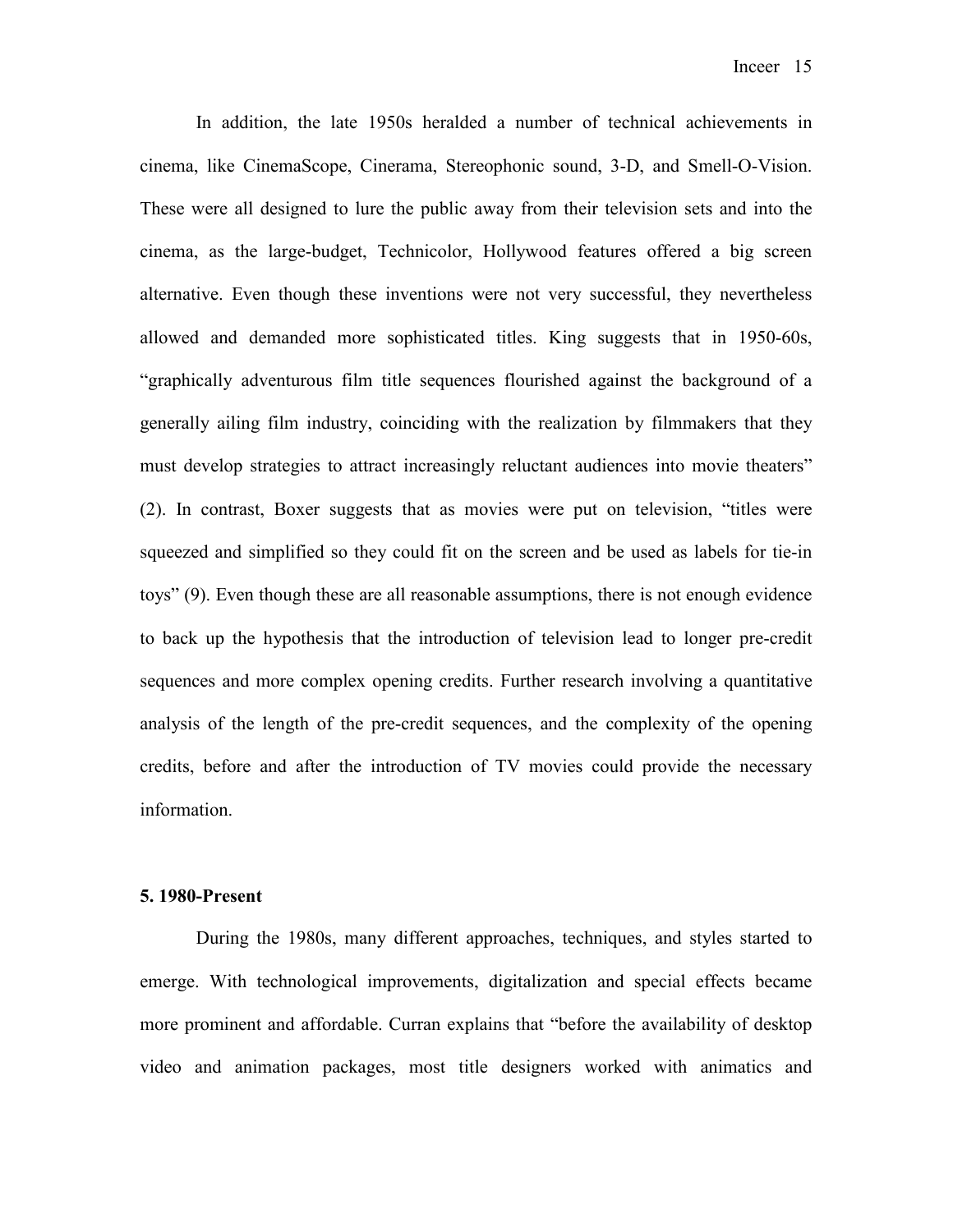storyboards. The final product was produced with technology available only at optical houses or computer-effects companies at a cost that left little margin for changes and creative exploration" (129). Especially after the introduction of the Macintosh in 1984, creative experimentation increased immensely since it became more affordable for graphic designers to try new techniques without being able to foresee the outcomes. This development democratized the playing field for graphic designers.

The launch of MTV in 1981 by the media conglomerate Viacom was another development in the 1980s that altered the landscape for motion graphics. As faster editing became popular among 'the MTV generation,' film titles started to speed up as well. The consumerist popular culture and increased advertising also affected the style of the film title design. Considering that the new generation is used to faster editing and that their attention span is much shorter, it is not surprising to see that title sequences are increasingly edited at a faster pace. As credits flash by faster and faster, it becomes harder to read all of the text. In many film titles it is not easy to concentrate on the text at all among other elements. This change indicates that the importance of the information has diminished while the importance of the overall effect has been amplified. Furthermore, it is now very rare to see opening title sequences with extended credits. The majority of the credits appear at the end of the film since most people do not have the patience to sit through them, which would explain why people start leaving the movie theaters before the end credits are over. Also, with resources like IMDB.com, one does not need to watch the end credits even if they would like to learn who worked on a specific aspect of the film. All this information is easily accessible through the Internet. Most of the information depicted on screen is not even interesting or relevant to the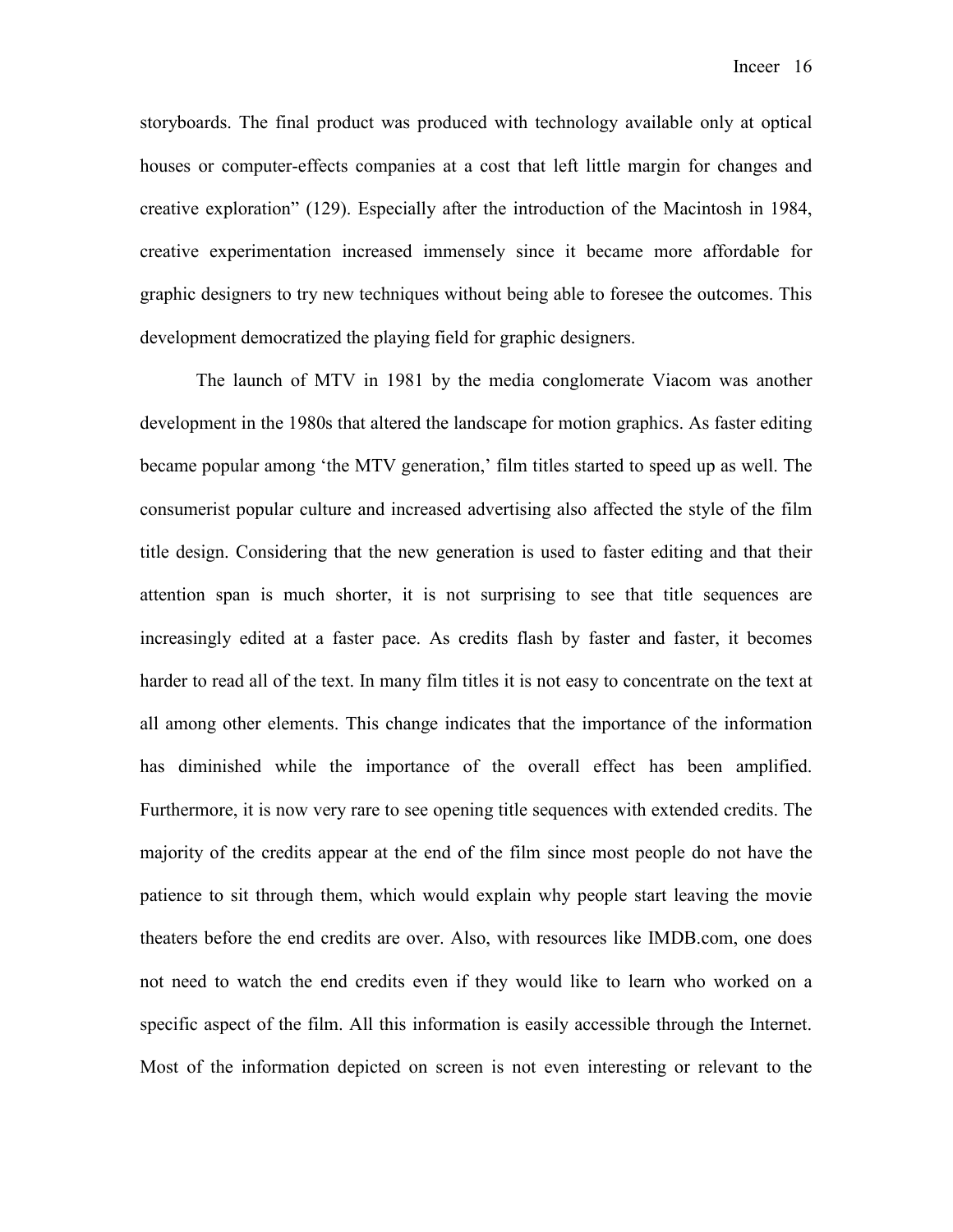viewers. It is there for the industry, serving legal purposes, which started to become more prominent in the 1950s with the unionizations of the labor force.

In this environment, brothers Robert and Richard Greenberg turned the film title design into an industry. R/Greenberg Associates, the commercial production company they have founded in 1977, created some of the most prominent and groundbreaking works in the following decades. As Curran suggests, "Their firm was among the first to approach film-title design as a collaboration of creative talent and technology. The firm broke new ground…. It also generated many technical innovations that changed the industry and was fertile breeding ground for outstanding talent in film and television design" (160). The Bauhaus inspired culture of R/GA turned film title design into an art form through motion graphics. For instance, Richard Greenberg's opening title sequence of *The World According to Garp* (1982) is famous for its depiction of a baby floating in the sky.

R/GA has also introduced many talented designers to the field of film title design. Kyle Cooper, who has revolutionized the pioneering work of Bass, is among these people. After Cooper's credit sequences to films like *Seven* (1995)*, Gattaca* (1998)*,* and *Dead Man on Campus* (1999), "a dark mood fell over the creative industries at the end of the decade" (Myerson 316). His introduction of the postmodern grunge to film title design transformed this area once again in the 1990s. However, motion design in opening credits was not a revolutionary process at this time. Bass had pioneered the work, but Cooper was one to take it a step further. He not only incorporated trends in print, advertising, and record industry graphics into his work, but also combined various oldschool methods with new digital technologies. After getting individual recognition for his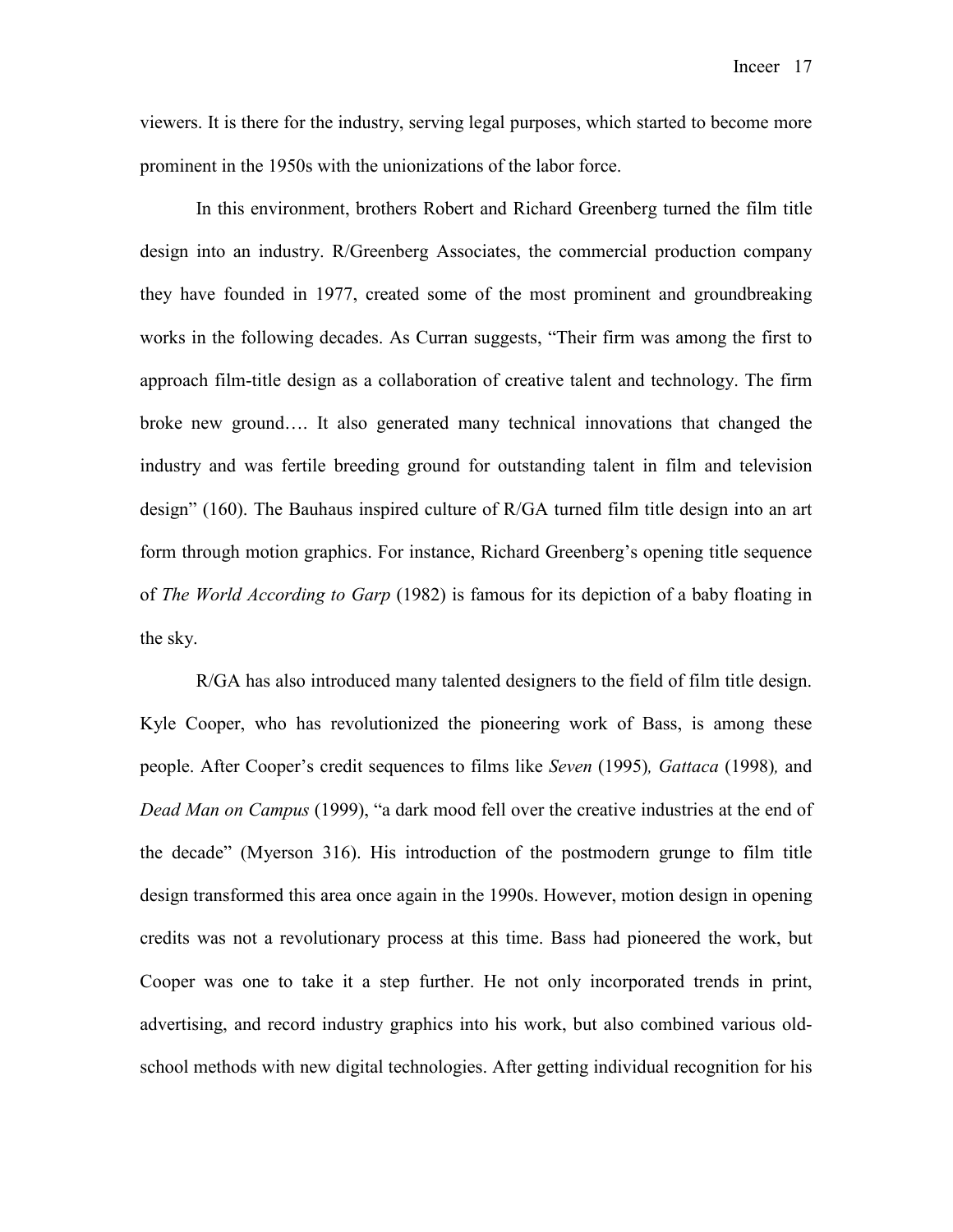successful title designs, Cooper moved on and founded his own internationally recognized design companies, Imaginary Forces and Prologue Films.

While many filmmakers have started to appreciate the importance of a powerful opening credit sequence, there are also many who have completely eliminated the opening credits in recent years. For instance *Van Helsing* (2004) has an elaborate closing sequence that one is used to seeing at the beginning of a film. *Batman Begins* (2005) and *The Mummy Returns* (2001) are other such examples that have eliminated the opening sequence in favor of starting the action immediately and continuing it without any interruptions. There are other reasons for not having an opening credit sequence. For instance, there have been directors who were not satisfied with their work and for that reason refused to attach their names to the movie when it got released.

As illustrated above, many different factors have affected the evolution of the opening credit sequence since the early days of cinema. Opening credits have started to become more important for the film industry as prominent title designers created groundbreaking works. With further developments in technology and various historic changes in the film industry, different trends keep shaping the future of film title design.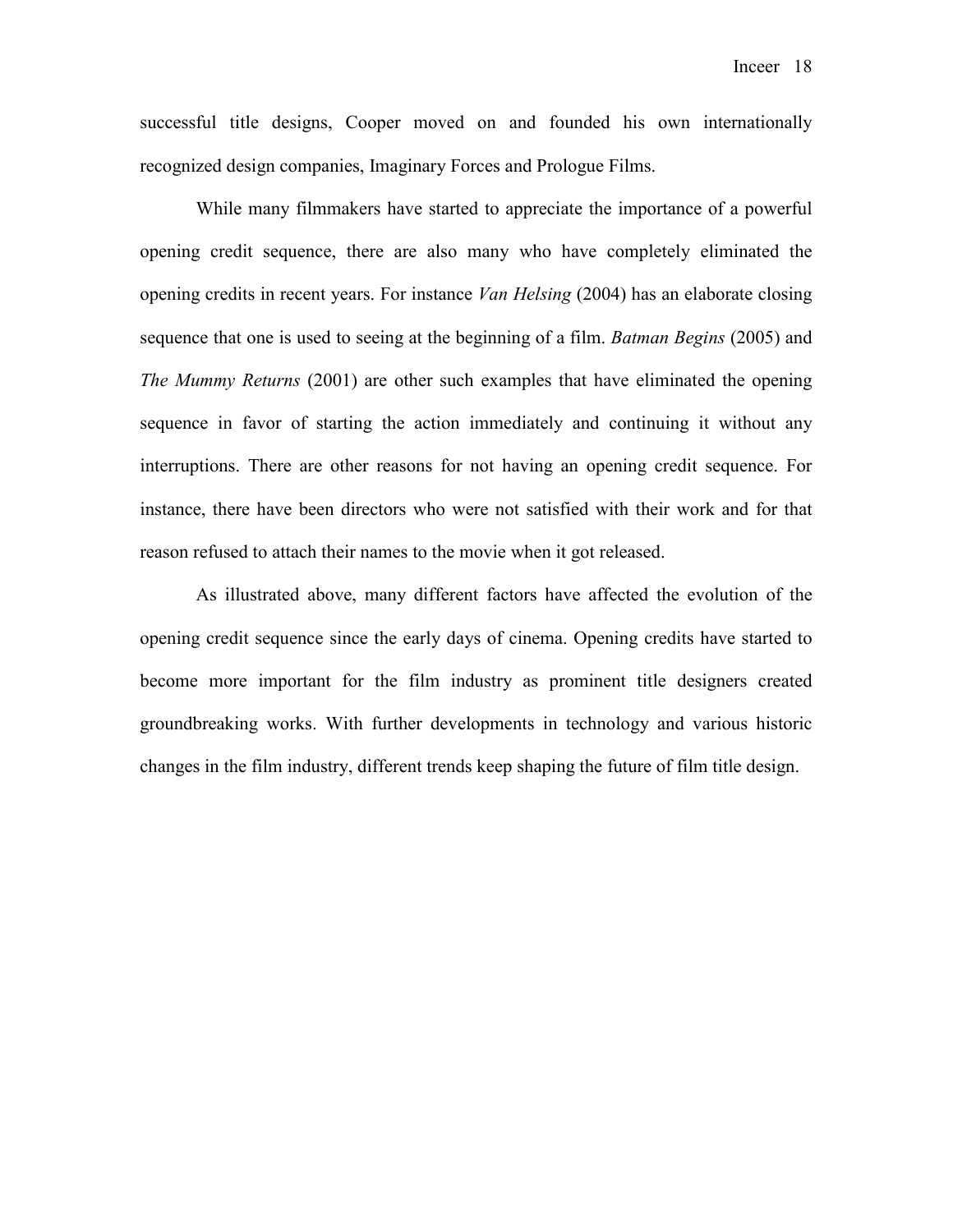# **Categorizing Credits**

 Throughout the evolution of film title design, different styles have become commonly utilized. These different styles have developed over decades of film history and they are all still in use, which shows that the history of film title design is not completely linear. Certain elements keep coming back, while certain decades witness various exceptions. This section is meant to categorize film titles stylistically in order to facilitate the analysis of specific examples.

#### **a. Titles superimposed on a blank screen**

The simplest titles are the ones that are superimposed on a blank screen. These kinds of titles utilize different typefaces, usually in white, over a black background. Since early films had no color, black and white titles were the only option. Even though an extensive color palette is available now, this simple color scheme is still widely used. Movies like *Dressed to Kill* (1980) have this type of opening credit sequence. While some filmmakers take the easy way out by using simple black and white titles due to their low cost and lack of complexity that minimizes effort, there are also filmmakers who choose this type of credit sequence very intentionally. This type of title design can give an old-fashioned and authentic, or classic and refined look to the film. Looking at the opening credit sequences of movies like Gas Van Sant's *Elephant* (2003) or *Last Days*  (2005) one can see that the director meant to achieve a serious and sophisticated look through the title design.

However, this has not remained a common practice simply out of convention. Since a black background has lower brightness, it tires the eyes of the viewer less.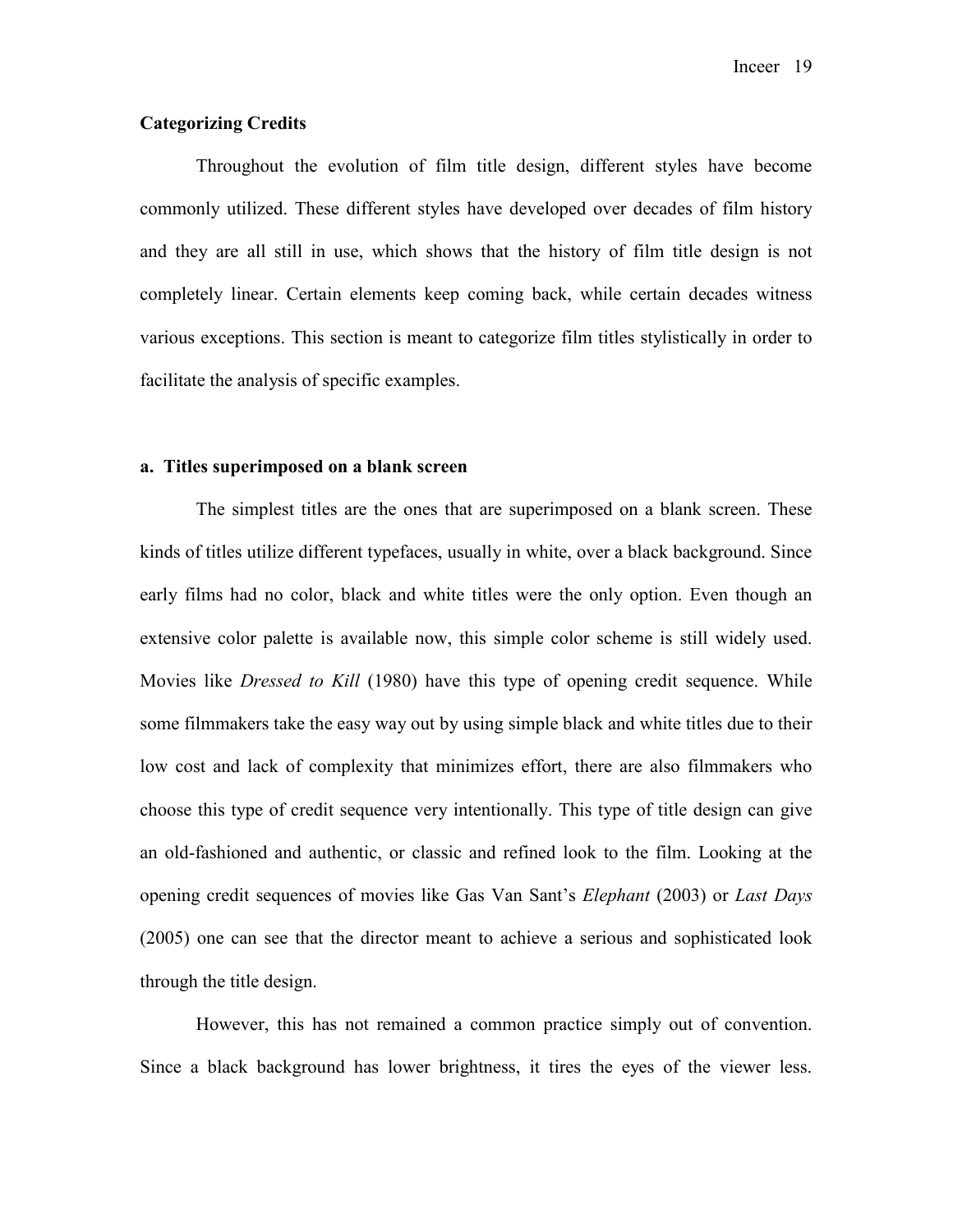Therefore, black background has been preferred over lighter background alternatives. For the text to be legible, there needs to be high contrast between the background and the foreground. Consequently, white text is preferred over other options.

Charlie Chaplin movies mostly used this type of opening credit sequence. Since title cards were the main method for creating a title sequence, these consisted of hand drawn images. At this stage, making film titles was a craft, far from being considered a form of art. However, currently titles are more often than not created in a digital format which makes it even easier to create titles superimposed on a blank background. While, the digitization allows for a wider choice of effects and transitions, it has also increased the value of hand-made title sequences in contemporary movies.

#### **b. Titles accompanied by still images**

Some of the earlier title cards incorporated hand drawn borders and other images. This was the beginning of adding more than text to the title sequence to make it more visually appealing. The development of titles accompanied by still images coincides with credits getting longer to incorporate more than the name of the filmmaker. In this sense, the studio system supported the development of more elaborate title sequences.

The next stage was to use still images as the background. This kind of title sequence is somewhat more elaborate than the white text black background combination, as the plain background is replaced with various images. Since this effect cannot be achieved in camera, it required combining different media.

Usually a score accompanies these types of credit sequences. For instance, in *Last Tango in Paris* the title sequence uses a single score and combines the music with two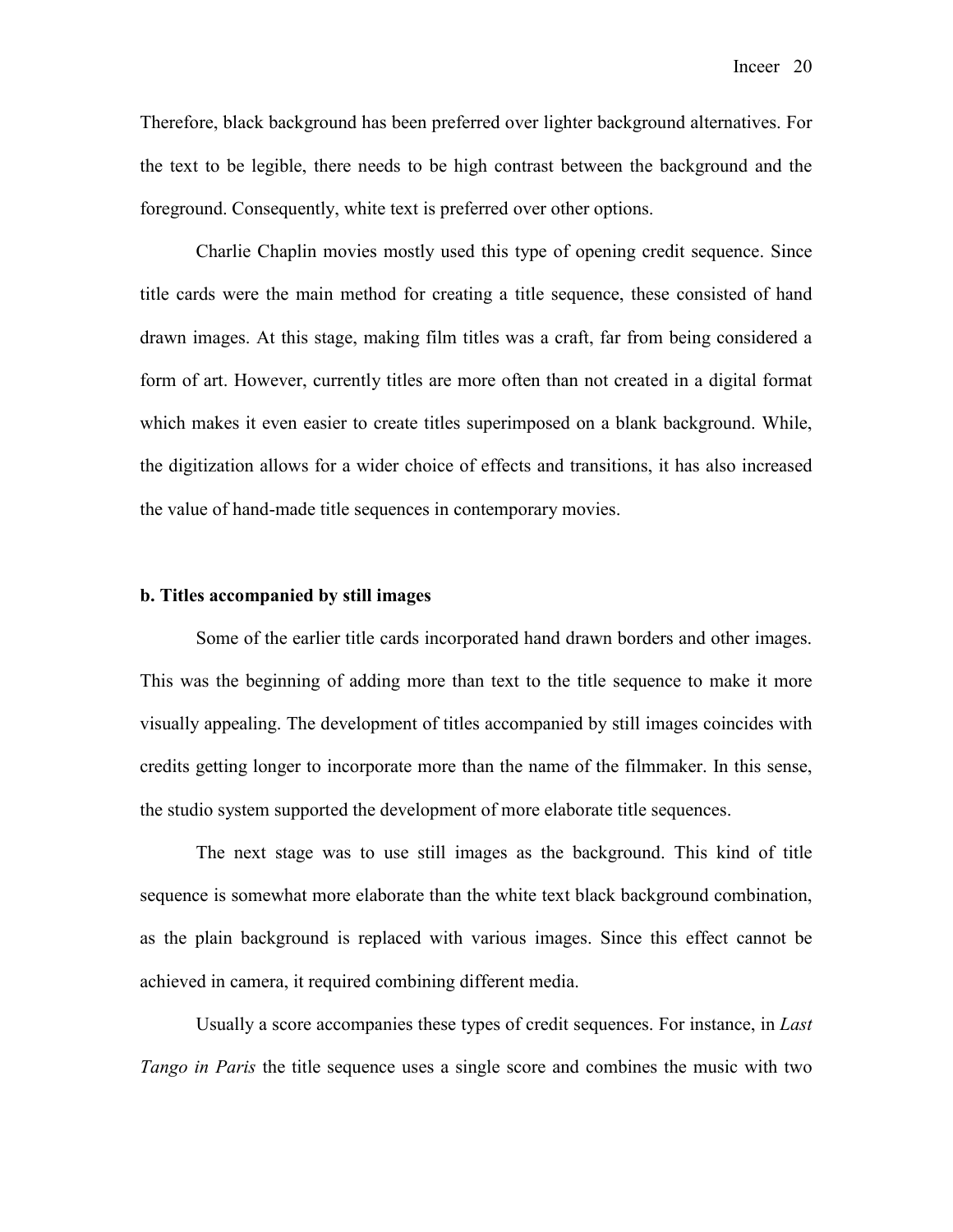paintings by Francis Bacon. These two images represent the two main characters of the film, relating the diptych paintings to the spatial alienation of the characters. However, this is all done in subtle manner. At the beginning of the film this sequence helps establish a disquieting and somber mood that ties to the visual look of the film, rather than leading to character analysis. This example shows that by introducing a narrative element still images can enhance an opening credit sequence that only incorporates text.

### **c. Titles accompanied with a series of moving images**

Titles over a series of moving images can range from a simple view of clouds moving in the sky, like we see in the opening sequence of *The Wizard of Oz*, to a more intricate sequence of images that incorporate camera movement, like the opening sequence of Robert Mulligan's *To Kill a Mockingbird* (1962). This sequence, which is created by Stephen Frankfurt, shows a pan across different objects inside a cigar box. These are a child's treasures that grow in significance as the film progresses. The sounds of a flute, a piano, and a child humming accompany these images. The close ups of a pocket watch, a safety pin, a marble, pennies, crayons, a mirror, a whistle, and wooden dolls present these objects from unfamiliar angles, allowing the viewer to rediscover these simple items. Through this kind of depiction, the viewer can focus on their status as singular and unusual objects divorced from their purposes in the wider world. The defamiliarization of everyday objects is consistent with the film's overall perspective.

Like we see in the example above, most title sequences that are accompanied by moving images have music in the background. However, there is usually no dialogue and the meaning of the images remains somewhat ambiguous until later in the film. The title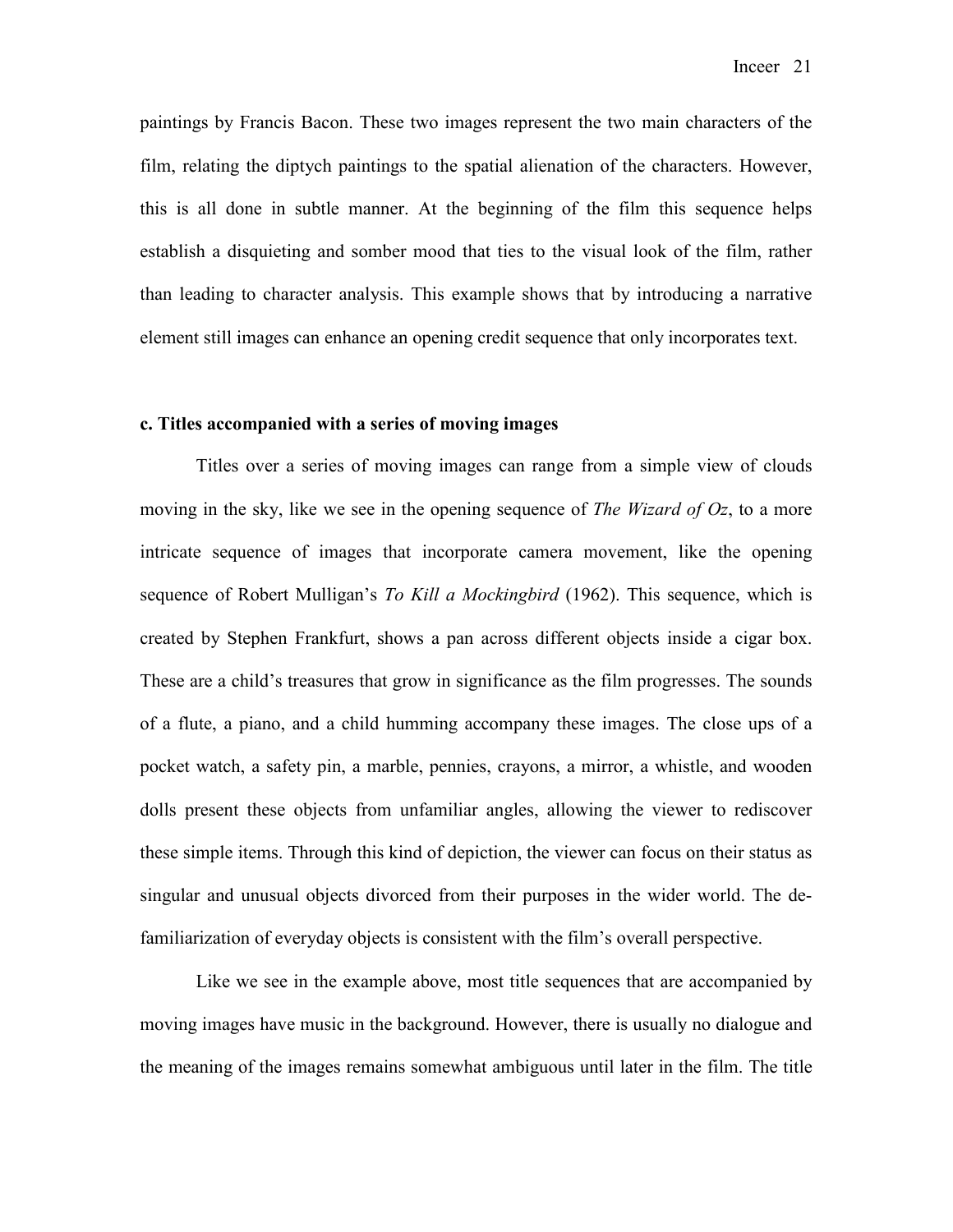Inceer 22

sequences of *Forest Gump* (1994), where titles appear as the camera follows a feather floating in the air*,* and *The Man Who Wasn't There* (2001)*,* where the text appears with a virtual shadow over the image of a rotating barber's pole, have soundtracks accompanying these symbolic imageries.

There are also various credit sequences that appear along with the narrative thread. This is especially common in action movies. In most of these cases, the story begins with the title sequence and the meaning of the images is immediately recognizable. There might even be dialogue as part of the sequence. Parts of the opening credits for *The Good, The Bad, and The Ugly* (1966) fits into this type of title sequence. Even though there is an opening sequence that incorporates still images and animation, as the film continues, the three main characters are introduced through titles. Various events take place that reveal the personalities of these characters and the end of each sequence the following text "The Ugly," "The Bad," and finally "The Good" appears along with a freeze frame of that character. Since the story continues through these credits, this kind of sequence moves along with the narrative of the film.

Other examples include *Erin Brokovitch* (2000), where the titles appear when the narrative slows down, and *Devil Wears Prada* (2006), where title sequence consists of the protagonist getting ready in contrast with a series of other women who have very different styles and personalities. Although these types of sequences that relate to the narrative add another layer to the credits, stylistically, they can still be categorized under titles accompanied with a series of moving images, or titles built around animation and motion graphic if they appear in a different style.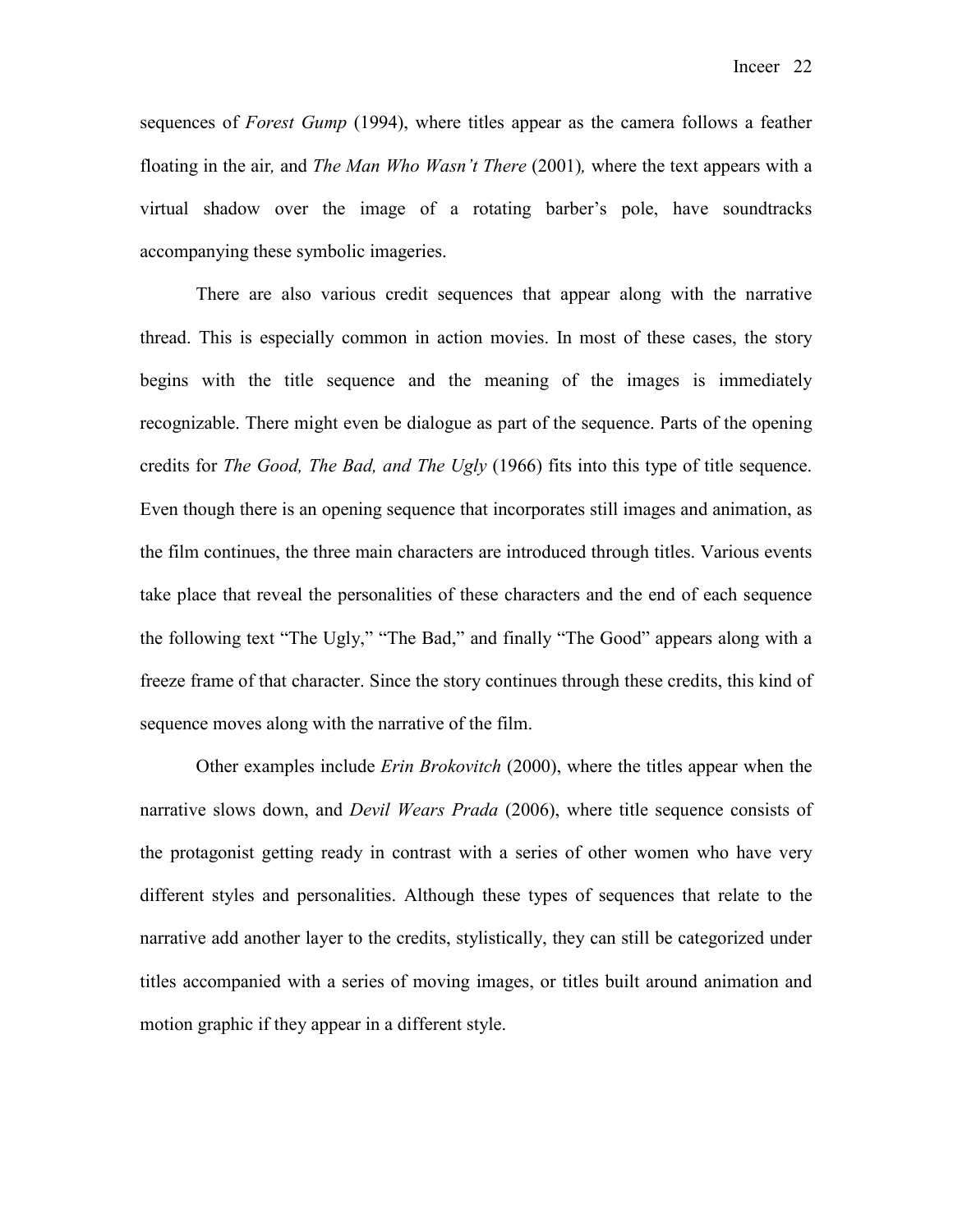### **d. Titles built around animation and motion graphics**

In the late 1990s animating text started to become more and more popular. However, animation has been used since the earlier days of cinema. In Edward Blake's film *The Pink Panther* (1968) the title sequence is designed by Friz Freleng, who had became famous with Bugs Bunny. In this opening credit sequence, the text comes spinning around and starts mixing together. The Pink Panther runs around the text and mischievously tries to block it by getting in the way. The animation is all attune to the score composed by Henry Mancini. This soundtrack had a more distinct sound compared to some of its cliché cartoon counterparts of the day. After the success of this film and its title sequence the Pink Panther became a popular cultural icon and even landed its own television series.

A more contemporary example of an animated title sequence would be *Lemony Snicket's A Series of Unfortunate Events* (2004). This film opens with fake credits as if the movie is a happy and cheerful tale called *The Littlest Elf.* Midway through there is a sudden pause in the soundtrack and everything goes dark as the narrator explains that this is not the movie we are about to watch and mockingly suggests, "if you wish to see a movie about a happy little elf, I am sure there is still plenty of seating available in theater two." Then somewhat sarcastically he tells the audience what the movie is about. The rest of the title sequence is not animated and it includes dark images of a graveyard and the silhouette of a man walking. The opening credit sequence ends with the narrator introducing himself as Lemony Snicket, which is the pseudonym of the story's author Daniel Handler. While this play with the audience cues the viewer into the witty and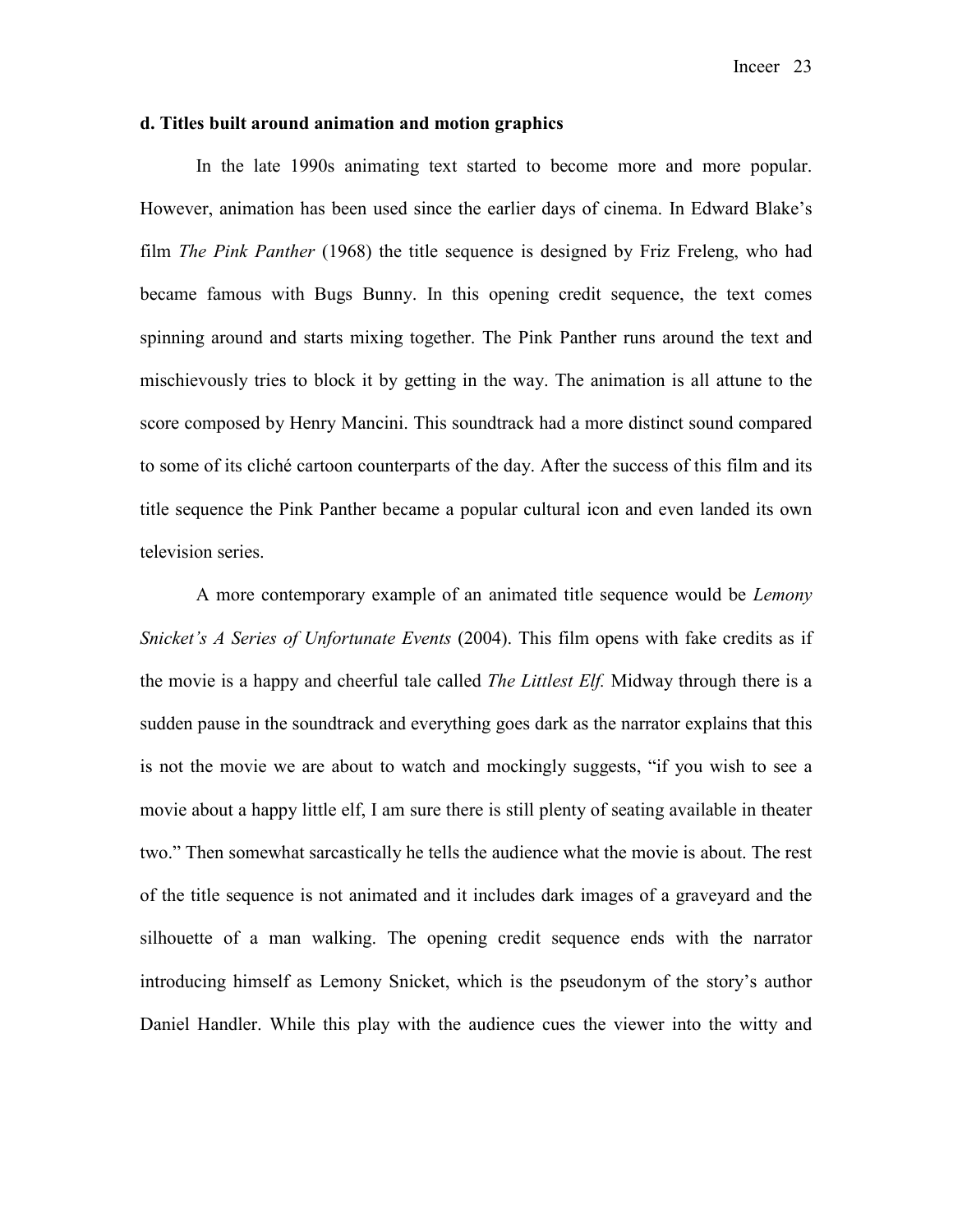playful nature of the film, the introduction of a narrator refers to the children's tale aspect of the story and introduces the character of Lemony Snicket.

Many contemporary movies rely on animation in their titling. The opening credit sequences of *Spider-man* (2002), *Spider-man 2* (2004), Kiss Kiss Bang Bang (2005) and *Sin City* (2005) are some examples from the past five years. There are also many films that rely on moving images combined with animated text like *Lemony Snicket's A Series of Unfortunate Events*. *Mission Impossible* (1996), and *The Ice Storm* (1997) also have these types of titles. Although I have chosen to categorize these credit sequences under titles built around animation and motion graphics, they can also fit into the previous category. These types of ambiguities reflect the difficulty of trying to establish strict categories for opening credit sequences. It is such a broad area of design with endless artistic possibilities that these categories can only do limited justice.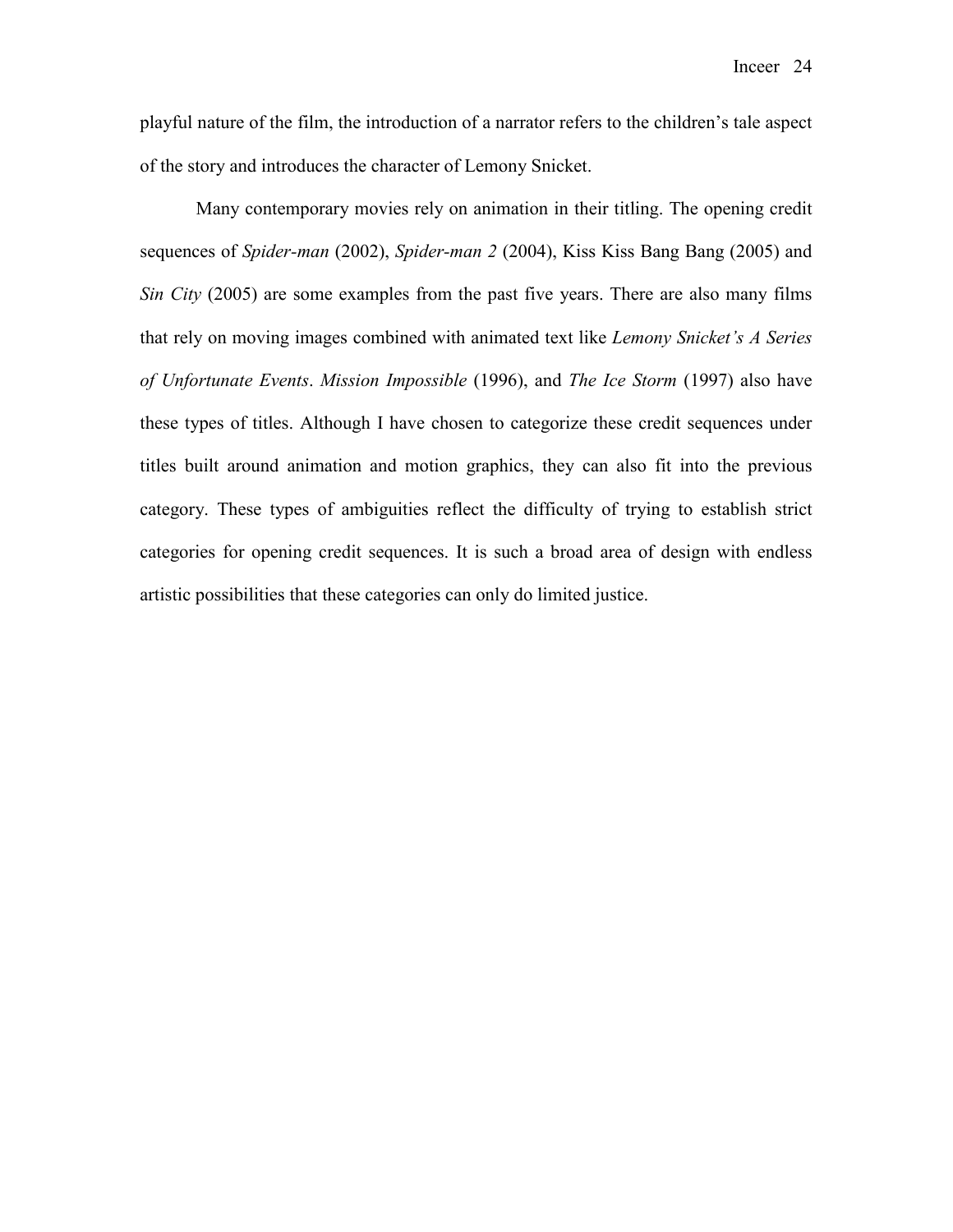Inceer 25

# **Defining Success**

One way to measure the success of an opening credit sequence is to see what kind of recognition the title designer gets during the credits. Certain title designers who have created successful sequences take credit for themselves in the opening credits. However, this is not a common trend. While names like, Saul Bass, Maurice Binder, or Kyle Cooper appear within the opening credit sequence, most title designers get credit in the closing sequence, along with hundreds of other crewmembers. Even though looking at where title designers get credit can point out some of the principal names in this industry, it is not a precise or reliable measure, especially considering that some of these title designers are mentioned in the opening credits since they collaborate with the director on other aspects of the film as well.

In order to better define the success of an opening credit sequence, one has to look at the purpose of the credits first. Only then one can move on to evaluate whether these purposes are valid and whether the credits have reached these goals. After all, when judging the success of a movie one can use many different criteria, ranging from economic to artistic goals, and define success in relative terms. Similar criteria should apply to the credit sequence as well.

For the earliest movies, the opening credit sequence was meant to display the names of the film and the filmmaker. The purpose was to communicate this information efficiently. As legal obligations started to become an issue, the opening credit sequence evolved to give credit to not just the filmmaker, but also the actors and the rest of the crew. One can argue that at this time the success of titles was based on whether they were legible and aesthetically pleasing in some way. Whether this is a valid evaluation or not,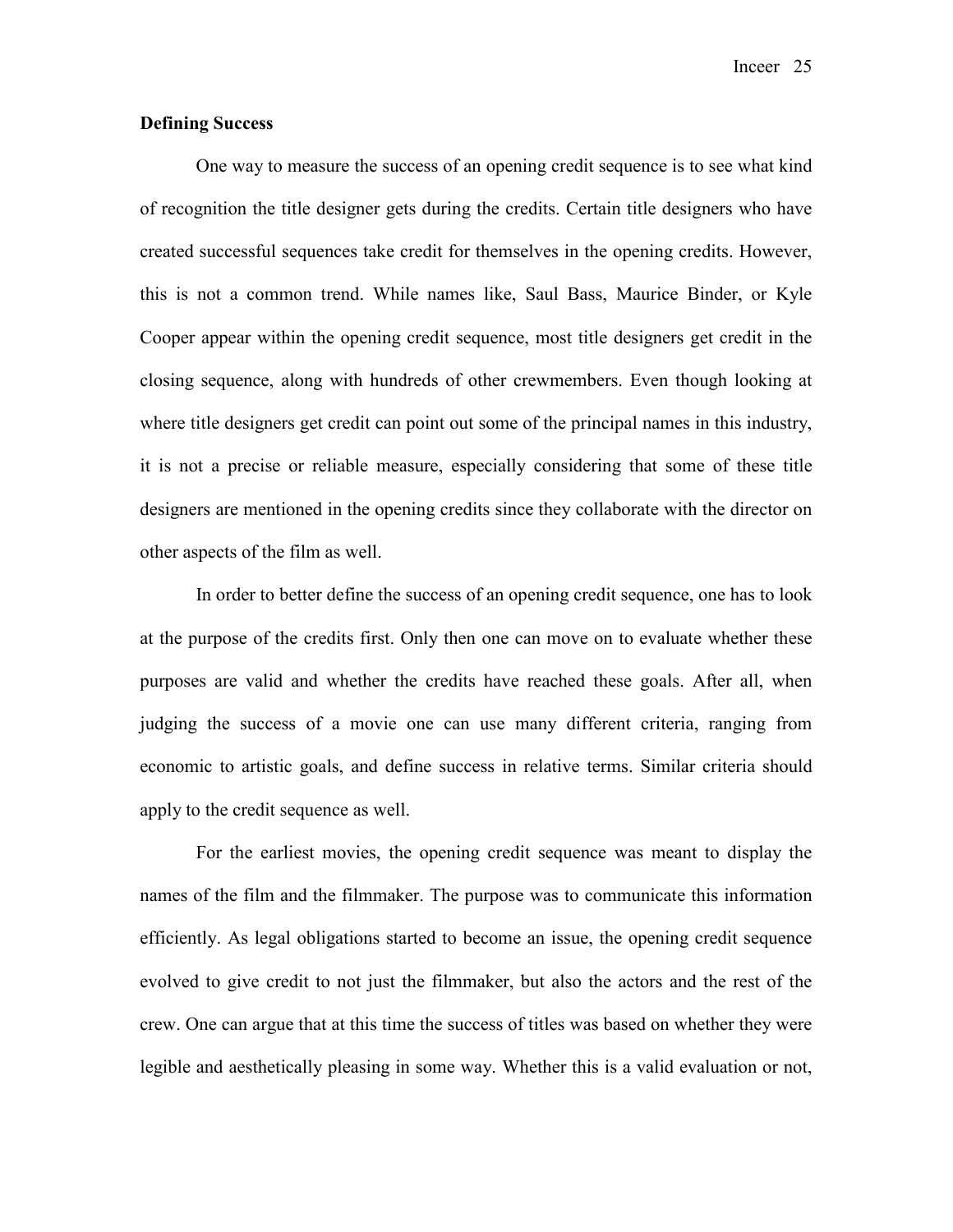decades later, such simple criteria remain insufficient in determining the success of film title design. For instance, in Michael Hanake's *Caché* (2005) the titles are purposefully displayed in a very small font. The entire opening credit sequence appears in a large paragraph over the image of a house that is viewed through a secret camera. In many other contemporary films the titles are edited so fast that one can barely read all the text. These examples show that the purpose of the opening credit sequence has evolved in conjunction with with its design and content.

After Bass' revolutionary title sequences, the purpose of film credits have moved beyond the simple objective of displaying names and started to develop more complicated goals. For instance, graphic designer Louis Dorfsman sees credits as a combination of intellect and emotion, describing them as "infusing the whole through a vision, both literary and visual" (14). Graphic designer Jamie Maffett takes on a different approach and defines the success of a film's opening credit sequence based on the elements of 'excitement' and 'foreshadowing.' According to him the opening credits should draw the viewer into the movie and provide an introduction so that when one goes back to the film, one can have that 'ah!' moment as he/she realizes the proleptic value of the sequence. Maffett also suggests that different viewers find different snippets of information in credits. So to provide a multilayered credit sequence seems to be important in this respect.

Although Curran acknowledges this perspective, he also suggests that an opening credit sequence does not have to comply with these standards to reach its goal. "Some filmmakers want those first moments to be breathtaking; they create titles that kickstart the adrenaline glands and thrust the viewer into the film's momentum. Some filmmakers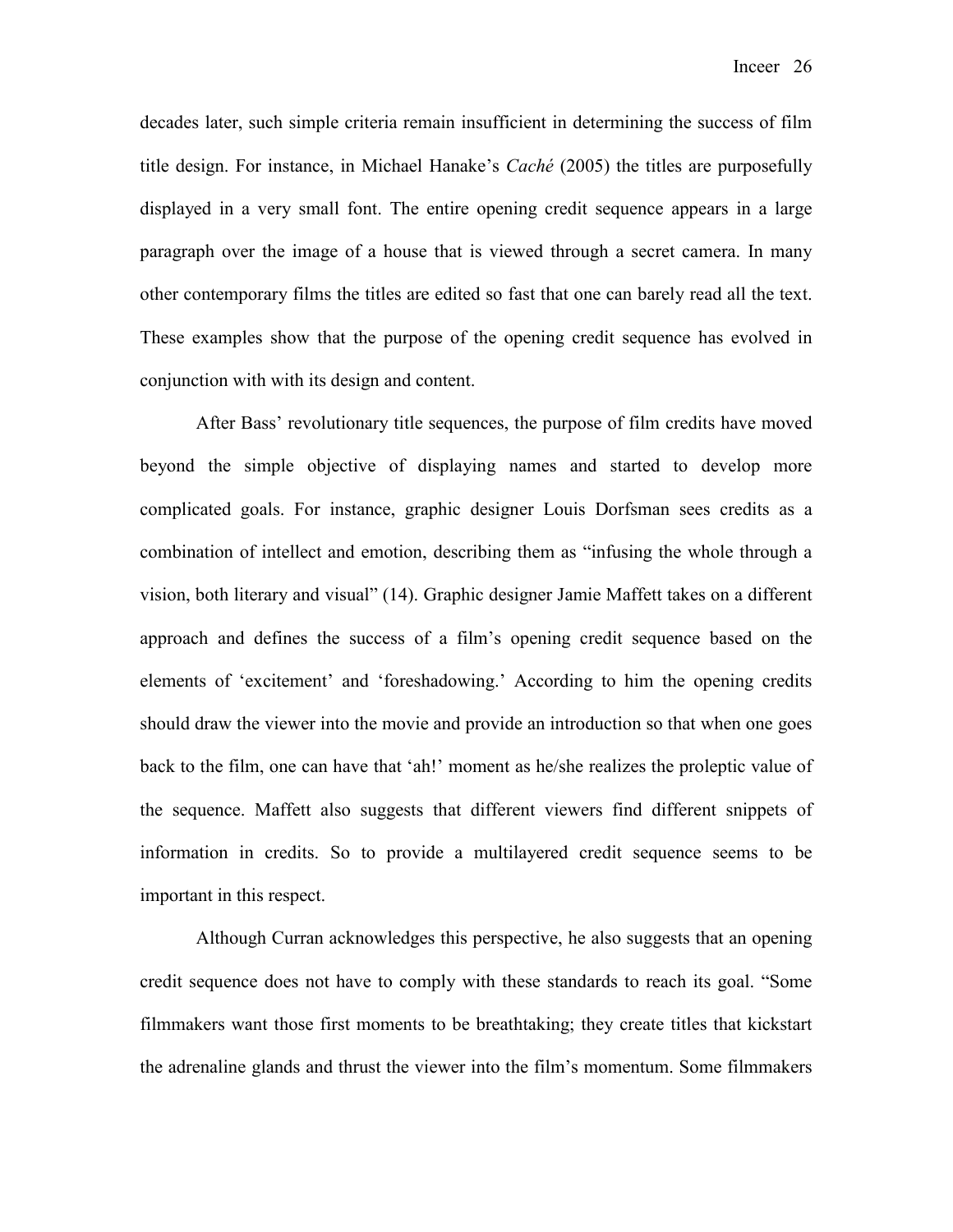raise a question or provide a clue. Other directors prefer that a title sequence be almost invisible, seamlessly and quietly woven into the beginning of the film" (129). He outlines that based on the filmmaker's intentions and the nature of the movie, an opening credit sequence may have different purposes, which means that different criteria for success should be applied. In this respect, designer Nina Saxon's comment seems to be an appropriate way of judging the success of credits. She claims that the opening credits are a component of the film as a storytelling medium. Therefore, she suggests, "the title sequence should feel integral to the movie, like something that was written in the script to begin with. If it feels disconnected, I don't think it's a success, even though it may be very elaborate and wonderful on its own" (qtd. in Benenson 22).

In this context, it is important to remember that the titles need to support and serve the rest of the film, and not subdue it. Based on an interview with Bass, the author of the article *Bass Instinct* outlines that "Bass would be the last person to have titles and credits overwhelm the narrative… However creative the titles are, he is adamant they must work as an intro, a scene-setter, and not become self-obsessed graphic statements" (48). King also observes that Bass' titles were intended to serve the movie. She comments:

He believes that a picture's content should be addressed in its opening sequence to establish emotional or historical context and create a rapport with its audience. Bass has dismissed graphically adventurous title sequences that do not deal with the substance of the film as 'irrelevant tap dances.' Bass' conviction that his work within film must properly fulfill a function was derived from a European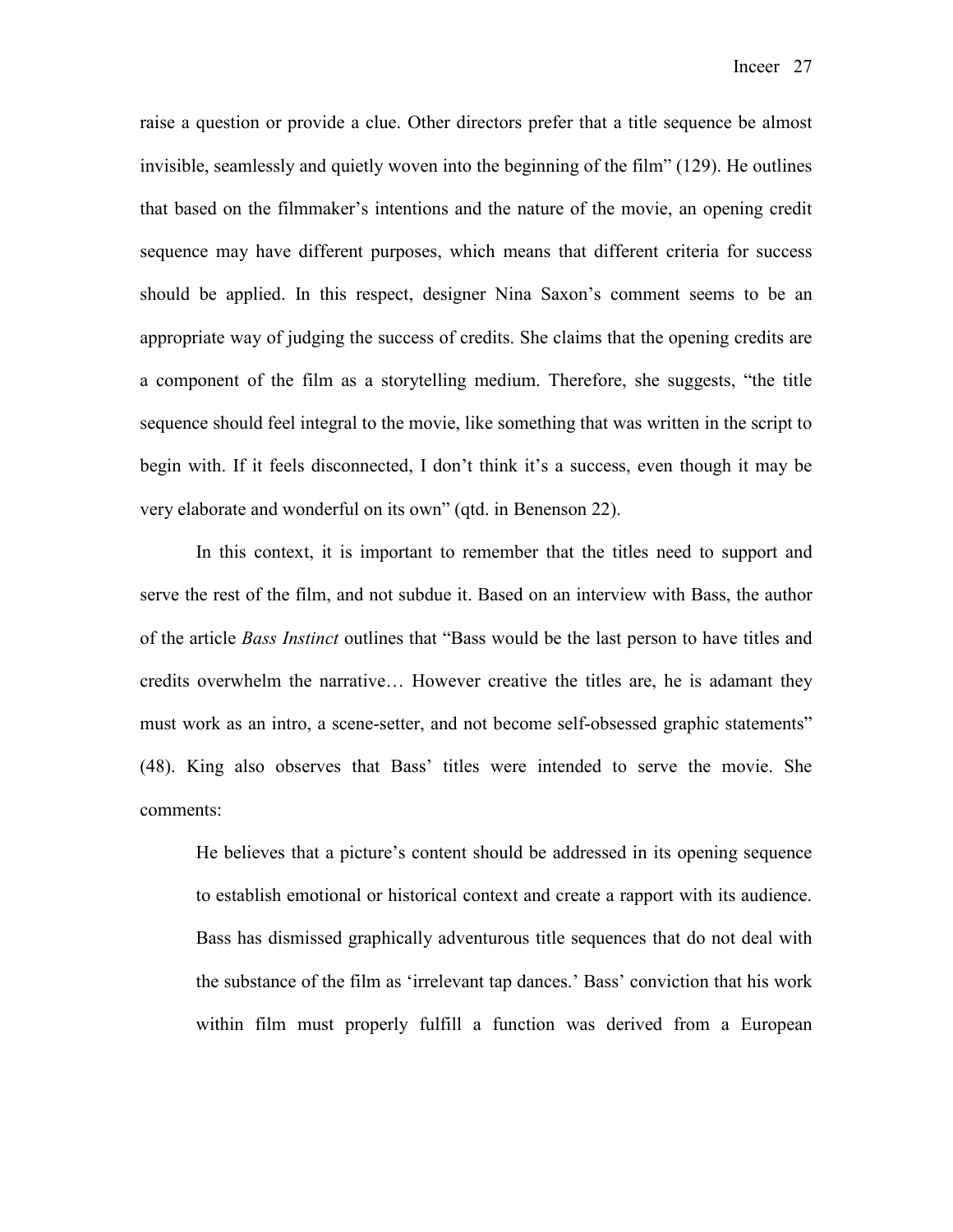modernist's faith in simple, effective and appropriate forms of communication brought to a native enthusiasm for the North American film. (1)

Like his predecessor Bass, Cooper also believes that a title sequence should not be graphically innovative just for the sake of being innovative. As Jeremy Myerson suggests, "Cooper's work reflected the belief that technology should be the servant of the idea, not the other way around" (316). Accordingly, successful title sequences closely relate to the film that follows, even though most of them are able to stand on their own as pieces of graphic design in motion.

While a good opening credit sequence needs the serve the film that follows and act as a proper introduction, it also needs to provide a theatrical atmosphere, establish the visual characterization of the film by relying on certain genre conventions, and put the audience in an expectant mood. It can also establish a style and if necessary can clarify the story content by presenting an abstract or symbolic reference to some elements of the film. Besides these values, a good title design can also greatly stimulate public interest and provide an overall atmosphere for a film through the buzz it creates. An example of this phenomenon is the James Bond movies and their iconic gun barrel sequence, which will be discussed in greater detail later in the 'Case Studies' section.

Accordingly, there is usually a keen audience appreciation for a well-designed title sequence. For instance, although the end credits contained hundreds of artists' and technicians' names, in *Around the World in Eighty Days,* the audience not only stayed till the very end but also applauded, admiring the graphic invention and witty visual ideas brought onto screen by Bass. Since there were so many people involved in the making of this film, the end credits were pretty long. An animated story that is a condensed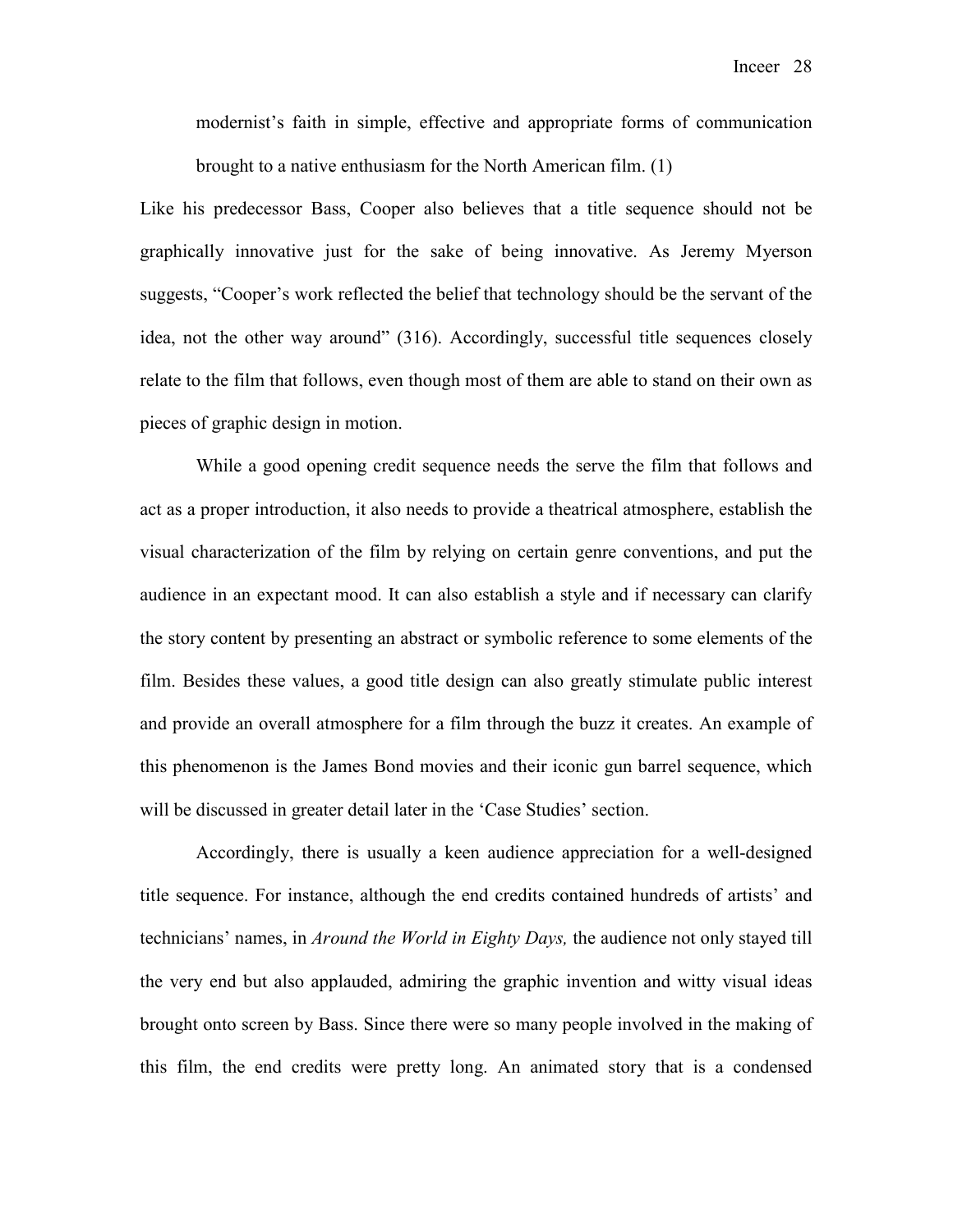recapitulation of the film helped establish continuity and maintained the interest of the viewers. In this sequence, the main elements of continuity are the top-hated clock and its bicycle, which are symbols for main characters Phineas Fogg and his valet Passeportout. The action is sprinkled with caricatures of characters and puns on their roles in the film. After the clock and the bicycle repeat the journey of the actual characters, the clock falls open in a collision revealing its works and transforms into a beating heart. Since the epilogue, after several hours of cinema, had to be compelling, strong colors were combined with amusing parodies of incidents from the film in this sequence. Far from being an anticlimax, these end credits often evoked applause.

It is harder to measure the effectiveness of opening credits in a similar manner, since audience members are less likely to applaud and cheer at the beginning, disturbing the flow of the film. However, it is not unusual today for film critics to pinpoint his/her appreciation of a credit sequence and express his/her displeasure for the film itself. For instance, Elvis Mitchell commented in his *New York Times* review for the film *Dawn of the Dead* (2004), "the opening and closing credits are so good, they're almost worth sitting through the film for" (qtd. in Gibson 142). The director of the film Zach Snyder confirms the success of Cooper who designed the credit sequence. He comments that some filmmakers have refused to work with Cooper because he is "the guy that makes title sequences better than the movie" (qtd. in Gibson 142). Even though the credits seem to overshadow the film in this case, the title design can still be considered a success since it relates to the content of the movie.

In spite of all this, there are certain filmmakers who do not conform to these types of norms. Even though Stanley Kubrick was a well-respected and successful director,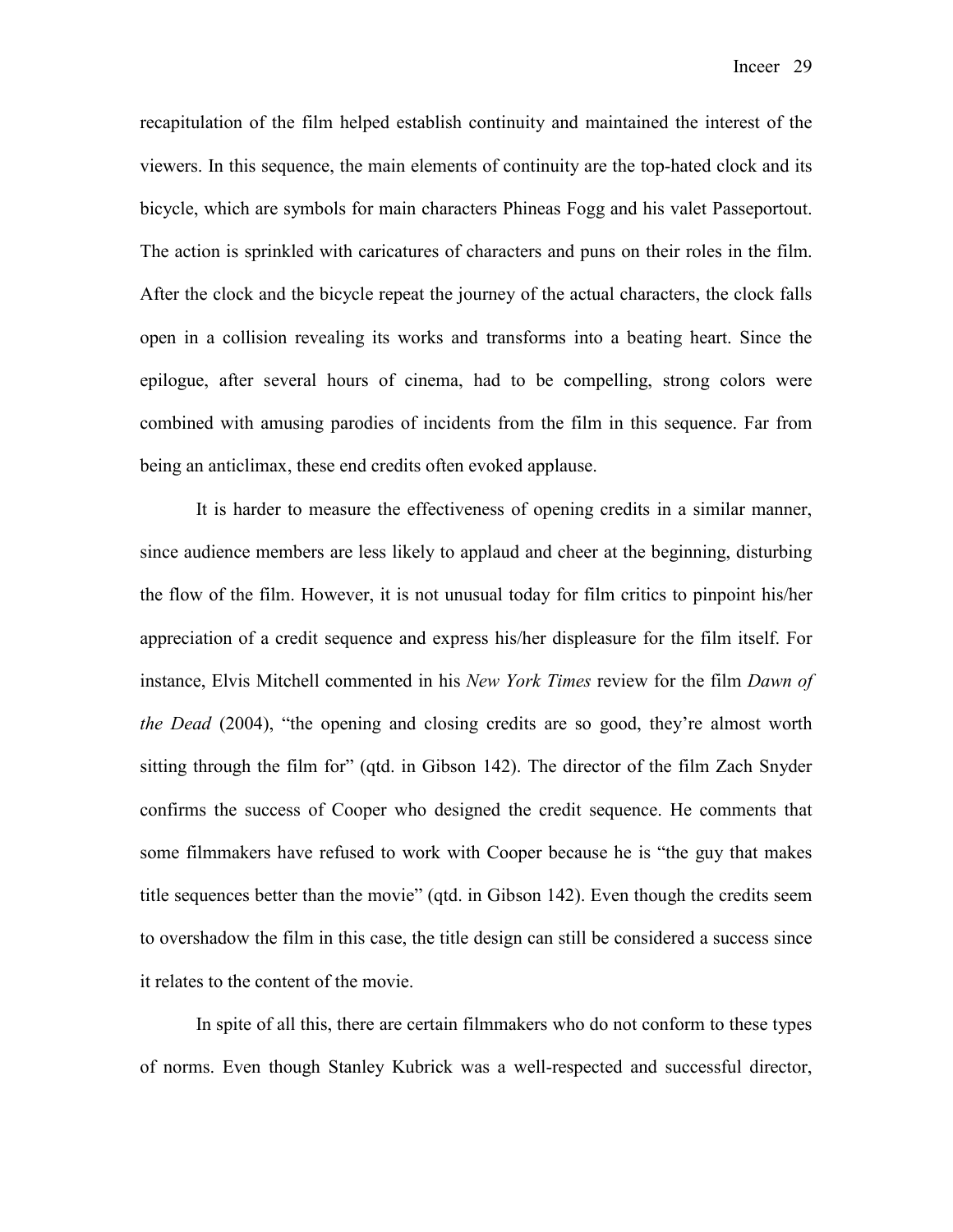most of his opening title sequences are aesthetically pleasing but they do not mean more than what they are. In this light, it becomes clearer that the criteria outlined above cannot be applied to all films. Accordingly, there are other notable filmmakers like Orson Welles and Jean-Luc Godard who use their title sequences to go against cinematic traditions of Hollywood. These directors use the opening credit sequence to make a statement about the nature of their films as they take a transgressive stance against classic film narratives throughout their work. For instance, in *Citizen Kane* (1941) the absence of a title sequence represents a "defiance of the cinema industry" (Marie 6) as Welles refuses to give credit to his cast. Similarly in Godard's *Breathless* (1960) only the title of the film appears in black and white, covering the entire screen without leaving any room between the text and the edge of the screen. By ignoring the title safe window, Godard goes against traditional norms of movie making. In *Contempt,* another film by Godard, the credits are spoken over the opening shot and there are no on-screen credits. Since the purpose of such credits is very different, their success needs to be analyzed on a different level as well.

Even though it can be acceptable to oppose conventional measures of success in this way, most filmmakers do not want to take risks. Considering the already established genre conventions, good credit sequences are usually different enough to stand out, but not too out-of-the-box to get the viewers confused. Therefore, no one puts credits in the middle of a film, or writes them upside down. However, someone like Quentin Tarantino can subvert various genre conventions to achieve a desired effect. His latest film *Grindhouse* (2007)*,* utilizes established genre conventions to create a spoof and cue in the audience for the rest of the film. Before the credits appear there are two fake trailers that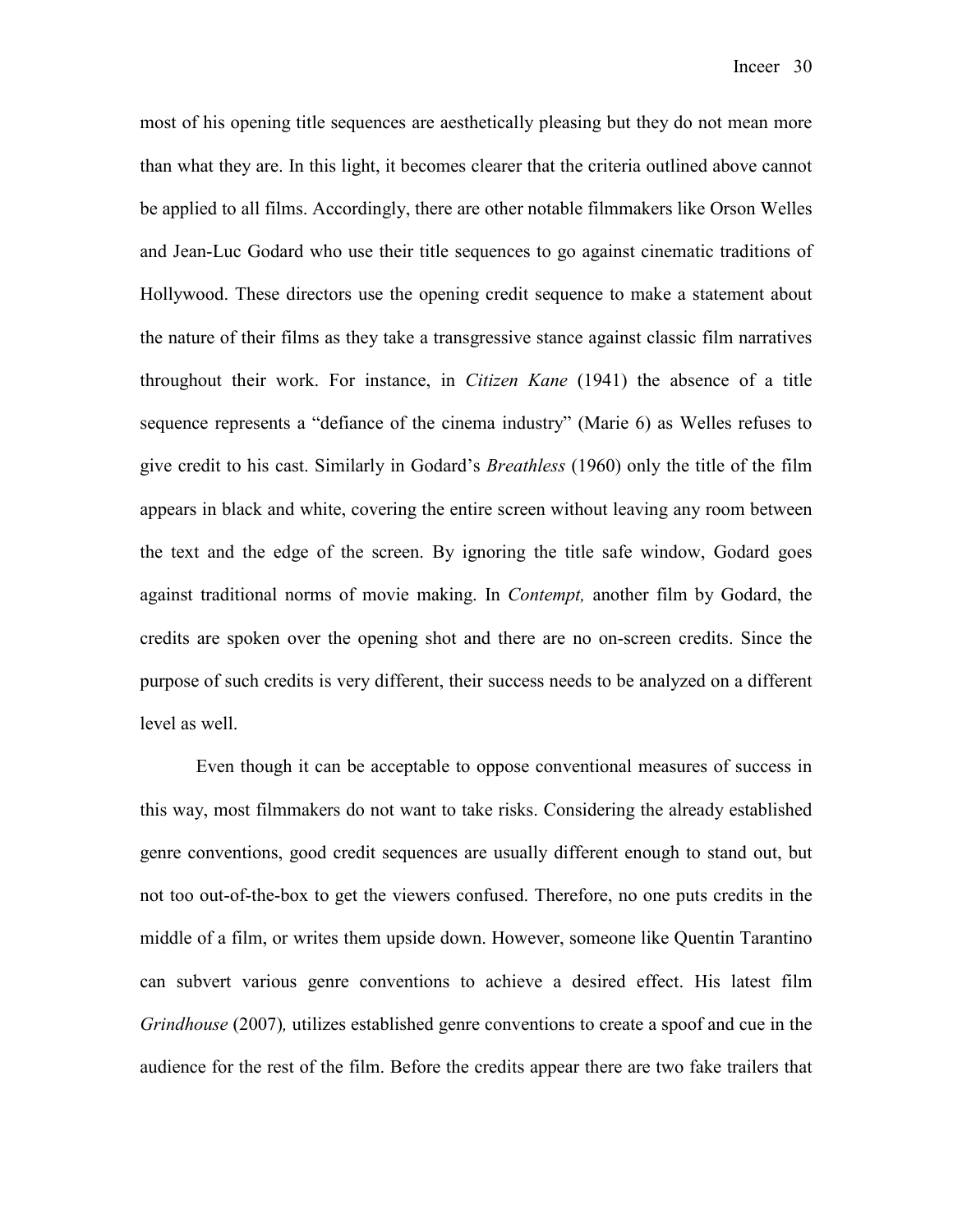situate the film in the correct context, as they resemble the B-movies of earlier decades. After the fake trailers, bold yellow text appears on top of the images of a go-go dancer. In this sequence the grainy film stock and the reflection of the camera in the mirror allude to the low quality of the films in the 1970s under the grindhouse genre. Tarantino uses these old conventions in a contemporary film with the purpose of creating a complete movie experience. These kinds of greater goals can be achieved through the opening credit sequence, while making use of genre conventions.

There are also other conventions and principles related to the opening credit sequence in terms of legal obligations. For instance, an actor's billing (where his or her name appears in the roll of credits) indicates role size or importance. The actor whose name appears first is said to have "top billing," and actors whose names appear before the film's title have "above-the-title billing." Sometimes "last billing" (having one's name come up last) is reserved for a special appearance or celebrity. Such conventions relate to contractual agreements and reflect the salaries or the celebrity status of these people.

Consequently, the success of a film's opening credit sequence can be a complicated matter. Yet, it remains uncertain whether the success of the opening credits is an important factor for the success of the film as a whole. Considering that the success of a film depends on many different factors and can be judged based on various criteria (ranging from box-office success and DVD sales to critic's comments to online viewer ratings), the title sequence cannot be an unequivocal definer of a film's success. Nonetheless, while a successful opening credit sequence can improve the viewing experience of a film, a substandard one can ruin that experience, since the opening credit sequence establishes someone's first impression of the film.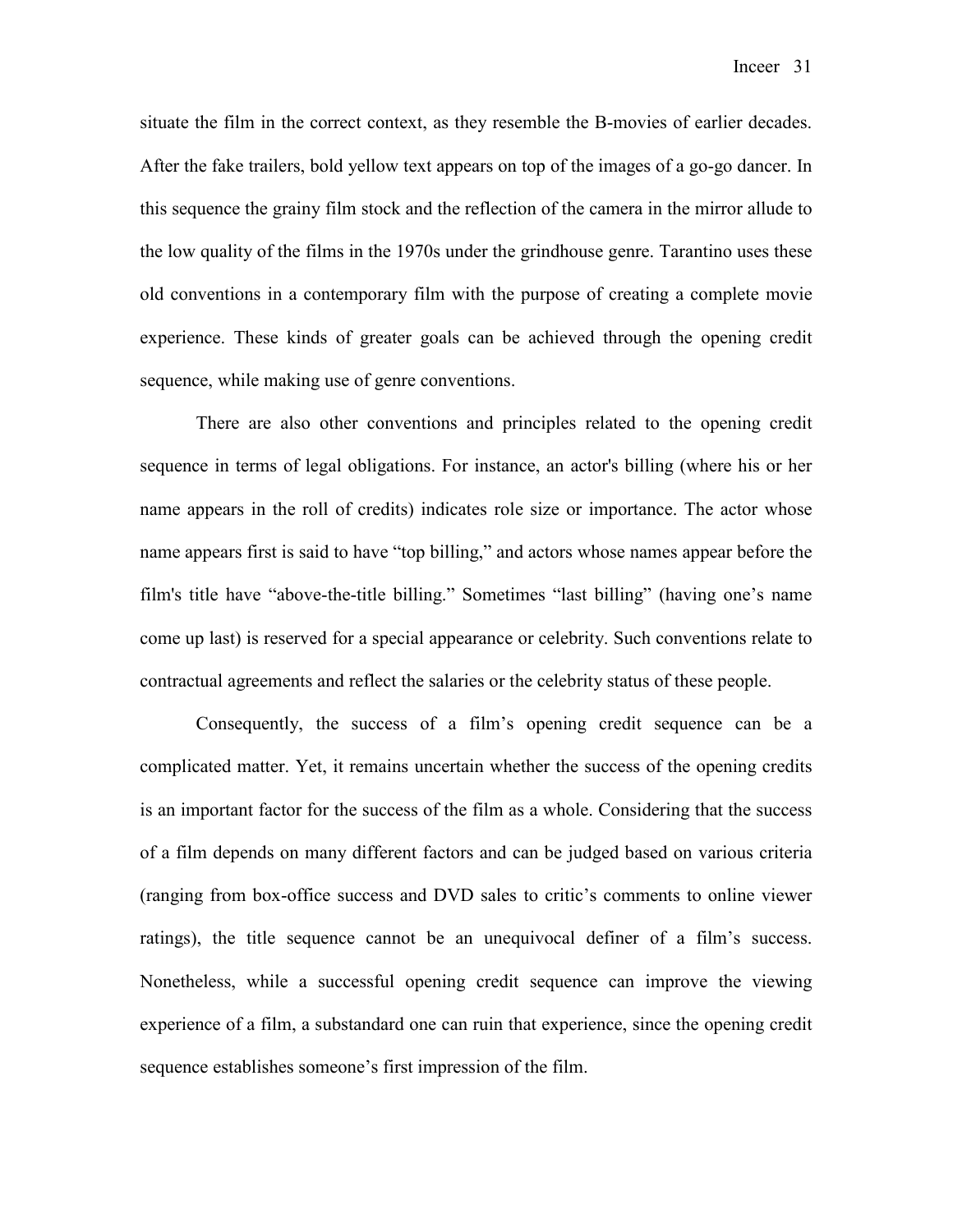Inceer 32

# **Case Studies**

This section concentrates on Post-Saul Bass Era credits under the action/thriller genre, as these types of credits usually have the most interesting title sequences with their inherent need to create suspense. The case studies include a series of James Bond movies *Psycho, Seven, and Catch Me If You Can.* All of these opening title sequences combine highly evocative images with equally powerful musical scores, and they all address the issues of exciting the viewers by creating suspense, setting the general tone of the film, and providing foreshadowing for later sequences. Stylistically, they are all under the categories of titles accompanied with a series of moving images and/or titles built around animation and motion graphics, as these types of title sequences allow for more in-depth analysis.

### **a. James Bond movies**

The evolution of the opening title sequences for James Bond movies, from *Dr. No* (1962) to *Casino Royale* (2006)*,* is significant since these titles sequences maintain certain elements throughout the decades while evolving other aspects based on the technology and aesthetic values of the time. These credit sequences combine titles accompanied with a series of moving images and titles built around animation and motion graphics.

In addition, there are three different title designers associated with James Bond movies. Each designer has his own style, and this switch allows one to compare and contrast the different values that become prominent for the credits. The first title designer of the James Bond movies is Maurice Binder, who created fourteen opening credit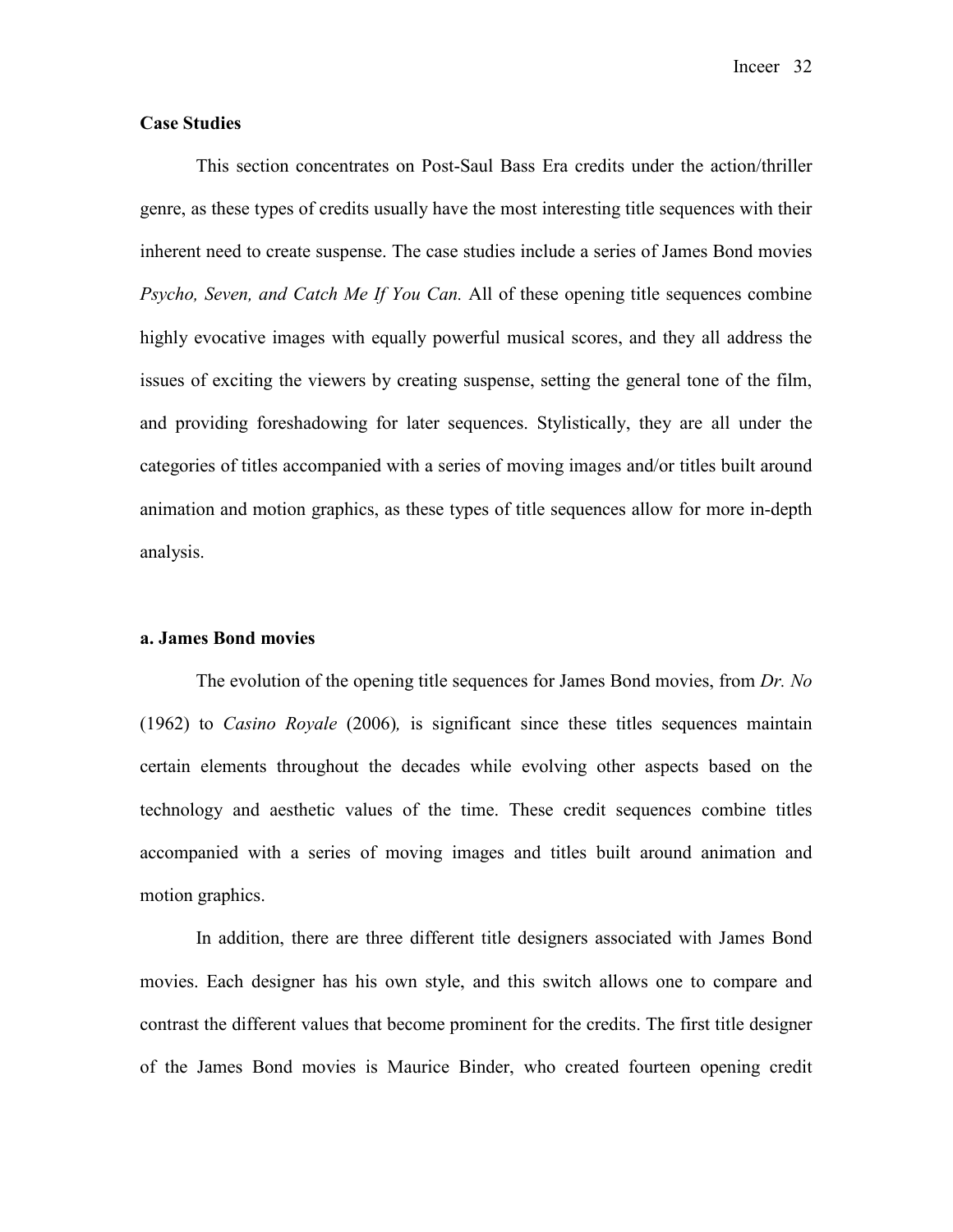Inceer 33

sequences starting with that of *Dr. No.* There was also Robert Brownjohn who carried the Bond allure a step further in *From Russia With Love* (1963) and later in *Goldfinger* (1964). Finally, there is Daniel Kleinman who has been creating the latest title sequences since the 1995 film *Goldeneye.*

Traditionally, for each James Bond movie, an already famous musician (such as Madonna, Paul McCartney, Duran Duran, or Carly Simon) is invited to work on the main song, which becomes the soundtrack for the opening credit sequence. This song is often combined with the familiar James Bond theme song, which has been retained throughout the history of James Bond movies. In this manner, the opening credit sequences both rely on a new theme song to be innovative and retain their traditional identity through the use of the signature tune.

Hearing this signature alone is enough to hint that one is about to see a James Bond movie, which follows an established set of standards. Thus, one is prepared to see the new Bond girl, the new gadgets and vehicles, the new stunts, and the new plot that always results with James Bond saving the world from evil. In this context, James Bond films are always known for their action, sex appeal, explosions, guns, Bond girls, vehicles, and the opening credit sequences that have a sense of eroticism and mystique.

Accordingly, all of the Bond films open with the trademark gun barrel image. This sequence has become the logo of James Bond films throughout the years. Although the title sequences in general have become part of the Bond brand image, this particular sequence is the recurring trademark that provides continuity. It was used extensively throughout the promotion of the series and has been parodied many times. This sequence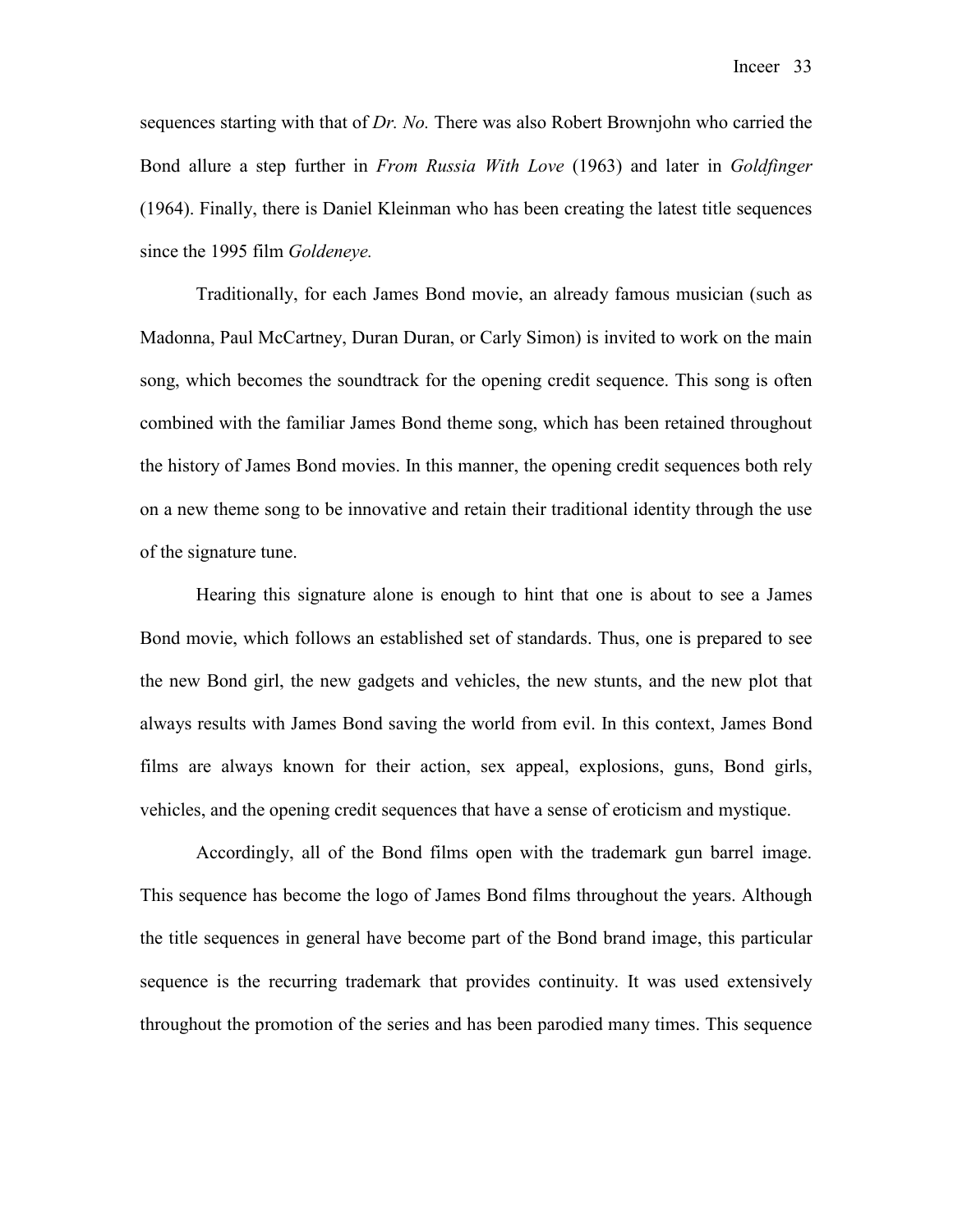is a great example of the power of an opening credit sequence in terms of establishing audience expectations.

The gun barrel sequence was originally designed as a part of the opening credits for *Dr. No*. This image has been updated since Binder's original shoot. In 1995 Kleinman created a more realistic version utilizing 3D animation software for the forthcoming film *Goldeneye*. The sequence was improved once again for the latest Bond movie, *Casino Royale.* Initially, Binder came up with the idea of gunshots across the screen, expanding into the barrel of a gun. To achieve the right effect of looking down a gun barrel, Binder filmed through the barrel of a .38 revolver (Davies). The viewer is placed inside the shaft of a gun, looking down the barrel as the weapon scans the screen. Then one sees Bond walking across the screen as a silhouetted figure. Then Bond turns around and fires directly at the camera, leaving a trickle of blood behind. The gun barrel and the background fades away, leaving a white dot on the screen which transitions into the next part of *Dr. No*'s opening credits.

The single white dot transform into an abstract animation of various colored dots. These dots were in fact animated price stickers. (This part of *Dr. No's* title sequence resembles Piet Mondrian's famous painting *Broadway Boogie Woogie* (1942-43). Considering the dates of the film and the painting, it is possible that this Mondrian was an influence for Binder.) A few minutes into the sequence the music slows down and fades into a samba rhythm. The visuals then turn into different colored silhouettes of people dancing. These primary colors were enhanced further by the use of an optical printing process. This enabled Binder to replicate and change different images for artistic license. After this sequence, the music changes again to a different rhythm and the images on the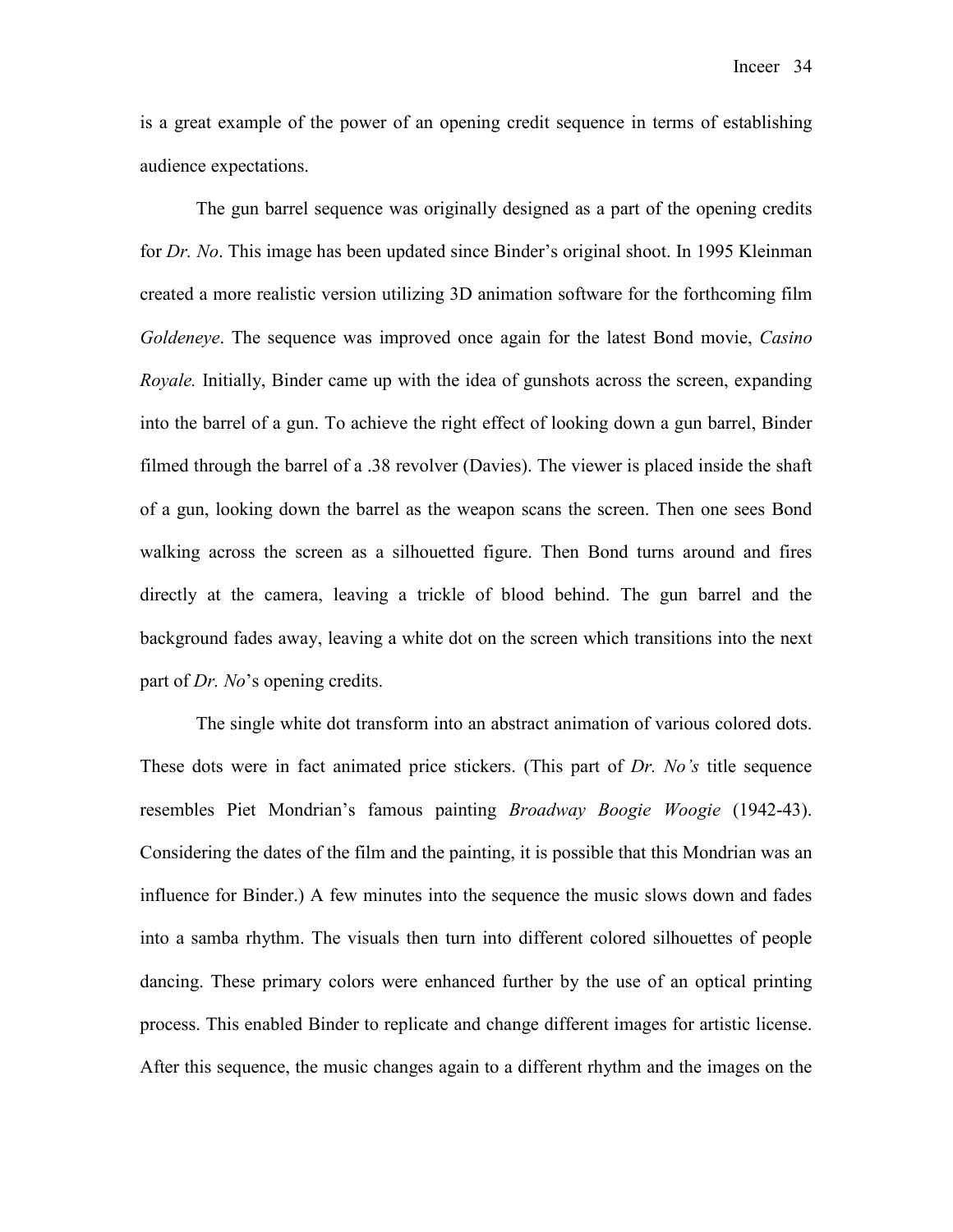screen change to symbolize the lyrics showing silhouettes of 'three blind men.' This image fades into the actual characters in the film as the feature begins. This method of fading the credits into the actual story was used time and again by Binder in the future Bond releases. Following the success of the film *Dr. No* and its titles, Binder became an acclaimed and successful designer. As a result of this he was unavailable for the next two films in the series.

Brownjohn designed the titles for *From Russia With Love* and *Goldfinger* using Binder's assistant Trevor Bond. The title sequences he created are technically different from Binder's own stylized credits but they still fit in with the ongoing look and overall feel of the title designs for the Bond series. Brownjohn was in many ways closer in style and technique to Bass rather than Binder. Bass pioneered the idea of having one solitary image to reflect the mood of the film and to market it during the 1950s, and Brownjohn utilized this concept for *From Russia With Love* and *Goldfinger.* 

Influenced by his mentor Moholy Nagy's light workshops, Brownjohn wanted to project the titles of these films onto still and mobile forms. The idea was pretty simple, yet the execution was more complicated. The title sequence for *From Russia with Love*  showed projections of text in brightly colored sans-serif capitals onto a semi-clad dancer's body. The female form acted as a screen for the titles. However, the movements of the dancer created a problem, since there was no way of control the focus of the titles. So the dancer had to carefully move up and down in a specific way to keep the credits legible. Brownjohn and his team used a high-powered projector, as well as different colored lenses and gels to get the right kind of effect in camera. The sequence still looks somewhat distorted but the text is mostly legible.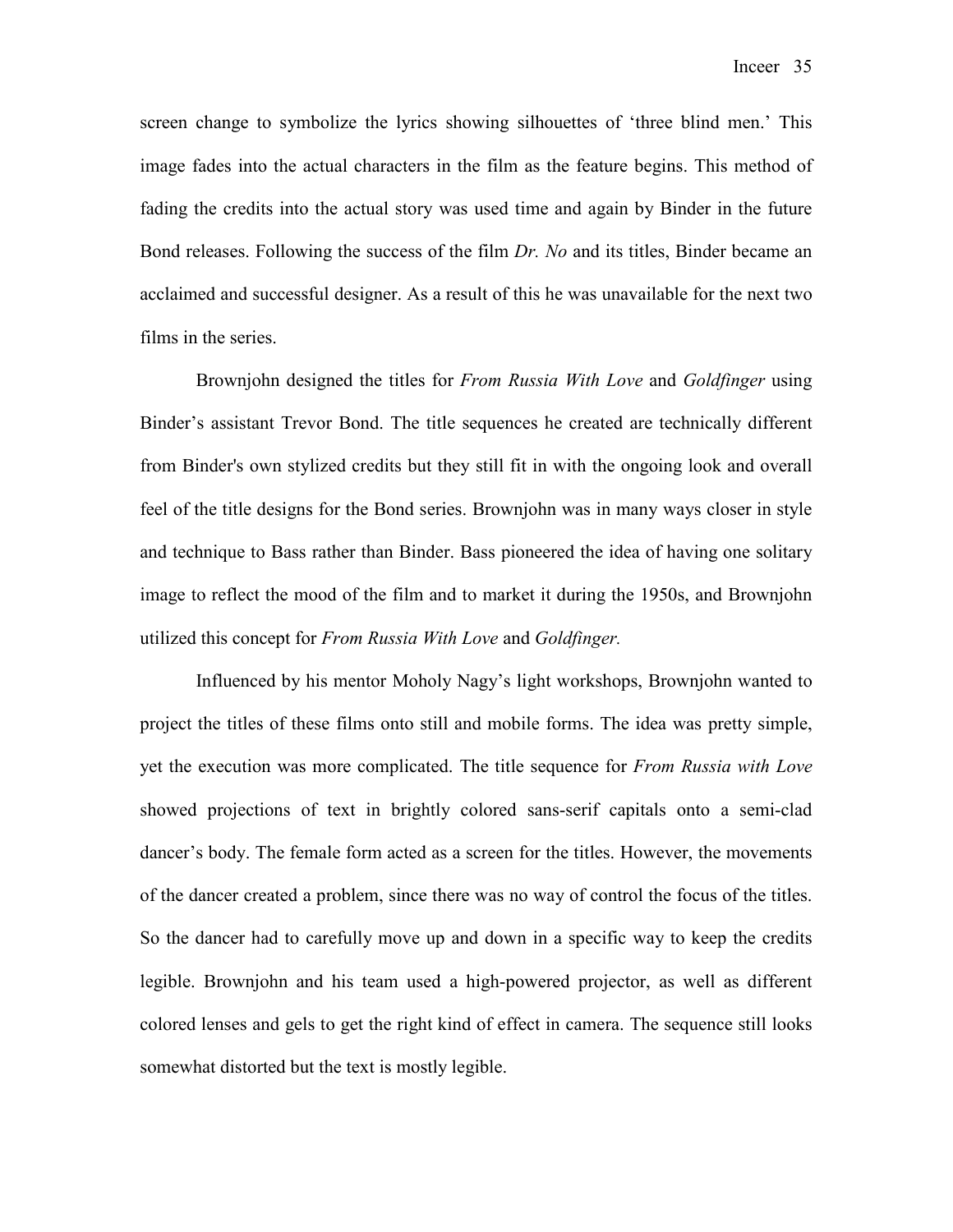Another key point in this title sequence is that the images do not fit perfectly with the theme music. It is likely that the song was composed before the production of the title sequence. Although the synchronization of the sound and image is somewhat off, the basic rhythm of the song still fits the movement on screen. This shows that while traditionally most film music is composed to accompany already shot sequences, the James Bond tunes can stand independently of the movies, which can be a helpful marketing strategy.

Brownjohn used the same concept of projecting onto a torso for the follow up film *Goldfinger*. The text was viewed separately from the images, exemplifying how the title design has moved from just a simple information tool to a powerful storytelling medium. The simplicity of the storytelling was the key to the success of this sequence. Brownjohn used the body of a girl painted in gold. He projected scenes with key plot points from the forthcoming film. This appeared to be a short and stylized version of the film condensed into a few minutes. The new Aston Martin was shown featuring all of the new gadgets and the revolving number plates. More importantly, all the characters were introduced by these images and text. Once again, like in *From Russia with Love*, all of this was done in camera without any laboratory work.

In 1965 Binder was asked to design the titles for the next bond film *Thunderball* (1965). It was shot entirely underwater in a tank at Pinewood studios in London. Some of these scenes were censored due to depictions of nudity. Starting with this film, Binder's titles for James Bond movies were elaborate filmic sequences rather than somewhat abstract moving graphics. While the previous opening credits for the Bond films were subtler in terms of reflecting the themes of sex and violence, Binder took a more direct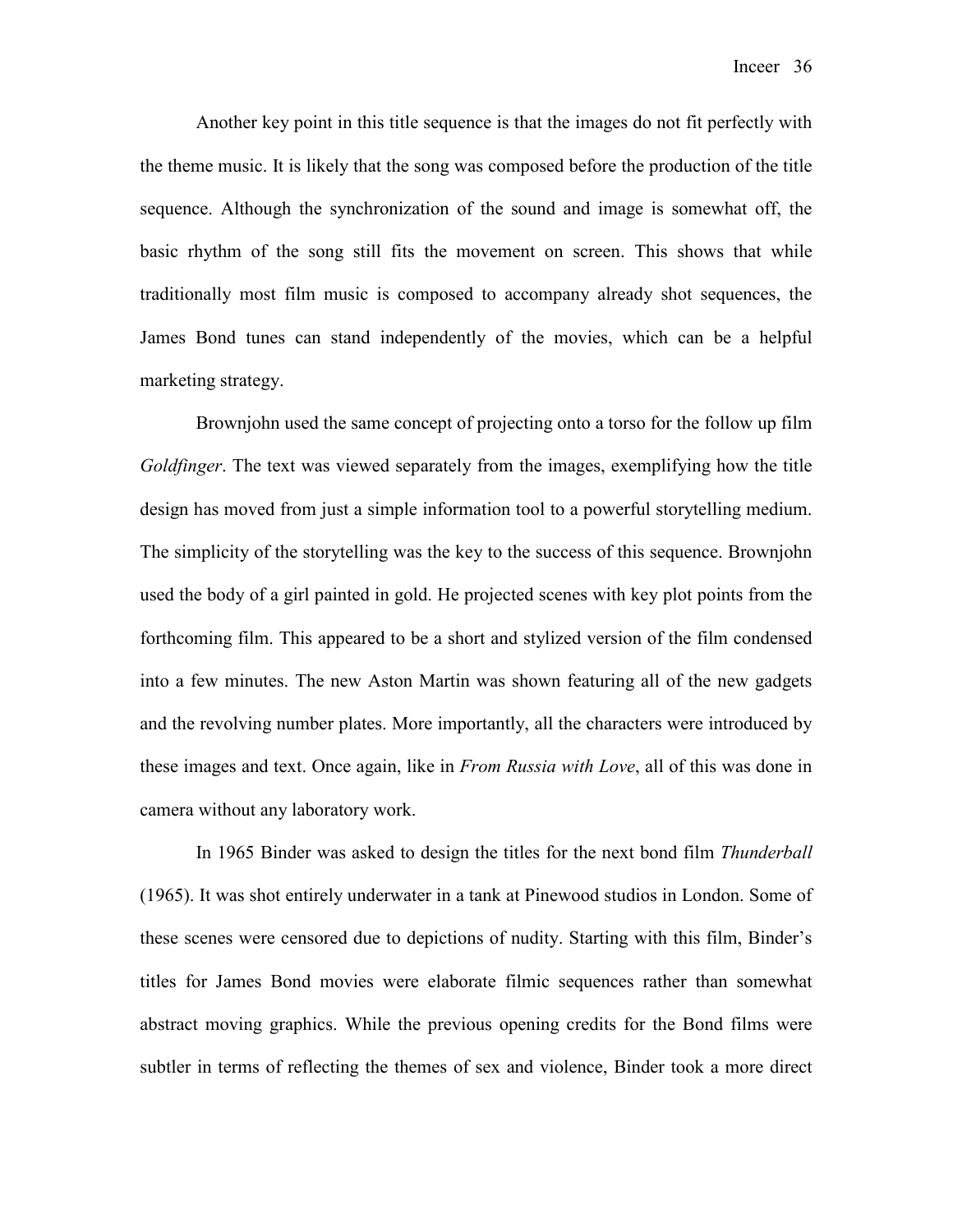approach. In *Thunderball* he had women harpooned under water, and in *License to Kill*  (1989) women were shot from gun barrels. Along these lines Binder went on to produce some of the most captivating and stimulating title designs for all the Bond films up until his death in 1991. At this point Klein took over the title design for the opening credits.

Klein's first title sequence in the Bond series *Goldeneye* is depicted as a lush fantasy in which the fall of communism is shown by silhouetted female figures smashing communist iconography. The three-minute sequence took three months to make. Klein says, "I wanted the titles to be symbolic as opposed to particular… dreamy and sexy and with a wry sense of humor in the Bond tradition" (qtd. in Purtell 43).

All of Klein's titles sequences, including the latest James Bond movie *Casino Royale* features similar imagery, combining abstract forms, silhouettes, and various icons. While most Bond movies start with the trademark gun barrel sequence, followed by either the opening credit sequence or an action packed pre-credit sequence, *Casino Royale* was the first Bond movie to start with a pre-credit sequence that tied into the gun barrel sequence, followed by the rest of the opening credits. *Casino Royale* is also the first Bond movie that does not incorporate female figures in the opening credits and instead uses the James Bond character as the central figure. In this respect, it does not give in to the voyeuristic male gaze and digresses from its earlier counterparts.

#### **b.** *Psycho*

Alfred Hitchcock collaborated with Bass for many of his film. Even though the title sequence for *Psycho* seems graphically simple, the synchronization of the image and sound is very powerful and effective. This sequence can be categorized under titles built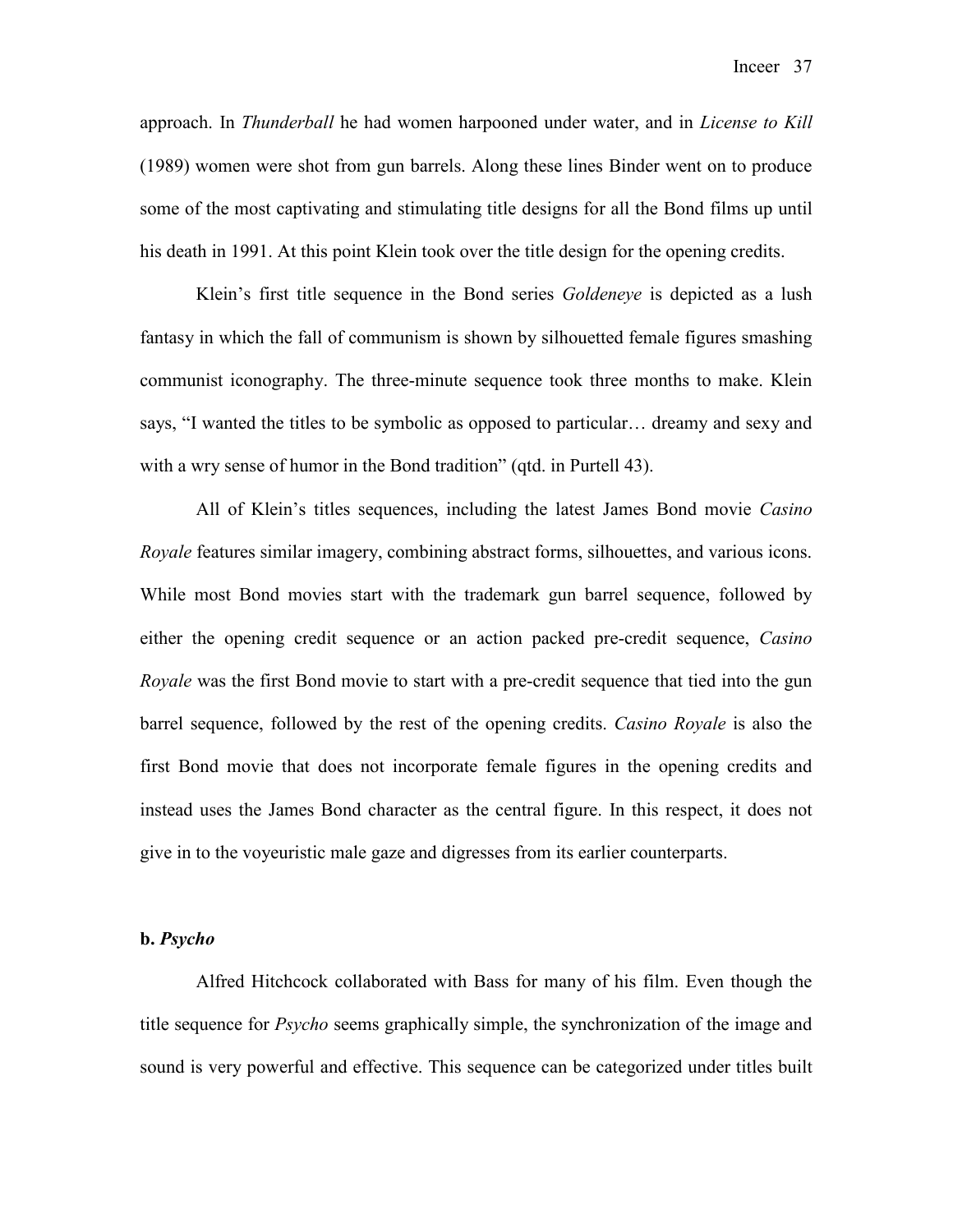around animation and motion graphics. The fact that there was a cameraman (Paul Stoleroff) and an animation director (William Hurtz) involved in creating this short sequence shows the need for a team of people working in different capacities. Furthermore, Stephen Rebello records in *Alfred Hitchcock and the Making of Psycho* that out of the total cost of \$806,947.55 to produce the film, the opening credit sequence cost about \$21,000 (including \$3,000 as Bass' salary). Considering that the average budget of a Hollywood film was about \$2 million in those days, *Psycho* had a pretty low budget and the opening credit sequence was a relatively large expense.

Bass' title design for *Psycho* incorporates the theme of duality and hints at the aggression that surfaces later in the film. In this sequence, names form on the screen from horizontal bars, and then violently split. The splitting and the cutting of the image continue throughout this title sequence, which relies on the power of the line as a graphic element. The shape, thickness, direction, formation and length of a line can express a variety of moods. Although lines are abstract, they can be seen as angry, happy, quiet, exciting, nervous, romantic, or comedic. Usually, in contemporary Western cultures horizontal lines imply stability and lack of motion (such as a body lying at rest), whereas vertical and slanted lines show motion, excitement and turmoil (such as a body in motion). The lines in this sequence resemble structures like prison bars, city buildings, and sound waves, which bring forth added connotations.

It is haunting to see the horizontal and vertical bars sweeping across the screen in a manic, mirror motif at the beginning of the film. As Donald Spoto suggests in his book *The Art of Alfred Hitchcock: Fifty Years of His Motion Pictures*, the use of the mirror image contributes to the idea of a haunted double (317). In the movie, Norman has a split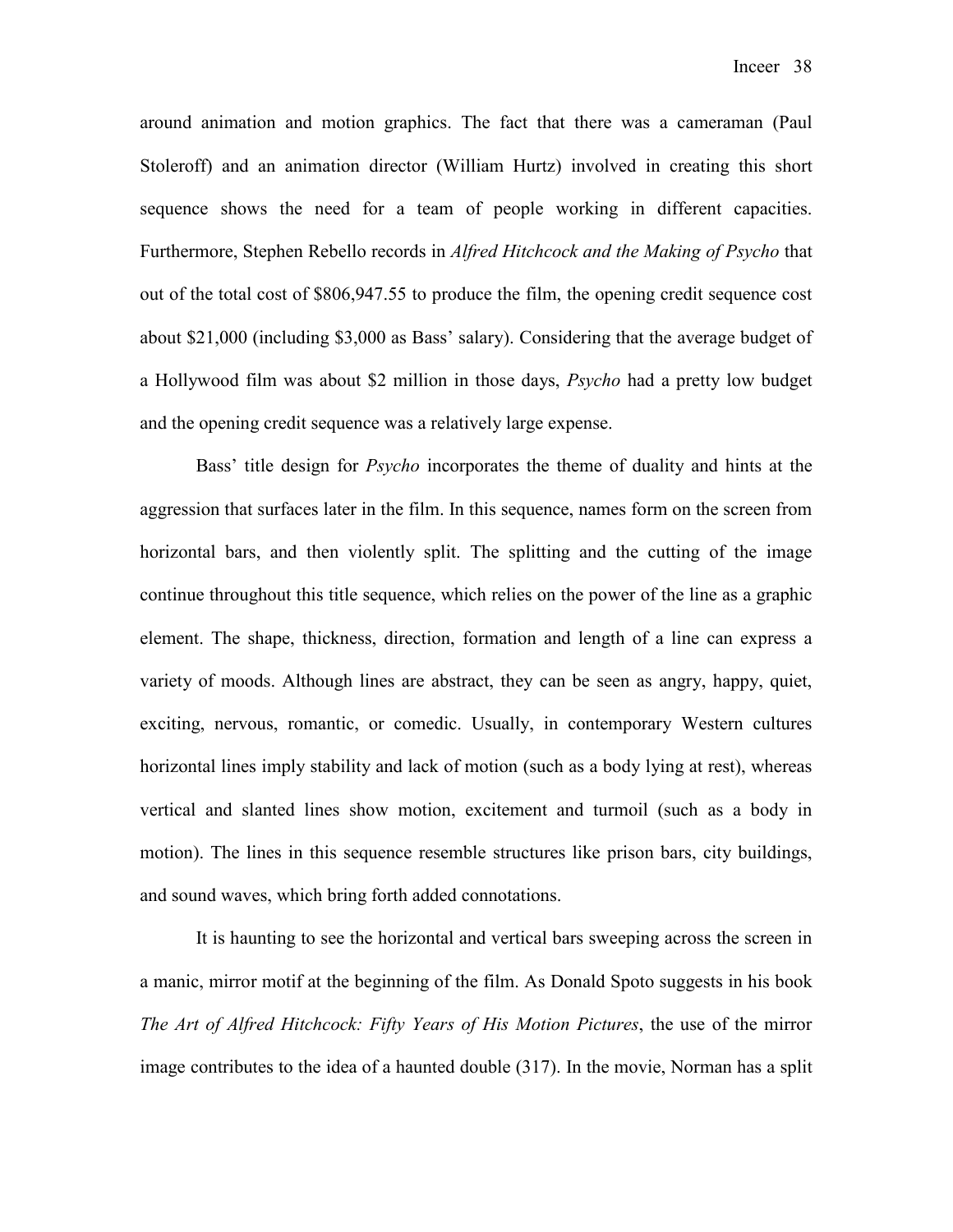personality since he takes on the character of his dead mother and turns into a psychopath. Marion is also split between stealing the money and doing the right thing. To emphasize this dichotomy, we see Marin holding the money in front of a mirror, although she is unable to face her own reflection. Besides the characters, the images of the film also support this duality. In many instances the space of the scene is split. For instance, in the opening shot a crane bisects the horizon of Phoenix. Later on, Marion's parked car is divided by a telephone pole. Also, in many instances, the doorframes split the rooms, positioning characters in separated spaces.

The use of sound is another element that is very conspicuous and effective in this sequence. Bernard Herrmann's score for a string orchestra compliments the staccato nature of this title sequence and reflects Norman Bates' fractured psyche. The piercing sounds used throughout the opening sequence are similar to the sound effects used in the famous shower sequence later in the movie. The lines cutting through the text is also reminiscent of the stabbing action. In this respect, the title sequence has great proleptic value as it foreshadows that things are going to turn ugly. The success of this opening credit sequences comes from its ability to offer a complex reading of the film and its themes before the film even begins. The stylistic and graphic elements combined with the material figures and actions allow this to happen in the opening sequence.

#### **c.** *Seven*

This opening sequence can be categorized under titles accompanied with a series of moving images. However, as Counts explains, "Cooper incorporated the computer to reconcile traditional and modern techniques. In doing so, he revitalized film industry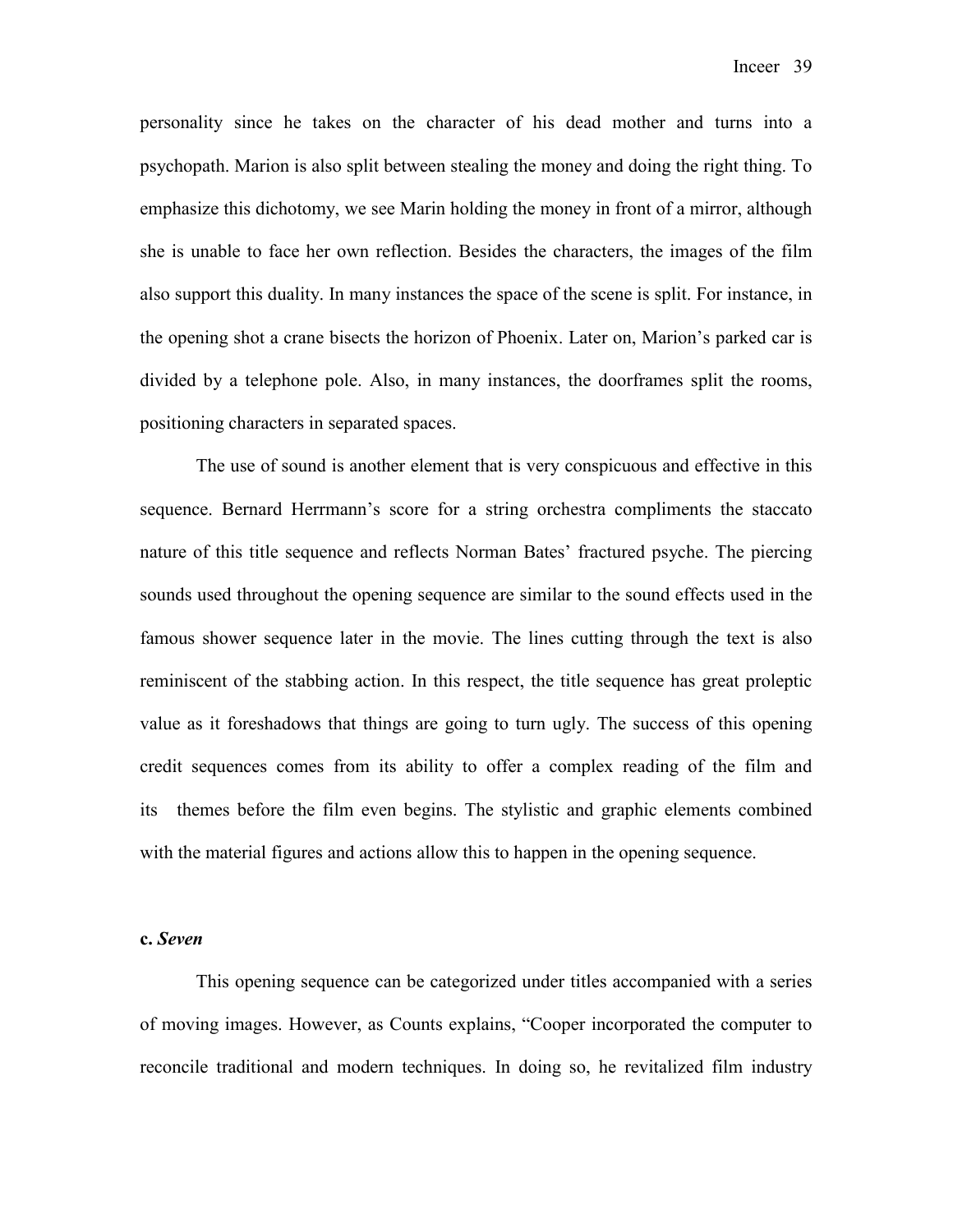titles and redefined their visual style" (6). Cooper's concept of combining older techniques that require hands-on work with contemporary digital design shows that cutting edge title design can incorporate many different techniques.

Cooper was a creative director at R/GA at the time when he created the opening credit sequence for the psychological thriller *Seven.* He introduced the grunge aesthetic to graphic design through this title sequence. The fetishistic survey he portrays is a view of a serial killer, John Doe, assembling a diary documenting the murders he will execute during the film. Since the killer is not seen until about forty minutes into the movie, the titles serve to introduce the villain and help bridge that gap. However, the face of the villain is not revealed to maintain suspense. Myerson describes this sequence as follows:

Cooper's celebrated opening titles for David Fincher's *Seven* sets the dark mood of the film with their jumpy, out-of-register graphics superimposed on fetishistic shots of a serial murderer's grubby paraphernalia. The normal practice of using a pin-register camera to prevent titles from 'weaving' against the background plates was deliberately avoided in order to exaggerate the out-of-kilter sense of menace.

(316)

To achieve the degraded look of the footage, Cooper first hand-scratched the film stock with a needle – frame by frame. This gave the footage a raw and textural feel. Then he superimposed the jumpy looking text over shots of Doe's diary. The kinetic feel of the credits was achieved by jostling the camera as it filmed the words. The text was created with a hand-drawn alphabet, which draws attention to the physicality of the imagemaking process. With the scratching, blurring and double exposure, the letters disintegrate to the industrial rhythms of a remix of the song "Closer" by Nine Inch Nails.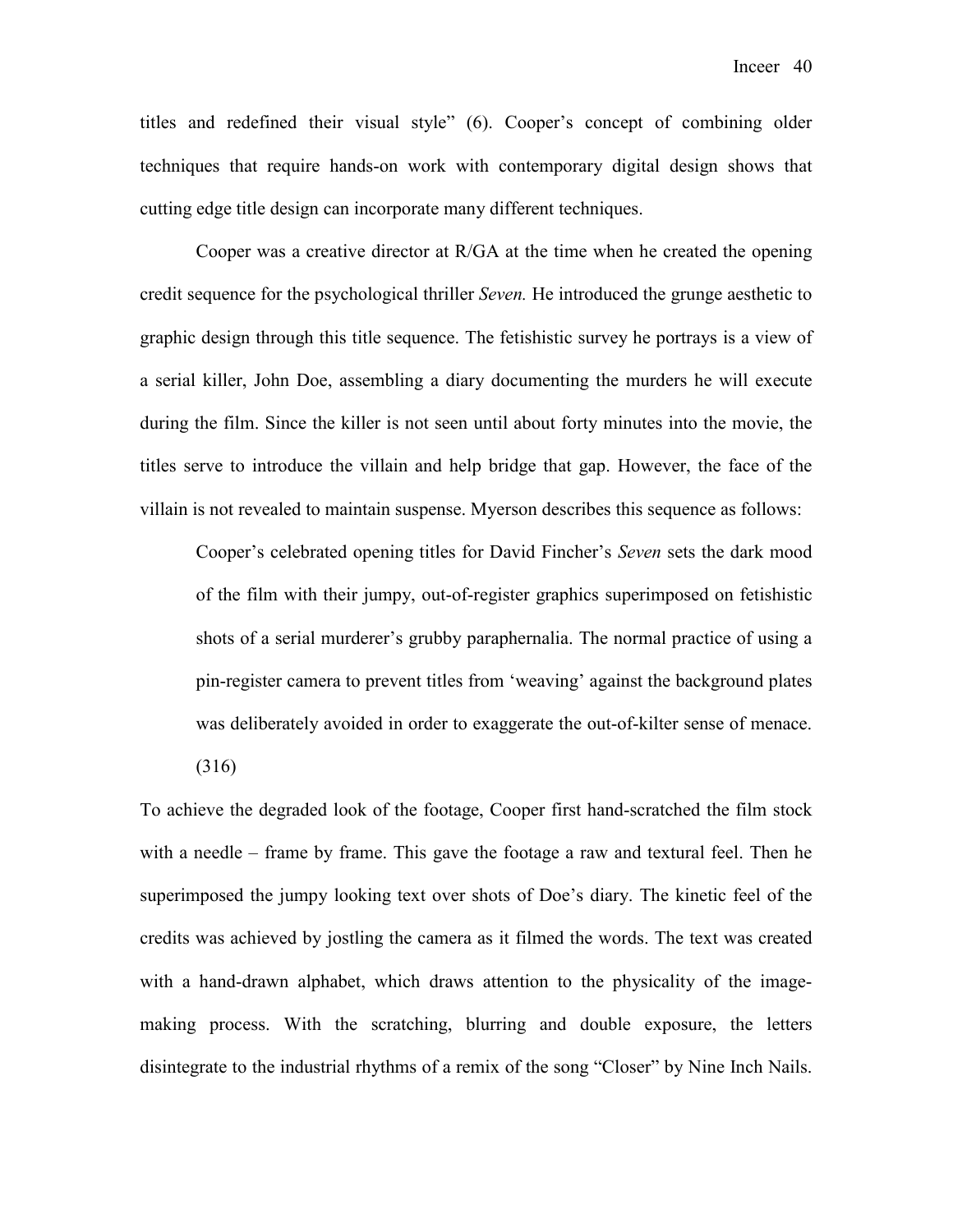This sequence captured the disturbed mind of a serial killer and set the tone for the entire film with its abrasive and stylized look.

While shooting this sequence Cooper admits that he had a hard time getting into the mind-set of a psychopath. He says, "I had some moral objections to using a shot where a razor blade is cutting the word God out of a dollar bill… But then I thought, John Doe would do it" (qtd. in Purtell 43). His confession reveals the amount of work put into credit sequences and once again shows that a deeper understanding of the film and its characters is necessary for the success of an opening credit sequence.

Cooper's other films include *The Island of Dr. Moreau* (1996)*, Mission: Impossible* (1996)*, Twister* (1996)*, Flubber* (1997)*, Sphere* (1998)*, The Mummy* (1999)*, Spider-man* and *Spider-man 2*. Even though these movies might not be cinematic classics, Cooper's work has impressed the insiders of the industry, as well as the audiences. Co-producer of *Spider-man* and *Spider-man 2*, Grant Curtis commented, "It's a unique blend of auteur and creative genius that makes his sequences memorable – but not at the expense of the film" (qtd. in Gibson 143).

#### **d.** *Catch Me If You Can*

In *Catch Me If You Can* (2002) the co-designers Olivier Kuntzel and Florence Deygas of Kuntzel + Deygas make use of a combination of modern and retro styles. As Deborah Allison points out, there is a resemblance between the opening sequence of *Catch Me if You Can* and *Pink Panther* titles. This resemblance is achieved through the combination of visual imagery with a Henry Mancini-like score of *Catch Me If You Can*. Since the film takes place in the 1960s, it is appropriate to reference the titling styles of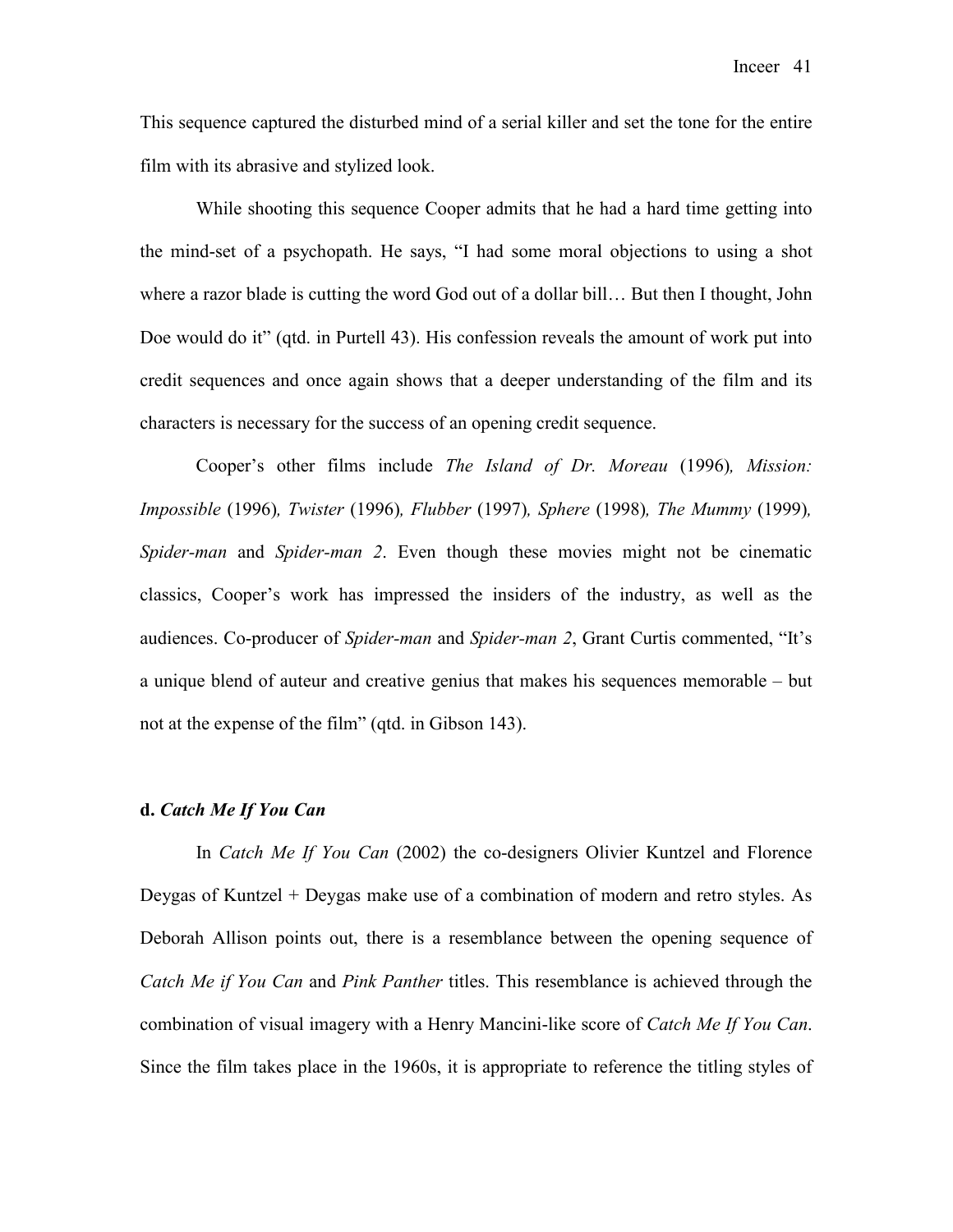Inceer 42

the era that is depicting. Accordingly, there are elements in this sequence that resemble Bass' early works as well. This was by no means the first use of a retro title sequence referencing its relation to earlier works. However, it is an important development that shows the growing self-awareness in the field of title design.

The whole opening credit sequence is an animation, which summarizes the plot. However, this is not obvious until a second viewing of the film, since the plot summary can only be appreciated after watching the whole movie. Therefore, the initial effect of watching this sequence is more about getting a feel of the restless and playful tone of the story that is about to follow. Allison argues, "it may indeed prepare the audience for the main narrative but at the same time it provides an almost entirely separate work that contributes, like trailers and advertisements, to the diversity of the programme" (7). This is part of the reason that makes this title sequence able to stand on its own as a successful example.

The sequence features a series of silhouetted designs within a brightly colored geometric plane. Silhouettes of the two main characters move fluidly across the twodimensional screen and recreate the extended chase motif that takes place as part of the film's narrative. As the sequence moves from one location to the next (including an airport, a pool, a hospital, a library, and a wedding party) the color scheme keeps changing. As the two characters travel through these spaces, they disguise themselves and shift identities starting with a pilot. The chase sequence ends with the two characters sharing the same frame. However, the story remains open-ended in order to maintain the suspense of the actual film.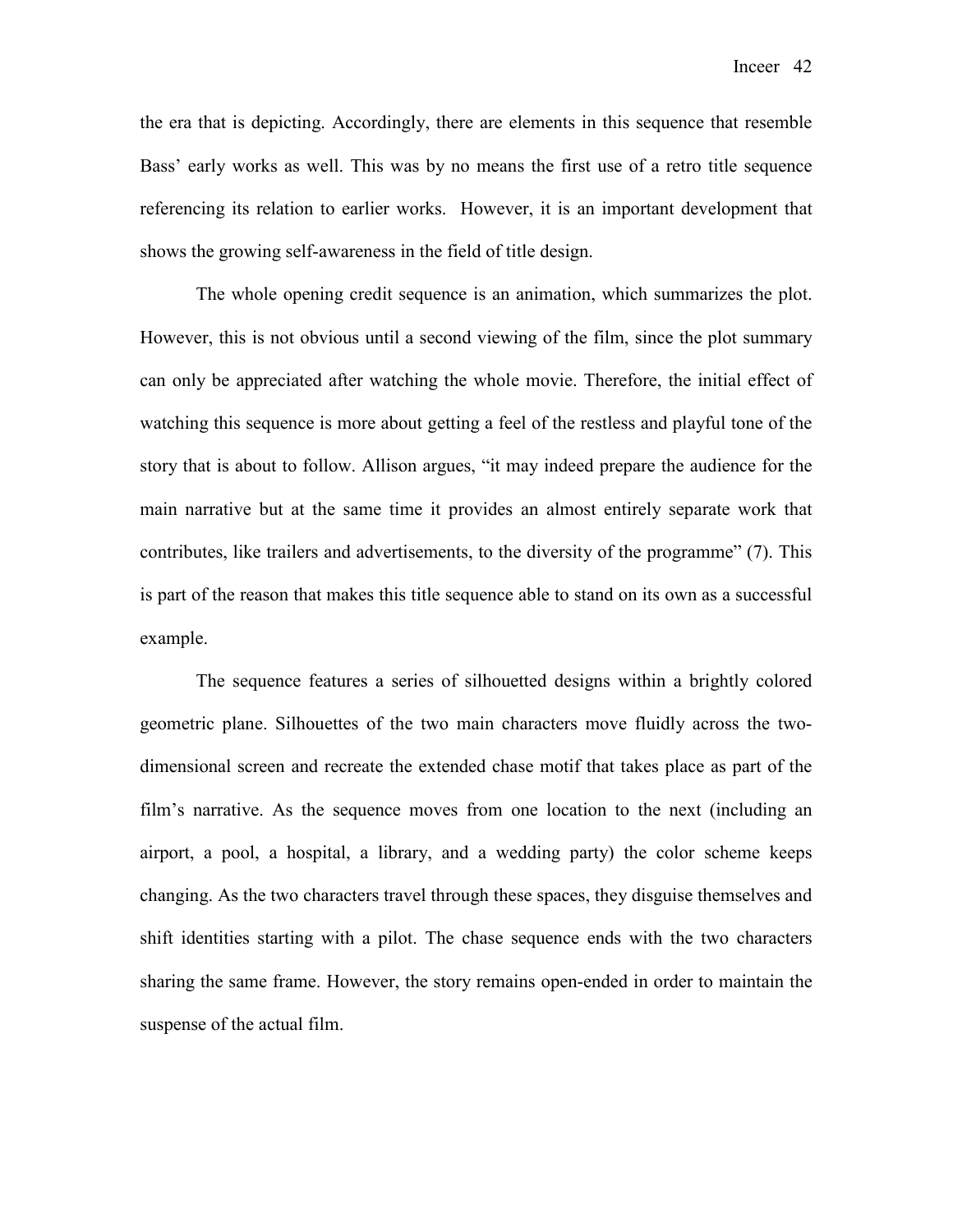# **The Future of Credits**

The importance of motion graphics has been rising and seems likely to continue its progress throughout the twenty-first century. The developing technologies are both reducing the cost of complex title designs and making it possible to have increased experimentation. In general, these developments lead to more creative works. With all these innovations and improvements, film credits are becoming closer to works of art. There is still no Academy Award for title design, but nevertheless, designers are getting more credit for their work and are recognized for their achievements. As Cooper suggests in the introduction of *Motion by Design*, the advances in title design are "making information an art in and of itself" (16).

Many graphic designers of our time support this view. Curran goes even further and suggests:

The optical process moves closer to obsolescence with every advance in digital tools. As more designers do breakout work, respect and demand for good title design is beginning to rise in Hollywood. And as more and more designers like Geoff McFetridge (who designs film titles out of a one-person studio) throw industry convention out the window and discover new ways of working, the rules of the game can change as quickly as the flash of a frame of celluloid. (129)

However, although the use of special effects and motion graphics in title design have been increasing, it is unlikely that these practices will take over the industry completely in the near future. Considering that there are many filmmakers who want to achieve different goals at the beginning of their films, the mix of different styles used in different types movies is likely to remain.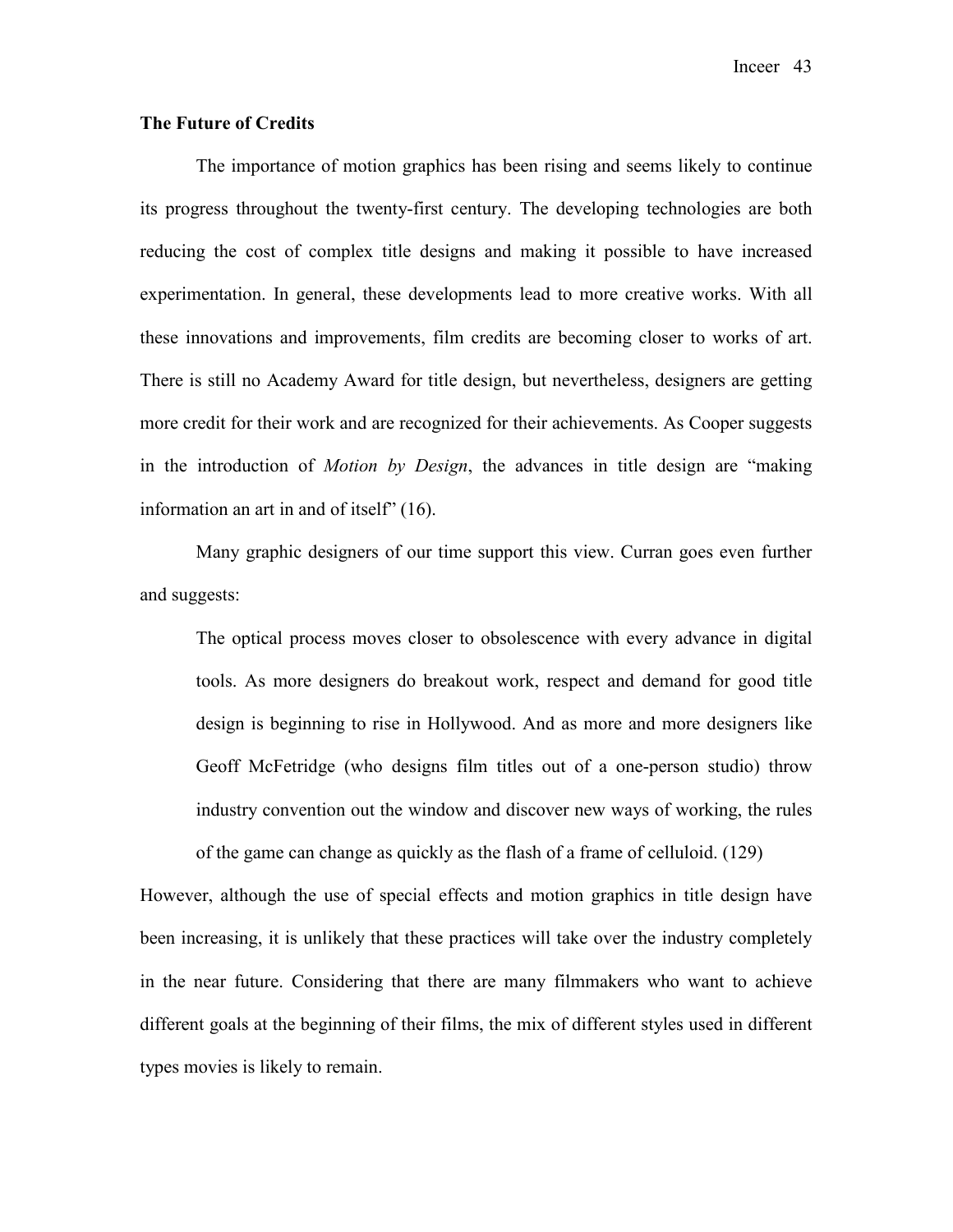Furthermore, as the field keeps getting creatively more competitive, imitation becomes an increasingly problematic issue. Curran calls this "The Hollywood plague of me-tooism… wherein clients want to repeat a solution that worked in the past for somebody else" (129). As post-production costs decrease, the technology to produce these types of title sequences is becoming more widespread and accessible. The complicated effects created by the pioneers of the industry start to get digitized and become more easily produced, and therefore more commonplace. A second-tier of designers, replicating the styles of others, start to emerge. These imitations devalue the creative and original work in the industry. As Boxer argues, "With desktop filmmaking on the horizon, the very notion of auteur title designers seems quaint. The writing of history beings when an era is ending" (9). According to her, film title design has already reached its heyday.

However, Boxer's take on this issue is very cynical. Title design might have hit a high point and it will be hard to top these great works, especially at a time when movie theaters are not filled to capacity and DVD sales are outweighing the box-office success of many films. Yet, considering that in the last fifty years there have been many title designers who have revitalized the industry with their creative achievements, it is likely that there will be more groundbreaking opening credit sequences in the future of cinema. Taking on a more optimistic point of view, Cooper states "a lot of the innovations in print and video have been slow to come to main titles, but I think that's going to change. When directors see that it's possible to have these wonderful openings to their movies, some of them are going to come to us to try it out" (qtd. in Lynch 58). This comment not only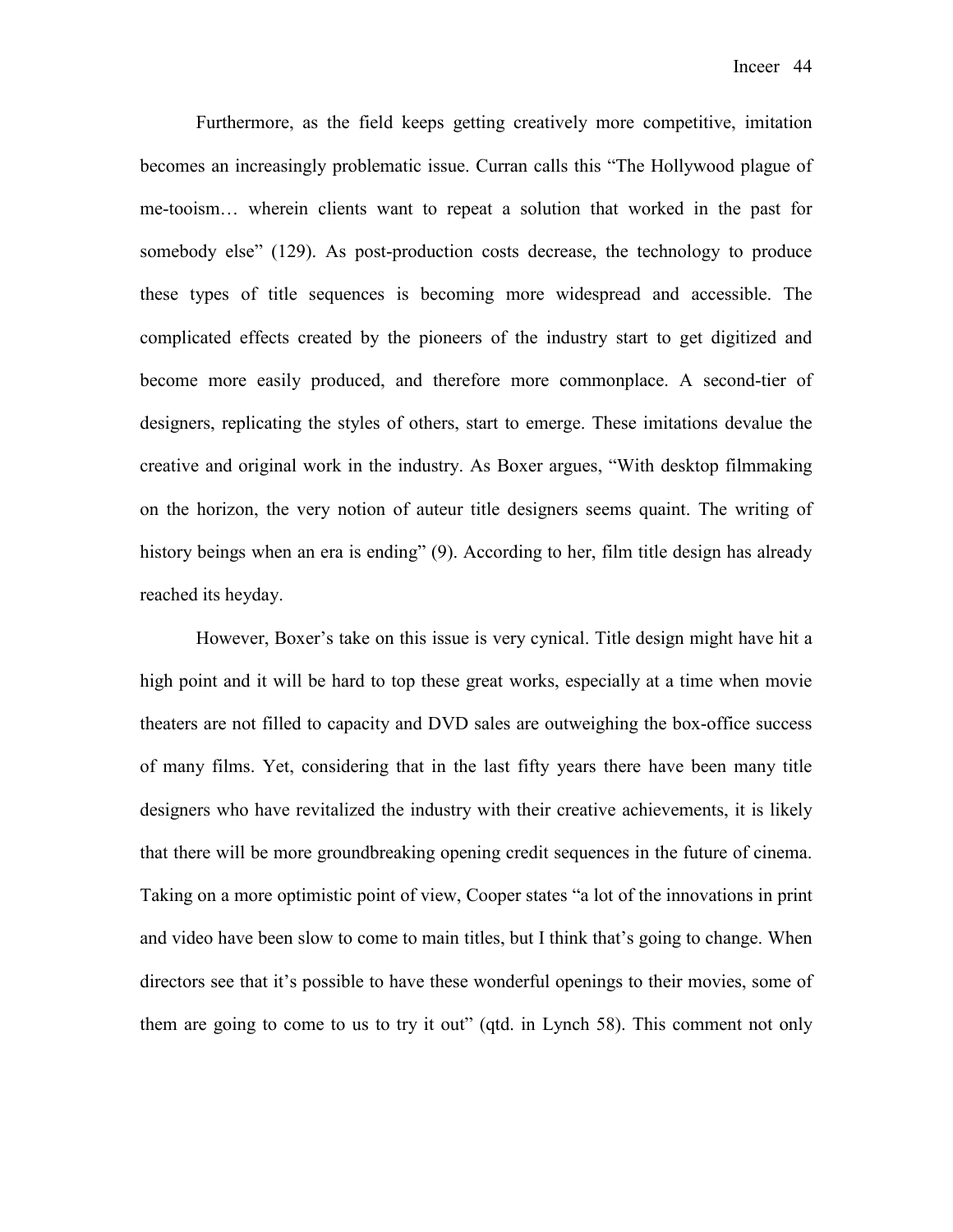suggests that there might be hope for the future of title design, but also shows that there is more work to be done in this field.

Having said that, it is likely to require more than a lucky amateur to create the next groundbreaking opening credit sequence. All title designers who have made a name for themselves in this industry have a good understanding of the film they are working on, as well as the filmmaker's vision. They combine this knowledge with their creative talent and a good understanding and competence of latest technologies, as well as traditional methods. So while the 'me-tooisms' of the industry are bringing down the status of title design, there is still room for improvement. With further advances in technology and increased experimentation, it is likely that the field will get more creative, leading the way for auteurs and elevating title design into an art form.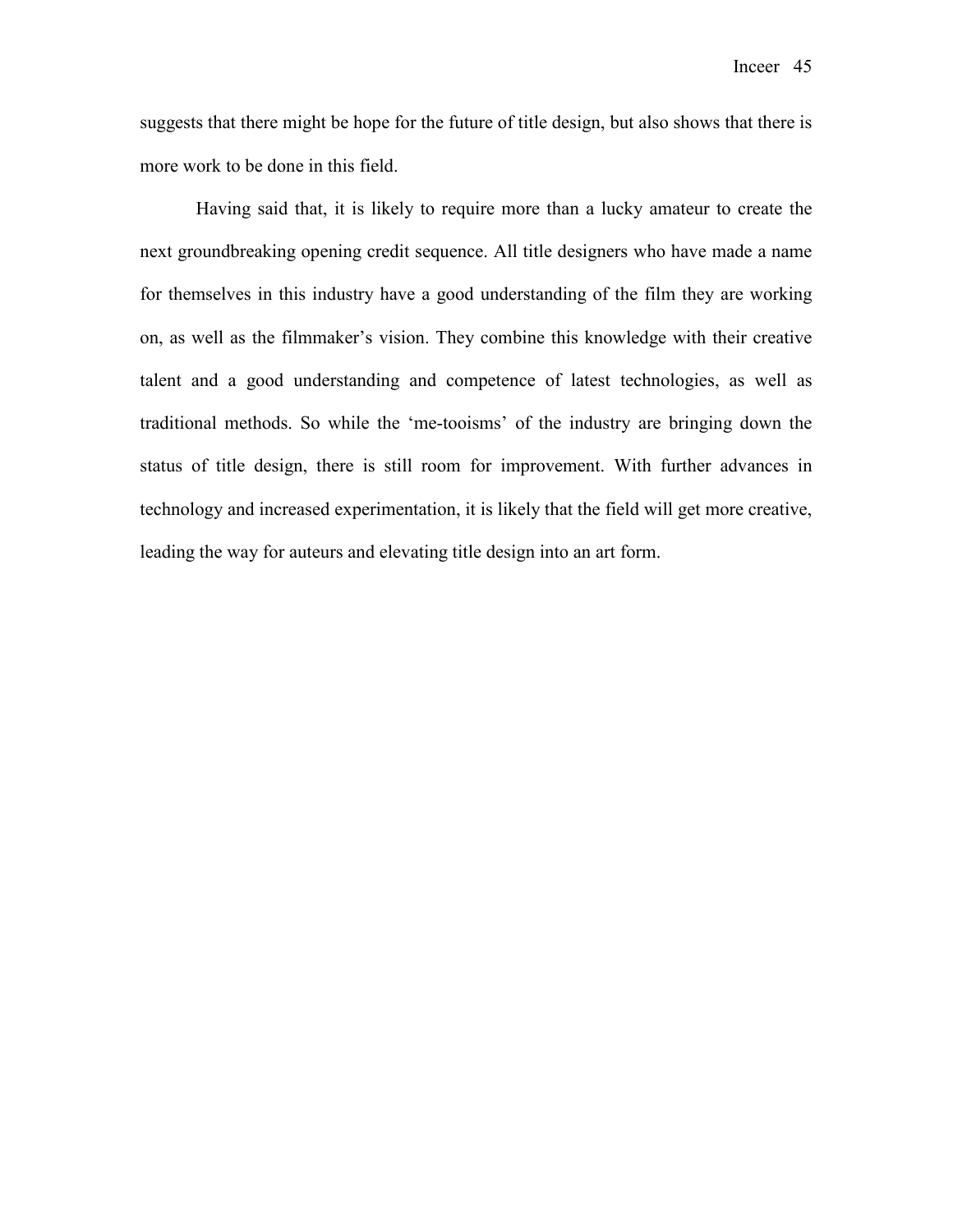Inceer 46

# **Conclusion**

As Counts argues, "The main-title sequence – the opening credits – can be the most important moment in a film" (1). The film industry has taken about fifty years to realize the importance of the opening credit sequence and see that graphic art can be its helper in this area. Today the medium of the integrated film image with the title design as its centerpiece is an accepted part of graphic art and an important form of activity for leading graphic artists. Film title sequences have come to rival commercials and music videos as the leading indicator of contemporary visual style in motion graphics. With the advent of successful opening credit sequences, attention has been directed to this newly found form of art that has long been considered an afterthought. In this context, the opening credit sequence in film has come a long way in terms of establishing a new field for itself. It has also reminded the film industry that every component of a movie can be pertinent to the success of the work as a whole. This ongoing evolution and its noteworthy impact is a sign that the opening credit sequence needs to get the credit and the attention it deserves.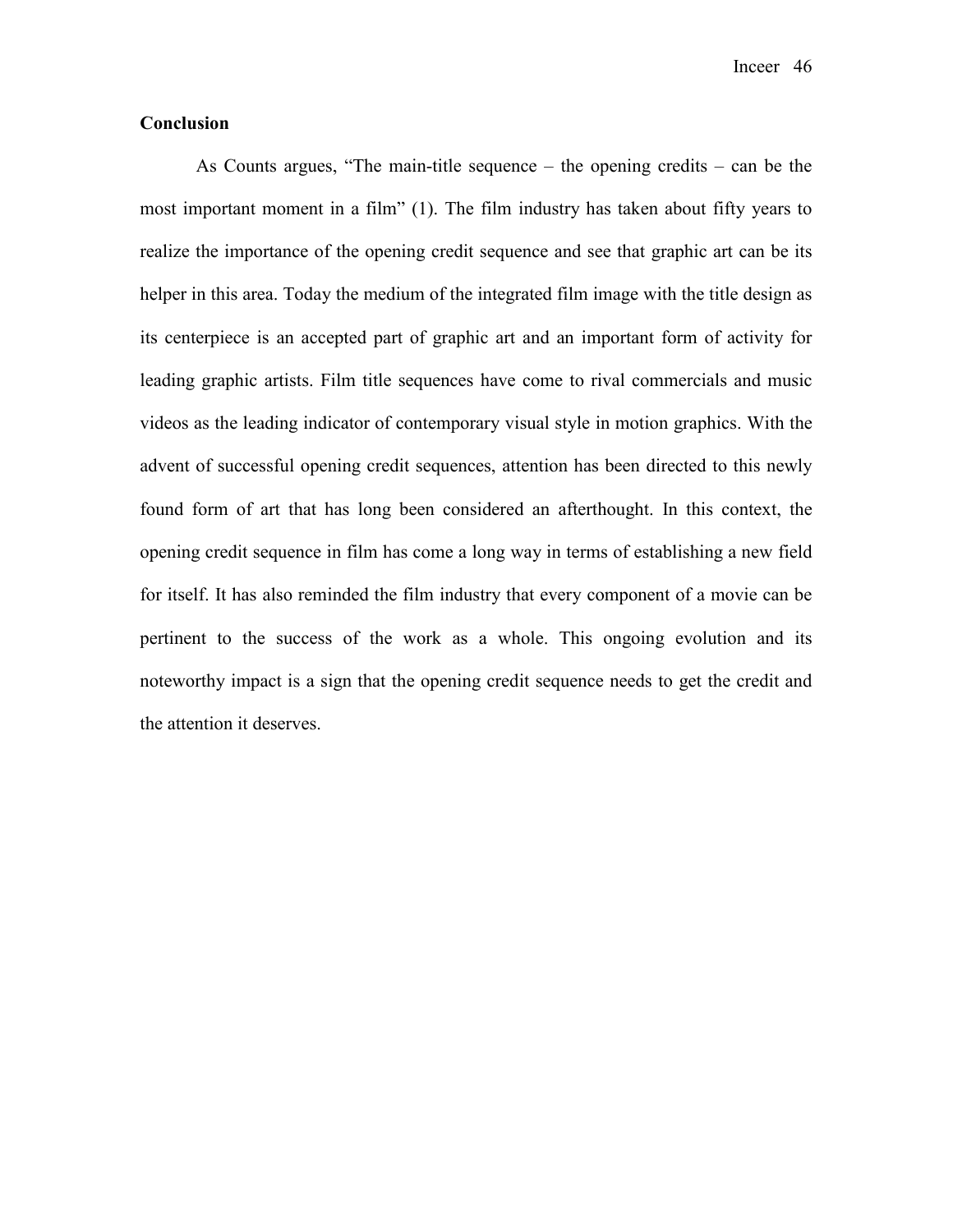# **Bibliography**

Algren, Nelson. *The Man with the Golden Arm.* New York: Doubleday & Co. Inc., 1987.

- Allison, Deborah. *"Catch Me If You Can*, *Auto Focus*, *Far From Heaven* and the Art of Retro Title Sequences." Apr. 2003. 15 Oct. 2006. <http://www.sensesofcinema.com/contents/03/26/retro\_titles.html>.
- Apodaca, Jackie. "The Working Actor." *Back Stage East.* Dec. 2005: 46.
- Armstrong, Richard. "The World in a Fresh Light: To Kill a Mockingbird." *Australian Screen Education.* Winter 2004: 84-87.

"Bass Instinct." *Creative Review.* Jul. 2004: 47-49.

- Bellantoni, Jeffrey, and Matt Woolman. *Type In Motion: Innovations in Digital Graphics.* New York: Rizzoli International Publications, 1999.
- Benenson, Laurie Halpern. "The New Look in Film Titles: Edgy Type That's on the Move." *New York Times*. 24 Mar. 1996: 22.
- Bluem, William, and Jason Squires, eds. *The Movie Business.* New York: Hastings House, 1972.
- Boxer, Sarah. "Film Titles Offer a Peek at the Future in More Ways Than One." *The New York Times.* 22 Apr. 2000: 9.
- Brabec, Jeffrey. *Music, Money, and Success: the insider's guide to the music industry.*  New York: Maxwell Macmillan International, 1994.
- Bradshaw, Peter. "Out of the Pastiche," *Sight & Sound*, Mar. 2003: 3.
- Codrington, Andrea. *Kyle Cooper (Monographics)*. New Haven: Yale University Press, 2003.
- Counts, James. "Just the Beginning: The Art of Film Titles." 7 Dec. 2006. <http://www.twenty4.co.uk/on-line/issue001/project01/proj01index.htm>.
- Crooks, Geoffrey. *The Changing Image: television graphics from caption card to computer.* London: Robot Press, 1986.

Crowther, Bosley. "The Pink Panther," *New York Times*, 24 Apr. 1964.

Curran, Steve. *Motion Graphics: Graphic Design for Broadcast and Film.* Gloucester, Massachusetts: Rockport Publishers, 2000.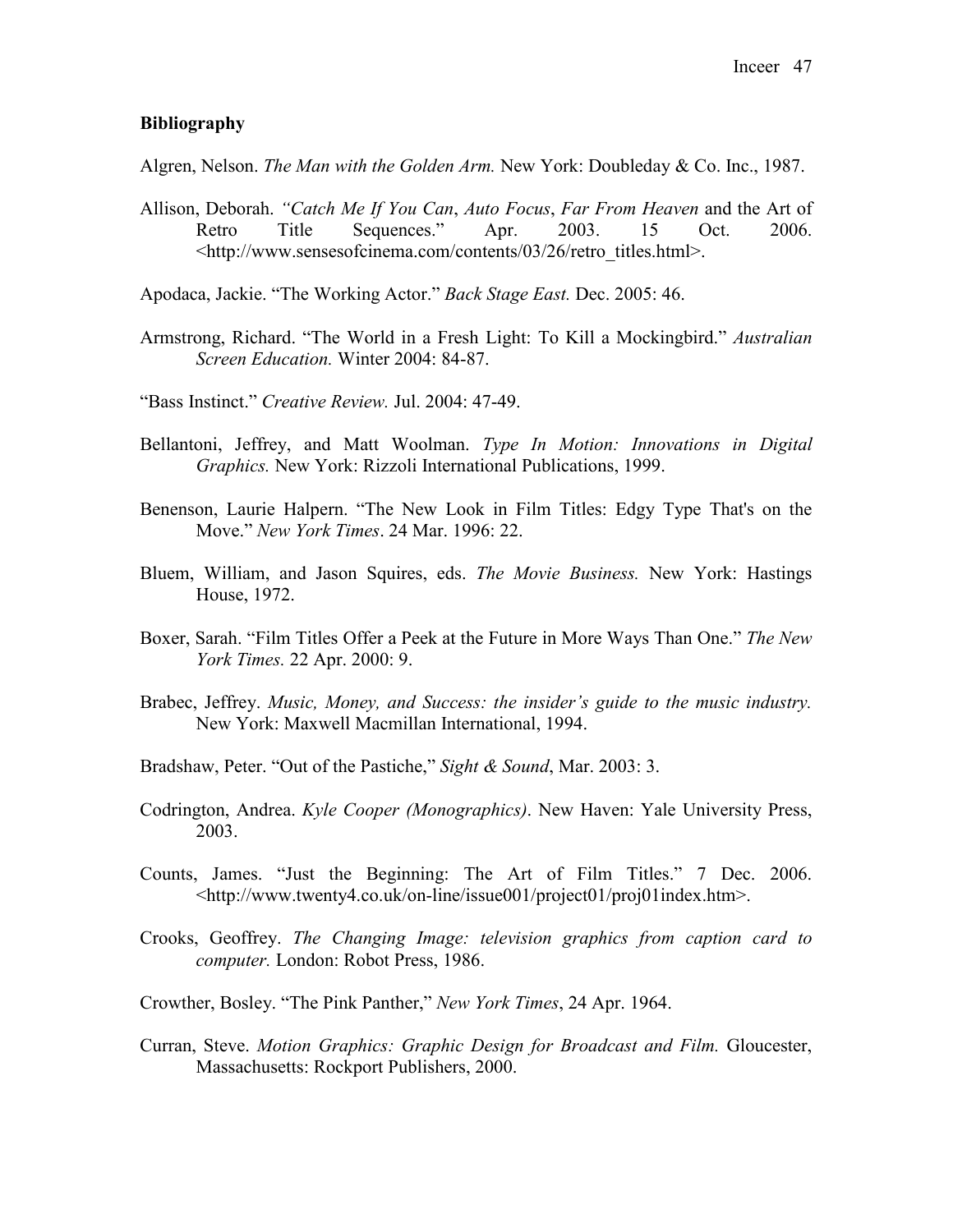- Cynthia Fuchs, "Auto Focus," 22 Nov. 2002. 15 Oct. 2006. <http://www.nitrateonline.com/2002/rautofocus.html>.
- Davies, Ryan Lewis. "Motion Graphics and Post-Modernist Cinema." Diss. U of Sunderland, 2004.
- Design Films. *12 then 12 now.* CD-ROM. San Francisco: Design Films, 2002.
- Design Museum. "Saul Bass." 7 Dec. 2006. <http://www.designmuseum.org/design/saulbass>.
- Gibson, Jon M. "The Dark Genius of Kyle Cooper." *Wired.* June 2004:142-145.
- Hallas, John. *Graphics in Motion: From the Special Effects Film to Holographics.* New York: Van Nostrand Reinhold, 1984.
- Haskin, Pamela. "Saul, Can You Make Me a Title?" *Film Quarterly*. Fall 1996: 10.
- Heller, Steven. "Quick Cuts, Coarse Letter, Multiples Screens." 1999. 20 Mar 2007 <http://www.typotheque.com/articles/quick\_cuts\_coarse\_letters\_multiple\_screens  $:$
- Herdeg, Walter, ed. *Graphis*. Zurich: Graphis Press, 1964.
- Holt, Steven, Ellen Lupton, and Donald Albrecht. *Design Culture Now.* New York: Princeton Architectural Press, 2000.
- Imaginary Forces. 1996-2003. 7 Dec. 2006. <http://imaginaryforces.com/if.html>.
- James, David E. *Allegories of Cinema: American Film in the Sixties.* Princeton: Princeton University Press, 1989.
- King, Emily. "Taking Credit: Film Title Sequences, 1955-1965." 1993. 20 Mar 2007 <http://www.typotheque.com/articles/taking\_credit:\_film\_title\_sequences\_1955- 1965 / 1 contents/>.
- Kirkham, Pat. "Looking for the Simple Idea." *Sight & Sound*. Feb.1994: 16-20.
- Kirkham, Pat. "Saul Bass and Billy Wilder: In Conversation." *Sight & Sound*. Jun.1995: 18-21.
- Kuntzel, Thierry. "The Film-Work, 2," *Camera Obscura*, Spring 1980: 6-69.
- Lynch, Robin. "Kyle Cooper/Imaginary Forces." *I.D. Magazine.* Jan.1997: 58.
- McAlhone, Beryl, and David Stuart. *A Smile in the Mind: Witty Thinking in Graphic Design*. London: Phaidon Press, 1998.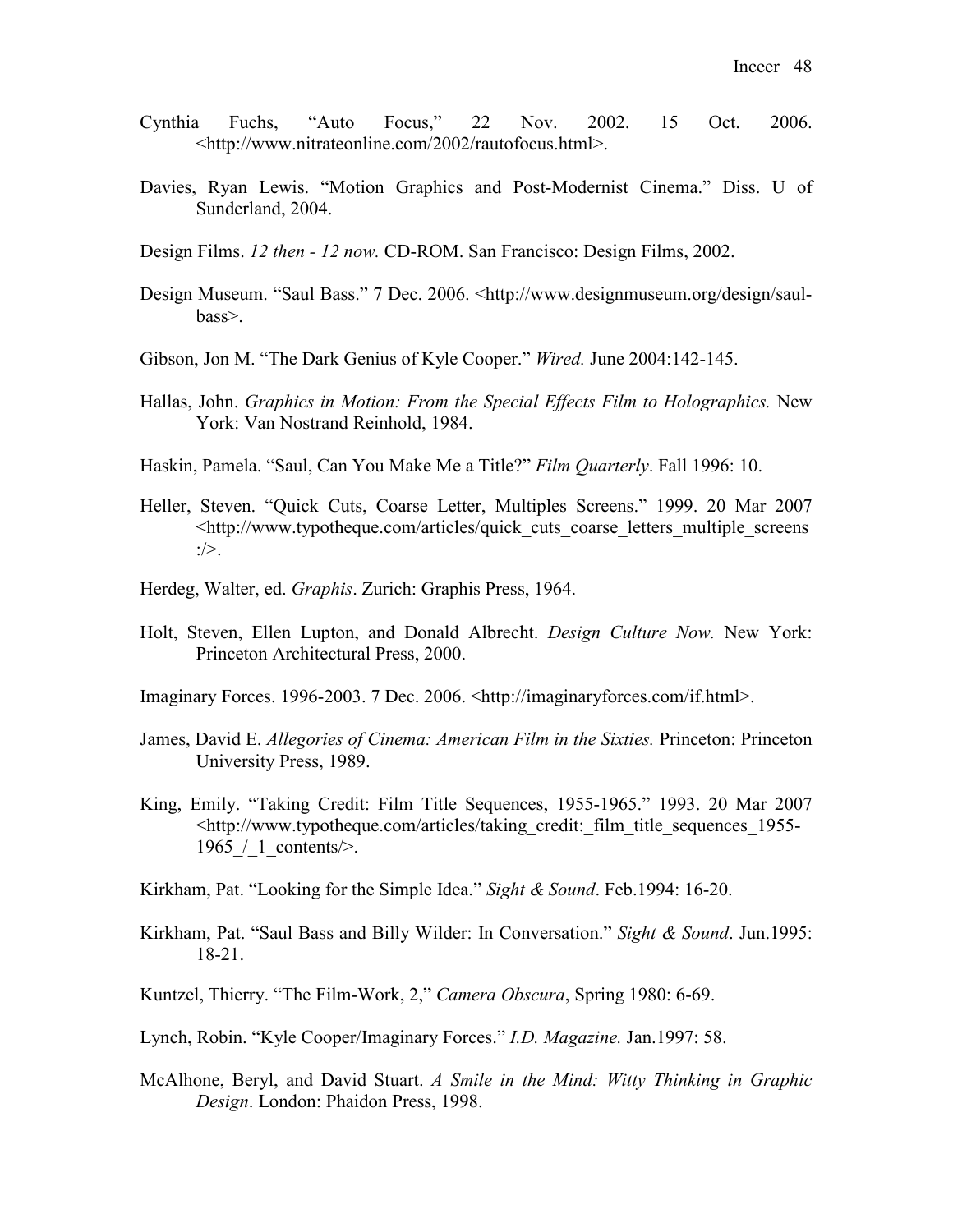McNab, Geoffrey. "Catch Me If You Can," *Sight & Sound*, Feb. 2003: 40.

Meggs*,* Philip B., ed. *6 Chapters in Design: Saul Bass, Ivan Chermayeff, Milton Glaser, Paul Rand, Ikko Tanaka, Henryk Tomaszewski*. San Francisco, California: Chronicle Books, 1997.

Morgenstern, Joe. *Saul Bass: A Life in Film and Design*. Toronto: Stoddart, 1997.

- Myerson, Jeremy. *Rewind: Forty Years of Design and Advertising.* New York: Phaidon, 2002.
- Naele, Stephen. *Cinema and Technology.* London: Macmillan, 1985.
- Nowell-Smith*,* Geoffrey, ed*. The Oxford History of World Cinema*. Oxford; New York: Oxford University Press, 1996.
- Purtell, Tim. "Credits Where Credit is Due." *Entertainment Weekly*. 1995: 43.
- Rebello, Stephen. *Alfred Hitchcock and the Making of Psycho.* New York: Dembner Books, 1990.
- Relph-Knight, Linda. "The Momentary Magic of Saul Bass's Film Titles." *Design Week*. Jul.  $2004 \cdot 4$
- Schwarzbaum, Lisa. "Ask the Critic." *Entertainment Weekly*. Sep. 2006: 56-56.
- Souppa, Rina Zelen. *Big Film Design*. 15 Apr. 2007 <http://www.bigfilmdesign.com>.
- Spotto, Donald. *The Art of Alfred Hitchcock: Fifty Years of Motion Pictures.* New York: Doubleday, 1992.
- Stephenson, Ralph, and Guy Phelps. *The Cinema as Art.* London: Penguin Books, 1989.
- Truffaut, François. *Hitchcock.* New York: Simon and Schuster, 1984.
- Tylski, Alexander. *Generique*. Cardage/Arkhome 2005-2006. 15 Apr. 2007 <http://www.generique-cinema.net/>.
- Walker Art Center. *Graphic Design in America.* New York: Harry N. Abrams Inc, 1989.
- Wood, Robin. *Hitchcock's Films Revisited.* London: Faber & Faber, 1989.
- Zielger, Kathleen, Nick Greco, and Tamye Riggs. *Motion Graphic: Film + TV*. Harper Collins International, 2002.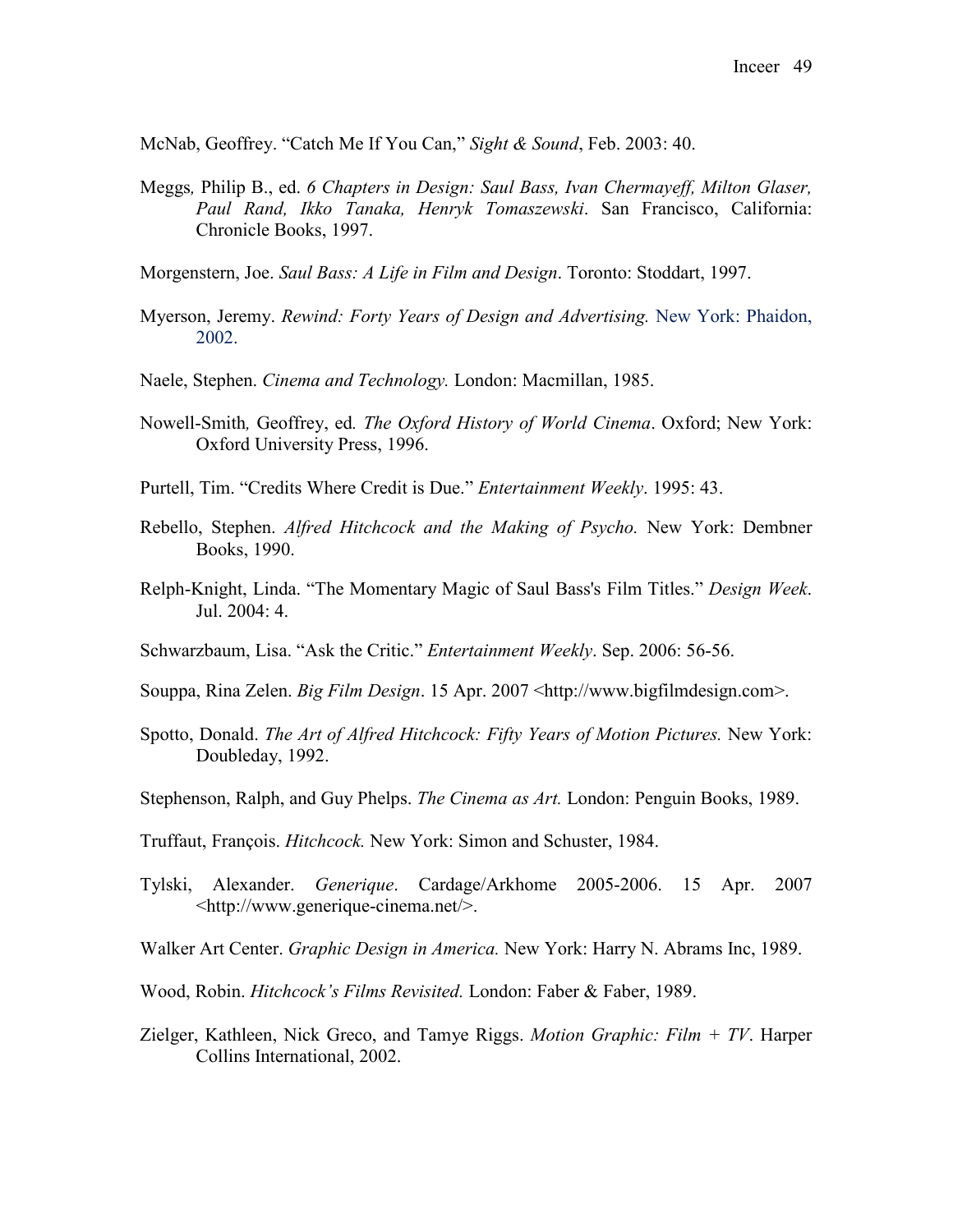#### **Films**

- *Around the World in Eighty Days.* Dir. Michael Anderson. Perf. David Niven, and Cantinflas. Michael Todd Company, 1956.
- *Breathless.* Dir. Jean-Luc Godard. Perf. Jean-Paul Belmondo, and Jean Seberg. Les Productions Georges de Beauregard, 1960.
- *Caché.* Dir. Michael Haneke. Perf. Daniel Auteuil, and Juliette Binoche. Les Films du Losagne. 2005.
- *Cape Fear.* Dir. Martin Scorsese. Perf. Robert DeNiro, and Nick Nolte. Amblin Entertainment, 1991.
- *Carmen Jones.* Dir. Otto Preminger. Perf. Dorothy Dandridge, and Harry Belafonte. 20<sup>th</sup> Century Fox, 1954.
- *Casino.* Dir. Martin Scorsese. Perf. Robert De Niro, Sharon Stone, and Joe Pesci. Universal Pictures, 1995.
- *Casino Royale.* Dir. Martin Campbell. Perf. Daniel Craig, Judi Dench, and Eva Green. MGM, 2007.
- *Catch Me If You Can.* Dir. Steven Spielberg. Perf. Leonardo DiCarprio, Tom Hanks, and Christopher Walken. DreamWorks, 2002.
- *Citizen Kane.* Dir. Orson Welles. Perf. Joseph Cotton, and Agnes Moorehead. Mercury Productions Inc., 1941.
- *Contempt.* Dir. Jean-Luc Godard. Perf. Brigette Bardot. Compagnia Cinematografica Champion, 1963.
- *Dr. No.* Dir. Terence Young. Perf. Sean Connery, Ursula Andress, and Joseph Wiseman. United Artists, 1962.
- *Fantasia.* Dir. James Algar et. al. Walt Disney Pictures, 1940.
- *Forest Gump.* Dir. Robert Zemeckis. Perf. Tom Hanks, and Robin Wright Penn. Paramount Pictures, 1994.
- *Goldeneye.* Dir. Martin Campbell. Perf. Pierce Brosnan, Judi Dench, and Sean Bean. Danjaq, 1995.

*Grindhouse.* Dir. Robert Rodriguez and Quentin Tarantino. Perf. Rose McGowan, Kurt Russell, Rosario Dawson, and Naveen Andrews. Dimension Films, 2007.